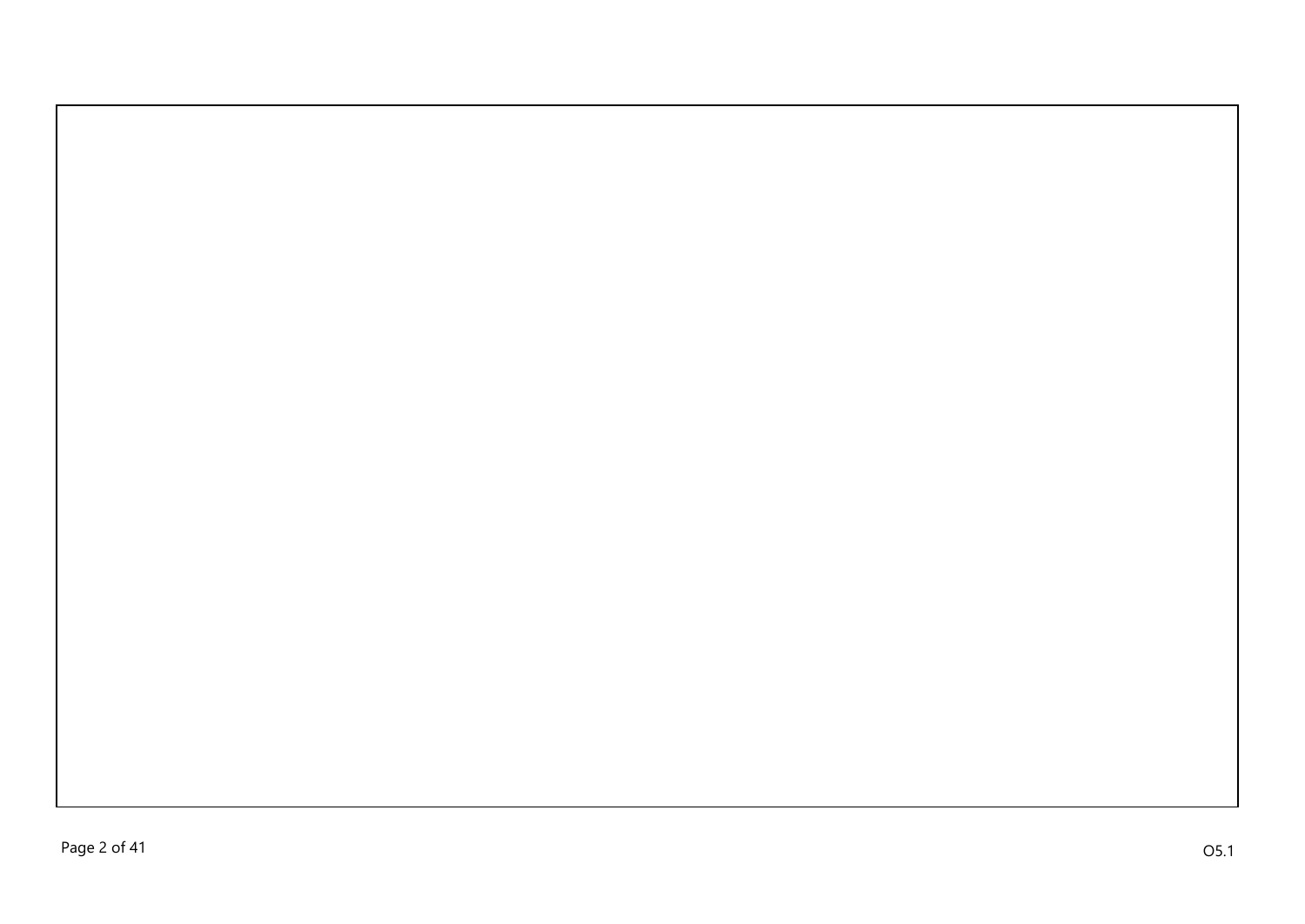| #                        | Island                | House Name        | Name                | Sex       | National ID | ، ه ، بر <u>م</u>                   | ىئرىتر                                         |
|--------------------------|-----------------------|-------------------|---------------------|-----------|-------------|-------------------------------------|------------------------------------------------|
|                          | AA. Feridhoo          |                   |                     |           |             |                                     |                                                |
|                          | AA. Feridhoo          | Fehivina          | Leeza Nooh          | F         | A147851     | ڈرعرمئر                             | الحريح الترجمة                                 |
|                          | AA. Mathiveri         |                   |                     |           |             |                                     |                                                |
| $\overline{\phantom{0}}$ | AA. Mathiveri         | Mathihaa          | Gaarisaa Hassan     | F         | A278507     | خاموش                               | ۇ برگ بركىش                                    |
|                          | AA. Rasdhoo           |                   |                     |           |             |                                     |                                                |
| 3                        | AA. Rasdhoo           | Alhivilla ge      | Fakhriyya Aboobakru | F         | A002282     | ەكمەرە ئۇتى                         | 77/77/<br>. ه بر ۱۸ گر                         |
| $\overline{4}$           | AA. Rasdhoo           | Guldhasthaage     | Riyasa Mohamed      | F         | A159080     | و ه بر _ه پر بر<br>پ نوتر سعیږي     | پروگ وره دو                                    |
| AA. Ukulhas              |                       |                   |                     |           |             |                                     |                                                |
| 5                        | AA. Ukulhas           | Banafsaage        | Zuhaira Hassan      | F         | A155722     | ە ئىرە ئەي                          | ەر ئەسىر ئەسكەنلەر<br>ئ                        |
| 6                        | AA. Ukulhas           | Fabric Villa      | Ibrahim Munaaz      | M         | A272414     | ۇ ھ <sub>ىرىم</sub> <sub>ھوڭر</sub> | رەپرىر دىر                                     |
|                          | ADh. Maamigili        |                   |                     |           |             |                                     |                                                |
|                          | ADh. Maamigili        | Haveereenaaz      | Mohamed Mahmood     | ${\sf M}$ | A152594     | ئەھ بىرىتى <i>ن</i> ج               | כנסנכ נסכב<br>בגמכ <mark>נ</mark> כגבע         |
|                          | B. Thulhaadhoo        |                   |                     |           |             |                                     |                                                |
| 8                        | <b>B.</b> Thulhaadhoo | Aazaadhu          | Fazleena Aboobakuru | F         | A108270     | پر بر حر<br>در سخ قر                | ره د پر در د د                                 |
|                          | Dh. Kudahuvadhoo      |                   |                     |           |             |                                     |                                                |
| 9                        | Dh. Kudahuvadhoo      | Paris             | Ali Junaid          | ${\sf M}$ | A213710     | ۇ بىر مە                            | أتمنح تحتمير فمر                               |
|                          | F. Nilandhoo          |                   |                     |           |             |                                     |                                                |
| $ 10\rangle$             | F. Nilandhoo          | Aasthaanaa        | Jauza Mohamed       | F         | A407701     | ۇ سەھ بىر                           | رەپ درەرد<br>ق <sub>ە</sub> رى <i>دى</i> ررونر |
|                          | GA. Dhaandhoo         |                   |                     |           |             |                                     |                                                |
| 11                       | GA. Dhaandhoo         | Dhilkash Villa    | Rageeba Nizam       | F         | A117796     | <sub>مر</sub> وكەش <sub>ۇر</sub> ۇ  | بَرَبٍۡ ۖ سِہۡوَدۡ                             |
| 12                       | GA. Dhaandhoo         | Mulanmaage        | Mohamed Saleem      | ${\sf M}$ | A113144     | و ر ه و »<br>و نوشرو د              | ورەر دېرو                                      |
|                          | GA. Gemanafushi       |                   |                     |           |             |                                     |                                                |
| 13                       | GA. Gemanafushi       | <b>Beach Rest</b> | Adam Manik          | ${\sf M}$ | A092279     | $rac{1}{2}$                         | پر ده ر<br>پر ترو تر سربر                      |
|                          | GA. Nilandhoo         |                   |                     |           |             |                                     |                                                |
| 14                       | GA. Nilandhoo         | Miyaaz            | Shabeena Mohamed    | F         | A128227     | حرچرمج                              | شوه شهر وره د و                                |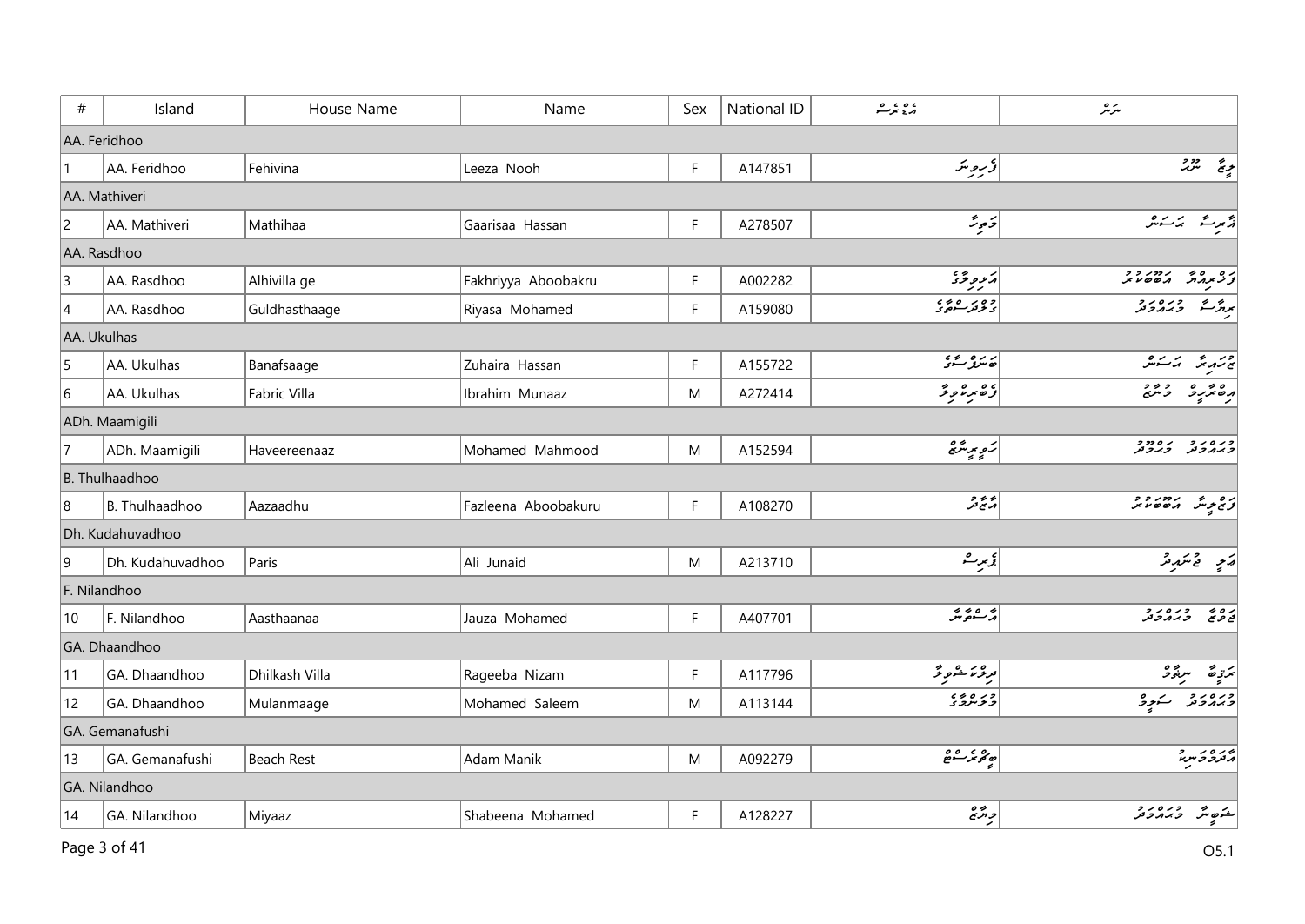| 15         | GA. Nilandhoo       | Sakkeyoge                                   | Aminath              | F           | A118134 | ر ۲۵ پر و<br>سود ۱۷ پرې       |                                  | و څخه سرچ      |  |  |  |
|------------|---------------------|---------------------------------------------|----------------------|-------------|---------|-------------------------------|----------------------------------|----------------|--|--|--|
|            | GDh. Faresmaathodaa |                                             |                      |             |         |                               |                                  |                |  |  |  |
| 16         |                     | GDh. Faresmaathodaa Fares Avah. Pretty Kite | Aishath Nadira       | F           | A251519 | ر، وررو و مرجونده             |                                  | ۇرىشكى ئىگرىگە |  |  |  |
|            | GDh. Fiyoaree       |                                             |                      |             |         |                               |                                  |                |  |  |  |
| 17         | GDh. Fiyoaree       | Abhareege                                   | Ahmed Hussain        | M           | A125657 | ەھەسىرى                       | رەرو جەسىرىكى                    |                |  |  |  |
|            | GDh. Thinadhoo      |                                             |                      |             |         |                               |                                  |                |  |  |  |
| 18         | GDh. Thinadhoo      | Hijaaz                                      | Shujau Moosa         | M           | A146312 | رِ چٌ نج                      |                                  | ے وہ وہ ک      |  |  |  |
|            | GDh. Vaadhoo        |                                             |                      |             |         |                               |                                  |                |  |  |  |
| 19         | GDh. Vaadhoo        | Banafusaage                                 | Shifaza Rasheed      | $\mathsf F$ | A300135 | ە ئىروپىيى                    |                                  | شورٌ کا کرشونر |  |  |  |
|            | Gn. Fuvahmulah      |                                             |                      |             |         |                               |                                  |                |  |  |  |
| 20         | Gn. Fuvahmulah      | Hoadhadu. Fengadikedege                     | Axmeela Ibrahim      | F           | A367448 | ج د ح ع ح و د د د د د د       | ړې د په مورد                     |                |  |  |  |
| 21         | Gn. Fuvahmulah      | Miskihmagu. Kudhimaage                      | Safiyya Mohamed      | F.          | A004911 | و صدر و دره<br>د سوره و دره و | 77073 2014                       |                |  |  |  |
| HA. Baarah |                     |                                             |                      |             |         |                               |                                  |                |  |  |  |
| 22         | HA. Baarah          | Mirihige                                    | Samila Abdulla       | F           | A079271 | حە مەرى <sup>ي</sup><br>مەم   | گويۇ <b>ئە</b> ھەراللە           |                |  |  |  |
|            | HA. Dhidhdhoo       |                                             |                      |             |         |                               |                                  |                |  |  |  |
| 23         | HA. Dhidhdhoo       | Haveyli                                     | Mohamed Adhuham Adam | M           | A291722 | رەيە                          | כנסנכ נכנס שנם<br>בגהכת התנכ התכ |                |  |  |  |
|            | HA. Hoarafushi      |                                             |                      |             |         |                               |                                  |                |  |  |  |
| 24         | HA. Hoarafushi      | Sea View                                    | Aminath Firasha      | F           | A093729 | سوه ده<br>پخه                 |                                  | أزويتكي وبرث   |  |  |  |
| HA. Kelaa  |                     |                                             |                      |             |         |                               |                                  |                |  |  |  |
| 25         | HA. Kelaa           | Kasthoorige                                 | Aishath Huzaima      | $\mathsf F$ | A276764 | ر ۶۶۵ ع<br>ما سنهج محرمه      | مەر شەر ئىم ئى                   |                |  |  |  |
|            | HA. Maarandhoo      |                                             |                      |             |         |                               |                                  |                |  |  |  |
| 26         | HA. Maarandhoo      | Nooru Manzil                                | Ilhama Ahmed         | $\mathsf F$ | A258975 | دو در ه <sub>رم</sub> و       | ەر ئەر تە                        | ە ۋرچ          |  |  |  |
| 27         | HA. Maarandhoo      | Ocean Villa                                 | Fathimath Hassan     | F           | A087889 | ە سەھ <sub>ى</sub> بو         |                                  | تؤودة يمكش     |  |  |  |
| 28         | HA. Maarandhoo      | Ocean Villa                                 | Fazla Mohamed        | F           | A295658 | ە ئەسەھرىقە ئ <sup>ى</sup> ر  | و ر ه ر و<br><i>و پر</i> و تر    | ى ئەشۇ         |  |  |  |
|            | HDh. Kulhudhuffushi |                                             |                      |             |         |                               |                                  |                |  |  |  |
| 29         | HDh. Kulhudhuffushi | Dheedhaaru                                  | Naseema Iqbal        | F           | A242208 | امریزیز                       | د تحریح تحر                      | ىئرسىدۇ        |  |  |  |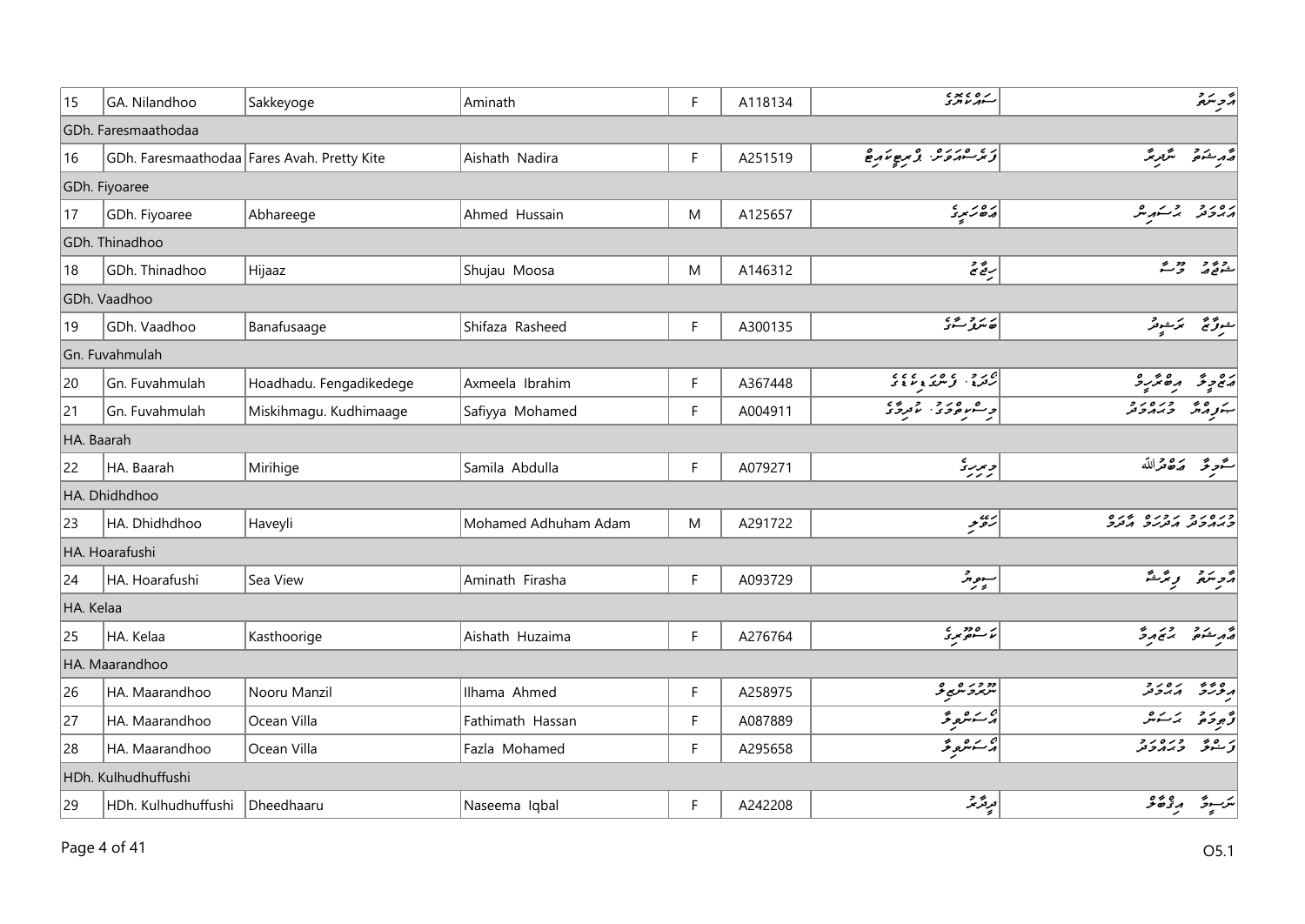| 30     | HDh. Kulhudhuffushi   Heenaamaage |                    | Amjad Mohamed      | M           | A234406 | لر پېژونو<br>ئو               | ג סג פג סגב<br>גבשנג בג גביג   |
|--------|-----------------------------------|--------------------|--------------------|-------------|---------|-------------------------------|--------------------------------|
|        | HDh. Nolhivaranfaru               |                    |                    |             |         |                               |                                |
| 31     | HDh. Nolhivaranfaru               | Baani              | Haleemath Ali      | $\mathsf F$ | A321484 | ځېبر                          | أيجوفر الأمج                   |
|        | K. Guraidhoo                      |                    |                    |             |         |                               |                                |
| 32     | K. Guraidhoo                      | Joodhu             | Hussain Navaz      | M           | A295976 | 3 متر<br>  فے فتر             | جر سکه مگر مگر مگر تر          |
|        | K. Hinmafushi                     |                    |                    |             |         |                               |                                |
| 33     | K. Hinmafushi                     | Aagadhage          | Afaa Umar          | $\mathsf F$ | A292347 | بر ر ر ر<br>در کاری           | برو اور در                     |
|        | K. Kaashidhoo                     |                    |                    |             |         |                               |                                |
| 34     | K. Kaashidhoo                     | Maafehi            | Fathimath Sama     | $\mathsf F$ | A145141 | ڈۇر                           | ژوده خر                        |
|        | L. Dhanbidhoo                     |                    |                    |             |         |                               |                                |
| 35     | L. Dhanbidhoo                     | Asurumaage         | Shareefa Adam      | $\mathsf F$ | A133854 | ر د د وه و<br>مرسومرد د       | شَمِرِزٌ أَرْتَرَدُ            |
| 36     | L. Dhanbidhoo                     | Dhilshaadhuge      | Nasira Ahmed       | F           | A133957 | توریح و بر<br>  توریح تقویم ی | ترجع أرورو                     |
| 37     | L. Dhanbidhoo                     | Fazaa              | Zulfa Ahmed        | F           | A312906 | تریخ                          | وه د برور و<br>بحثوثة المركز و |
| 38     | L. Dhanbidhoo                     | Finivaage          | Siththi Manike     | $\mathsf F$ | A133861 | وسرة کا                       | سەدە بەر ئەر.<br>بەر ئەرىپە    |
| 39     | L. Dhanbidhoo                     | Giulhilaashige     | Fathimath Zareena  | F           | A309773 | د د گروگردگی<br>بر مرکز مرکز  | ۋە دە ئىم ئىش                  |
| 40     | L. Dhanbidhoo                     | Hiyaavahi          | Mohamed Shareef    | M           | A141069 | رېژوَر                        | ورەرو شەرو                     |
| 41     | L. Dhanbidhoo                     | Kalhaidhooge       | Aminath Zeeniya    | F           | A134071 | ئەندەردە                      | أأدوسكم وسير                   |
| 42     | L. Dhanbidhoo                     | Kalhaidhooge       | Ali Mohamed        | M           | A135377 | ر د ده.<br>ما نز پر تر د      |                                |
| 43     | L. Dhanbidhoo                     | Nimeri             | Mariyam Safsoona   | F           | A144670 | سرځ سر                        | رەرە بەھەر                     |
| 44     | L. Dhanbidhoo                     | Saruma             | Aminath Saraa Umar | F           | A312175 | سەپرى                         | ړه سره د سره ور د              |
| 45     | L. Dhanbidhoo                     | Tharaanaa          | Safra Mohamed      | F           | A323651 | ۇبۇبىر                        | رو ورەرو                       |
|        | L. Fonadhoo                       |                    |                    |             |         |                               |                                |
| 46     | L. Fonadhoo                       | Niyaama            | Hawwa Risala       | $\mathsf F$ | A242130 | سرپڑی                         | رەۋ برگۇن<br>ئەھرە برگۇن       |
| 47     | L. Fonadhoo                       | <b>Violet Rose</b> | Aishath Virusha    | F           | A369053 | أقرمه في هيم في               |                                |
| L. Gan |                                   |                    |                    |             |         |                               |                                |
| 48     | L. Gan                            | Thundi. Aafehi     | Abdulla Naseem     | M           | A135256 | پرسور مجموعه                  | مَە هُدَاللّه سَرَ-وْ          |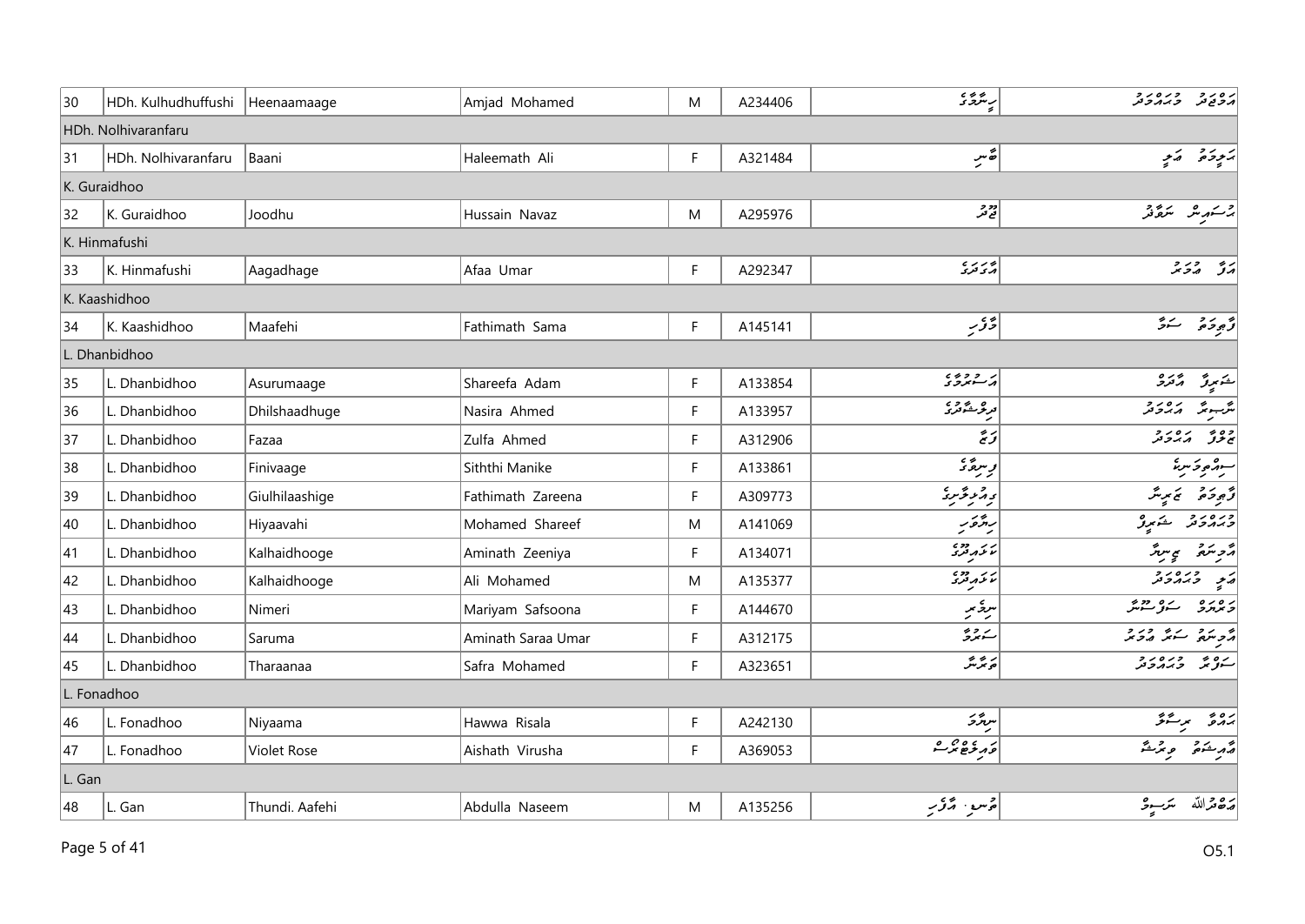| 49 | L. Gan | Thundi. Aafehi          | Mareena Abdulla    | F | A135257 | جوسور مجموعه                                                 | قَاسِيْتُمْ صَدَّةَ صَدَاللَّهُ                                                                                                                                                                                               |
|----|--------|-------------------------|--------------------|---|---------|--------------------------------------------------------------|-------------------------------------------------------------------------------------------------------------------------------------------------------------------------------------------------------------------------------|
| 50 | L. Gan | Thundi. Aafehi          | Mohamed Shiham     | M | A311799 | قوسعة مركزكر                                                 | وبره بر حسن عرض السند السين السند السين السين السين السين السين السين السين السين السين السين السين السين ا<br>السين السين السين السين السين السين السين السين السين السين السين السين السين السين السين السين السين السين ال |
| 51 | L. Gan | Thundi. Aafehi          | Ali Wisam          | M | A311800 | جو سور مجموعه                                                | ړې وگړی                                                                                                                                                                                                                       |
| 52 | L. Gan | Thundi. Aafehi          | Aminath Shifa      | F | A311801 | پھر مور مجموعے                                               | أأدح سوائح والمسوائح                                                                                                                                                                                                          |
| 53 | L. Gan | Thundi. Aafehi          | Fathimath Shafa    | F | A328960 | جوسور مجموعيه                                                | ژ <sub>گ</sub> ودۇ خۇ                                                                                                                                                                                                         |
| 54 | L. Gan | Thundi. Aage            | Hawwa Ali          | F | A135096 | قرسع مرمجم                                                   | رەپە كەر                                                                                                                                                                                                                      |
| 55 | L. Gan | Thundi. Aage            | Aminath Ali        | F | A135099 | مهر په په په                                                 | ړې شره په کړې                                                                                                                                                                                                                 |
| 56 | L. Gan | Thundi. Aage            | Aishath Shifza     | F | A310891 | ا هم سو به محمد<br>المحسو                                    | و د د د د د د د د د د مختلفان<br>مرسم د د د د د د د د د ک                                                                                                                                                                     |
| 57 | L. Gan | Thundi. Aage            | Ibrahim Arish      | M | A310893 | هو سو به همچه                                                |                                                                                                                                                                                                                               |
| 58 | L. Gan | Thundi. Aage            | Hussain Areesh     | M | A310895 | محسوم محم                                                    | برسكريش كالمريض                                                                                                                                                                                                               |
| 59 | L. Gan | Thundi. Abulagheege     | Mohamed Rasheed    | M | A135026 | پر سو مستر پر دیگر<br>  پر سو مستر پر تاریخ                  | ورەر و كەنبەتر                                                                                                                                                                                                                |
| 60 | L. Gan | Thundi. Abulagheege     | Aishath Shifa      | F | A310160 | جسع مقصور م                                                  | د د شرق شورم<br>م                                                                                                                                                                                                             |
| 61 | L. Gan | Thundi. Abulagheege     | Aminath Maisa      | F | A310162 | په سو مسر په تورنځ                                           | أزويتم وتمريح                                                                                                                                                                                                                 |
| 62 | L. Gan | Thundi. Abulagheege     | Fathimath Nuzuhath | F | A328959 | په سومي پر <i>وې</i> دي.<br>  په سومي پر <i>ه ف</i> ريدي     | أو محرم محمد المحرم المحمد المحمد المحمد المحمد المحمد المحمد المحمد المحمد المحمد المحمد المحمد الم                                                                                                                          |
| 63 | L. Gan | Thundi. Alaska          | Hawwa Mohamed      | F | A135140 | ا چ <sub>ىرى</sub> ، مۇسىر                                   | بره بر<br>برابر ش<br>و رە ر د<br>تر پر تر تر                                                                                                                                                                                  |
| 64 | L. Gan | Thundi. Alaska          | Aishath Hudha      | F | A311197 | ئ <sub>ەسمۇ</sub> بە ئەسەم                                   | مەر ئىسكى ئىگر                                                                                                                                                                                                                |
| 65 | L. Gan | Thundi. Alaska          | Fathimath Shuhudha | F | A311198 | ۇسىن مۇسىر                                                   | قرجوحر فيحافظ                                                                                                                                                                                                                 |
| 66 | L. Gan | Thundi. Alaska          | Mohamed Alim       | M | A311199 | ۇسىن مۇسىر                                                   | ورەر د دو                                                                                                                                                                                                                     |
| 67 | L. Gan | Thundi. Alaska          | Mariyam Shahudha   | F | A311201 | مۇسىي مۇخسىدا                                                | رەرە شەدىر<br><i>دى</i> رىرى شەرىر                                                                                                                                                                                            |
| 68 | L. Gan | Thundi. Anbugasdhoshuge | Siyama Haroon      | F | A135141 | <br>  پی سرع ۱۰ تم سرح تر ۲ میلادی                           | یر دو ه<br>رنجونتر<br> <br>  سورگر                                                                                                                                                                                            |
| 69 | L. Gan | Thundi. Anbugasdhoshuge | Shauna Rasheed     | F | A311546 | و سرو ۱۰ که سره در ۲ و د د<br>  د سرو ۱۰ که سره د که سرور در | أشكرته تمشوش                                                                                                                                                                                                                  |
| 70 | L. Gan | Thundi. Araarootge      | Ahmed Shareef      | M | A121769 | چس په مرسموه و<br>  جو سو په مرسمونو و                       | رەر د شەرو                                                                                                                                                                                                                    |
| 71 | L. Gan | Thundi. Araarootge      | Mariyam Umar       | F | A134992 | چس په مرسوم ده<br>  جو سو په مرسوم د                         | ג סגם - כגב<br><i>בינת</i> כ הכינ                                                                                                                                                                                             |
| 72 | L. Gan | Thundi. Araarootge      | Abdulla Ismail     | M | A134996 | وسع مجموع د<br>  وسع مجموع د                                 | رە قراللە بەر قويۇ                                                                                                                                                                                                            |
| 73 | L. Gan | Thundi. Araarootge      | Raufiyya Abdulla   | F | A134997 | چس په مرسم ده ده<br>  جو سو په مرسم ده د                     | برو وه ته مقالله                                                                                                                                                                                                              |
| 74 | L. Gan | Thundi. Araarootge      | Aishath Raaya      | F | A310022 | <br>  מעשי ומימשים ב                                         | $\begin{array}{cc} \bullet & \bullet & \bullet \\ \circ & \circ & \bullet \\ \circ & \circ & \bullet \end{array}$                                                                                                             |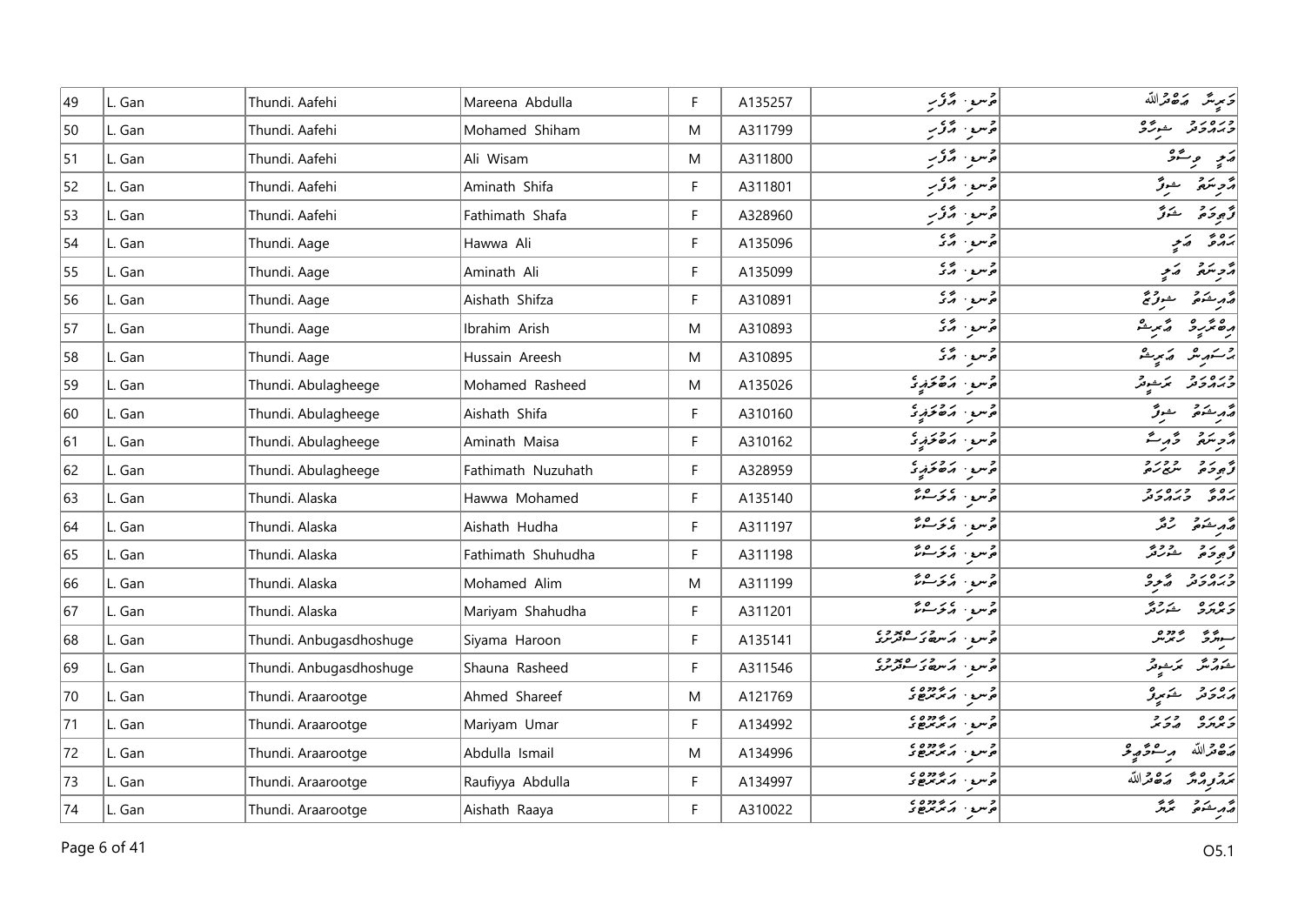| 75  | L. Gan | Thundi. Araarootge  | Aishath Raiya        | F           | A310992 | چس په مرسوم و<br>  چس په مرسوم                                                                                                                                                                                                                                                                                                          | بمُرمرَّ                                                |
|-----|--------|---------------------|----------------------|-------------|---------|-----------------------------------------------------------------------------------------------------------------------------------------------------------------------------------------------------------------------------------------------------------------------------------------------------------------------------------------|---------------------------------------------------------|
| 76  | L. Gan | Thundi. Asurumaage  | Hawwa Rasheeda       | $\mathsf F$ | A134701 | وسع مستعرفری                                                                                                                                                                                                                                                                                                                            | برەپچ<br>ىمەسىيەتىر                                     |
| 77  | L. Gan | Thundi. Athamaage   | Hafeeza Ali          | F           | A135139 | په سو مرکزه ده<br>  په سو مرکزه ده                                                                                                                                                                                                                                                                                                      | پَرۡ وِ لَهَ ۖ وَ ۖ وَ ۖ وَ                             |
| 78  | L. Gan | Thundi. Athamaage   | Ali Yoosuf           | M           | A135160 | پېښې مەدىبى<br>  مۇسىر مەم <i>5</i>                                                                                                                                                                                                                                                                                                     | $\frac{1}{2}$                                           |
| 79  | L. Gan | Thundi. Athamaaqe   | Aminath Saeedha      | $\mathsf F$ | A311220 | پېښې مەدى                                                                                                                                                                                                                                                                                                                               | أأروشي<br>سەرپەتىر                                      |
| 80  | L. Gan | Thundi. Athamaage   | Mariyam Samaa        | F.          | A311234 | په سويز مرکز دی<br>  پوسويز مرکز پرو                                                                                                                                                                                                                                                                                                    | وبروره<br>سەبىج                                         |
| 81  | L. Gan | Thundi. Athireege   | Mohamed Rameez       | M           | A135213 | <br>  مۇسرو سىم ئەمرىيە ك                                                                                                                                                                                                                                                                                                               | כממכנה הבקי                                             |
| 82  | L. Gan | Thundi. Athireege   | Ibrahim Shareef      | M           | A135214 |                                                                                                                                                                                                                                                                                                                                         | مەھەر ئەيدۇ                                             |
| 83  | L. Gan | Thundi. Athireege   | Hafeeza Abdulla      | F           | A135372 | پرسو په مر <sub>موس</sub> ه<br>  پرسو په مر <sub>م</sub>                                                                                                                                                                                                                                                                                | بزوچً<br>ەھەراللە                                       |
| 84  | L. Gan | Thundi. Baamiyaage  | Saeed                | M           | A135079 | وسع مصحوفه و م                                                                                                                                                                                                                                                                                                                          | سەر بەر                                                 |
| 85  | L. Gan | Thundi. Baamiyaage  | Aishath Hasma        | F           | A310862 | پ <sup>ې</sup> سو گېږونکی                                                                                                                                                                                                                                                                                                               | ومرشوم كراموم                                           |
| 86  | L. Gan | Thundi. Baamiyaage  | Fathimath Haila      | F           | A310866 | وسر گروه گروه<br>  وسر گروه                                                                                                                                                                                                                                                                                                             | وٌوِدَةٌ رَرِدٌ                                         |
| 87  | L. Gan | Thundi. Beach Rest  | Aishath Shiyaana     | $\mathsf F$ | A135066 | $\left  \begin{array}{cc} 0 & 0 & 0 \\ 0 & 0 & 0 \\ 0 & 0 & 0 \\ 0 & 0 & 0 \\ 0 & 0 & 0 \\ 0 & 0 & 0 \\ 0 & 0 & 0 \\ 0 & 0 & 0 \\ 0 & 0 & 0 \\ 0 & 0 & 0 \\ 0 & 0 & 0 \\ 0 & 0 & 0 \\ 0 & 0 & 0 \\ 0 & 0 & 0 \\ 0 & 0 & 0 & 0 \\ 0 & 0 & 0 & 0 \\ 0 & 0 & 0 & 0 \\ 0 & 0 & 0 & 0 \\ 0 & 0 & 0 & 0 \\ 0 & 0 & 0 & 0 \\ 0 & 0 & 0 & 0 \\$ | و د شکوه شورگر                                          |
| 88  | L. Gan | Thundi. Beach Rest  | Aminath Rasheedha    | F.          | A135360 | ا چ <sub>سم</sub> موسیح تر شو <u>ه</u>                                                                                                                                                                                                                                                                                                  | أأرضم المتحفظ                                           |
| 89  | L. Gan | Thundi. Beach Rest  | Ahmed Shimaan        | M           | A310655 | <br>  <sub>مو</sub> سع موسم بمرسوم                                                                                                                                                                                                                                                                                                      | رەرو ھوگىر                                              |
| 90  | L. Gan | Thundi. Beach Rest  | Fathimath Shiyana    | $\mathsf F$ | A310657 | ئ <sub>ۆسىم</sub> ھەممىر ش <sub>ەھ</sub>                                                                                                                                                                                                                                                                                                | أقرم وكالمحمد والمستريش                                 |
| 91  | L. Gan | Thundi. Beach Rest  | Mariyam Siyaza       | F           | A310658 | توسع موتوجه عمره                                                                                                                                                                                                                                                                                                                        | و ورو دور                                               |
| 92  | L. Gan | Thundi. Beach Rest  | Mohamed Hanim        | M           | A310659 | ئ <sub>ۆسىم</sub> ھەممىر ش <sub>ەھ</sub>                                                                                                                                                                                                                                                                                                | ورەر دەر                                                |
| 93  | L. Gan | Thundi. Beach Villa | Ahmed Moosa          | M           | A114061 | مۇسىي ھەمم مۇھمەتىر                                                                                                                                                                                                                                                                                                                     | رەرو دوپ                                                |
| 94  | L. Gan | Thundi. Beach Villa | Ali Shiyam           | M           | A135185 | پ <sup>ې</sup> سو په پو <sub>م</sub> وگړ                                                                                                                                                                                                                                                                                                | ړې شورگرو<br>د سر                                       |
| 95  | L. Gan | Thundi. Beach Villa | Moosa Abdulla        | M           | A135186 | <br>  پوسو په پوهونځه                                                                                                                                                                                                                                                                                                                   | 3- مَدْرَاللّه                                          |
| 96  | L. Gan | Thundi. Beach Villa | Wasiyya Moosa        | $\mathsf F$ | A263508 | مۇسىي ھەم ئۇ                                                                                                                                                                                                                                                                                                                            | توسوړيو وخت                                             |
| 97  | L. Gan | Thundi. Beach Villa | Wafiyya Moosa        | F           | A323459 | ە بىر بە ھەم ئە                                                                                                                                                                                                                                                                                                                         | $\begin{array}{cc} 2 & 2 & 2 \\ -2 & 2 & 2 \end{array}$ |
| 98  | L. Gan | Thundi. Binaa       | Ismail Ali           | M           | A072657 | ج <sub>وس</sub> ع موستر                                                                                                                                                                                                                                                                                                                 | برڪرم ٿي ڪي                                             |
| 99  | L. Gan | Thundi. Blue Heaven | Mohamed Aboobakuru   | M           | A121343 | وسع مصر ده ده                                                                                                                                                                                                                                                                                                                           |                                                         |
| 100 | L. Gan | Thundi. Blue Heaven | Aishath Muna Mohamed | F           | A135237 | د سو ۱۵۶۶ وه<br>  د سو ۱۵۶۷ ول                                                                                                                                                                                                                                                                                                          | ه در در در در در د                                      |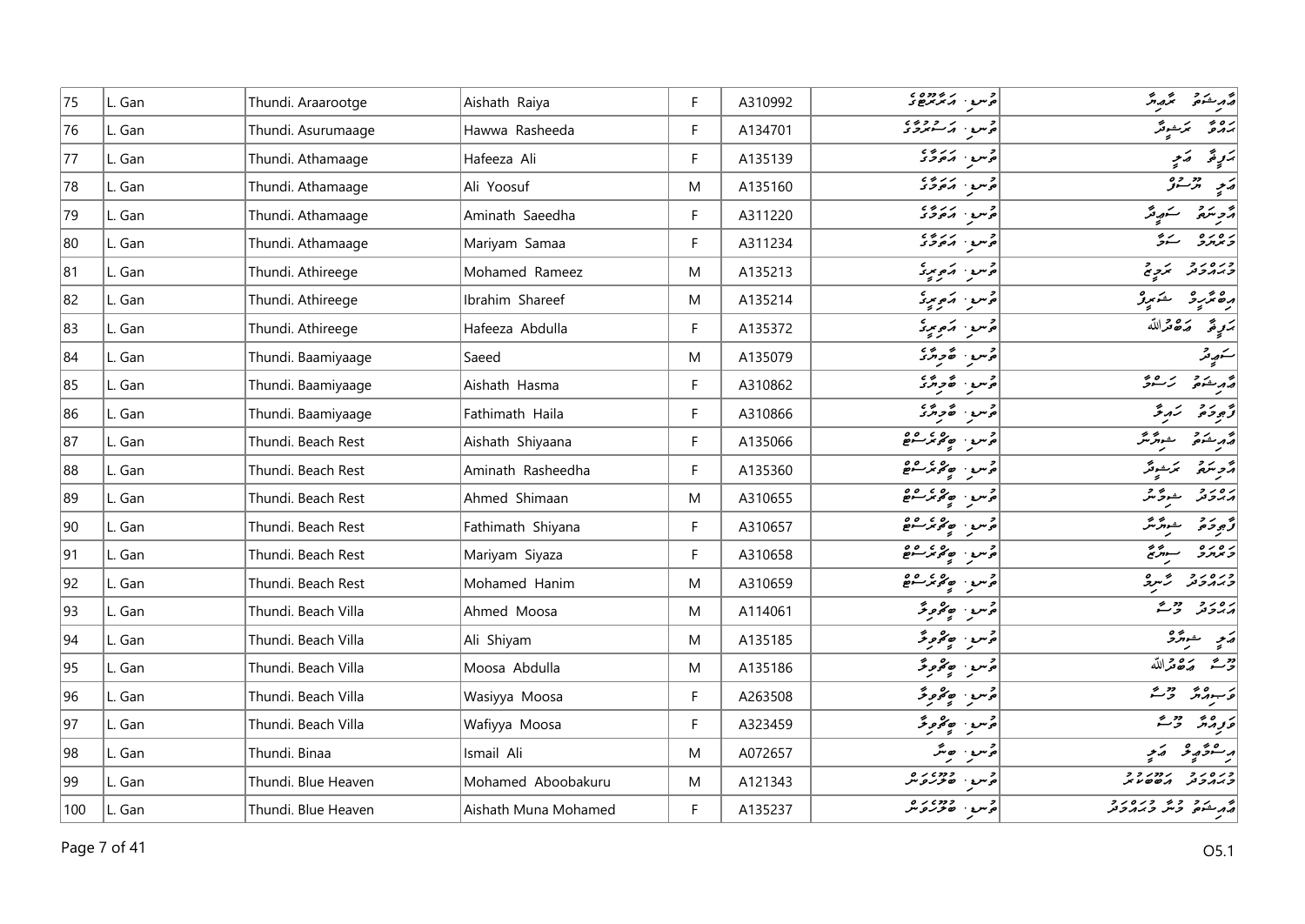| 101 | L. Gan | Thundi. Blue Heaven       | Fathimath Yumna Mohamed    | F. | A135238 | وسع من حور و مر<br>  وسع من صور و س                                     | ه د د ده ه دره د د<br>ژبوده مروس دبرمرد                                                          |
|-----|--------|---------------------------|----------------------------|----|---------|-------------------------------------------------------------------------|--------------------------------------------------------------------------------------------------|
| 102 | L. Gan | Thundi. Blue Heaven       | Aminath Mauna Mohamed      | F. | A326825 | وسع <i>ب</i> ه ودوي د ه<br>محمد المستوسط                                | ם גב גבש בגם בק                                                                                  |
| 103 | L. Gan | Thundi. Blue Light        | Moosa Ismail               | M  | A135274 |                                                                         | دوره به مؤديو                                                                                    |
| 104 | L. Gan | Thundi. Blue Light        | Saleema Ibrahim            | F  | A135275 | ا وسع معرضه                                                             | رە ئۈرۈ<br>سەرچ                                                                                  |
| 105 | L. Gan | Thundi. Blue Light        | Aishath Sanaa              | F  | A312139 | ج <sub>اسع م</sub> ورد مع                                               | ۇرىشكە سكىگر                                                                                     |
| 106 | L. Gan | Thundi. Blue Light        | Fathimath Sina             | F  | A312143 | י היי של ברק ש                                                          | ۇچ <sub>و</sub> رۇ سونىگە                                                                        |
| 107 | L. Gan | Thundi. Blue Light        | Maryam Shifuna             | F  | A332555 | ج <sub>وسع ص</sub> وبحرم ع                                              | رەرە ھۆش                                                                                         |
| 108 | L. Gan | Thundi. Boduge            | Abdul Gafoor Ali           | M  | A062894 | د سو . پر د ،<br>موسو . ځه د د                                          | גם כסגמכ<br>גם בתיכת צ'ב ה'ב                                                                     |
| 109 | L. Gan | Thundi. Boduge            | Aminath Hassan             | F  | A135106 | مهر سور مور م                                                           | ۇ جەمئە ئەسكەنلەر                                                                                |
| 110 | L. Gan | Thundi. Boduge            | Mohamed Sujau              | M  | A333930 | ه سو پروه<br>موسو پوره                                                  | ور ہ ر د بر د<br>تربر بر تر سوتے ہ                                                               |
| 111 | L. Gan | Thundi. Boduge            | Ali Shauf                  | M  | A363290 | مهر به بره بره<br>  موسو مسیح                                           | أەيم سەدى                                                                                        |
| 112 | L. Gan | Thundi. Brave Garden      | Mariyam Naifa              | F  | A298746 |                                                                         | رەرە شەر                                                                                         |
| 113 | L. Gan | Thundi. Capriconer        | Hussain Rasheed            | M  | A057150 | ە سوم ئۇمرى <i>مىگە</i> ر                                               | يز سكر مكر الكر الكر من المحر و مر                                                               |
| 114 | L. Gan | Thundi. Capriconer        | Sakeena Aboobakuru         | F  | A135298 | ق <sub>ە</sub> سو، ئۇچرىئاتى <i>رى</i> ر                                | $\frac{1}{2}$                                                                                    |
| 115 | L. Gan | Thundi. Capriconer        | Ahmed Husham               | M  | A312244 | ە سوم ئۈچرى <i>مىت</i> ىر                                               | رحسقو<br>بر ه بر د<br>م <i>. ب</i> ر <del>د</del> تر                                             |
| 116 | L. Gan | Thundi. Capriconer        | Mohamed Shah               | M  | A312247 | ق <sub>ە</sub> سو، ئۇچرىئاتى <i>ك</i>                                   | و رە ر د<br>تر پر تر تر<br>ىشىر                                                                  |
| 117 | L. Gan | Thundi. Capriconer        | Fathimath Shaahaa          | F. | A330283 | ق <sub>ە</sub> سو، ئۇچرىئاتى <i>ك</i> ە                                 | وَجوحر مُقَرَّ                                                                                   |
| 118 | L. Gan | Thundi. Chaandhanee Villa | Abdul Razzag Abdul Rahman  | M  | A135057 | ج <sub>ى</sub> س <sub>ە : ئ</sub> ۇس <sub>ل</sub> كرىس <sub>ى</sub> بوڭ | ر ٥ ٥ ٥ ٥ ٥ ٥ ٠<br>۵ ۵ ۵ مر ۸ مر بر <del>ر</del> سر<br>ر 2 ק 2 ק 2 ק<br>ג ש בק ג سر 7 س          |
| 119 | L. Gan | Thundi. Chaandhanee Villa | Abdul Shukoor Abdul Rahman | M  | A310402 | ج <sub>ا</sub> سو · ئۇس <sub>لىرىس</sub> و ئى                           | ر ه د ه د ه د ه<br>پره تربر تربر تر س<br>ر ٥ ۶ ٥ ٥ ۶ و <del>۶</del><br>۹. ت تر ۹. شو <i>٧ بر</i> |
| 120 | L. Gan | Thundi. Chaandhanee Villa | Fathimath Nahudha          | F. | A310424 | جسد کا محسن سرجانته                                                     | ۇپ <sub>و</sub> دۇ ئىرىگە                                                                        |
| 121 | L. Gan | Thundi. Chaandhanee Villa | Ali Faruhan                | M  | A310427 | ج <sub>ە</sub> سمى <i>سىم سومۇسى</i> بىرىگە                             | أتزمج وترتر شر                                                                                   |
| 122 | L. Gan | Thundi. Chaandhanee Villa | Mohamed Shafuraan          | M  | A352594 | ئ <sub>ە</sub> سمى ئۇس <sub>لىكى</sub> سىدۇ                             | ورەرو شەرقبۇر<br><i>جەمەدىر شۇق</i> ترىش                                                         |
| 123 | L. Gan | Thundi. Coral reef        | Shakeeba Aboobakuru        | F  | A135305 | ج <sub>امع</sub> متمر <sub>ك</sub> برو                                  | $77777$ $049$                                                                                    |
| 124 | L. Gan | Thundi. Coral reef        | Abdul Raheem Idrees        | M  | A135306 | ج <sub>امع</sub> متمر <sub>ك</sub> برو                                  | נפכפי פי התיקים                                                                                  |
| 125 | L. Gan | Thundi. Coral reef        | Abdulla Naushadh           | M  | A312691 | ج <sub>ا</sub> سو به تهر محرسر و                                        | برە تراللە                                                                                       |
| 126 | L. Gan | Thundi. Coral reef        | Ahmed Nasfadh              | M  | A312693 | ج <sub>ا</sub> سمو به سمر محرم پر د                                     | ره رو برگور<br>مهرومز برگورمز                                                                    |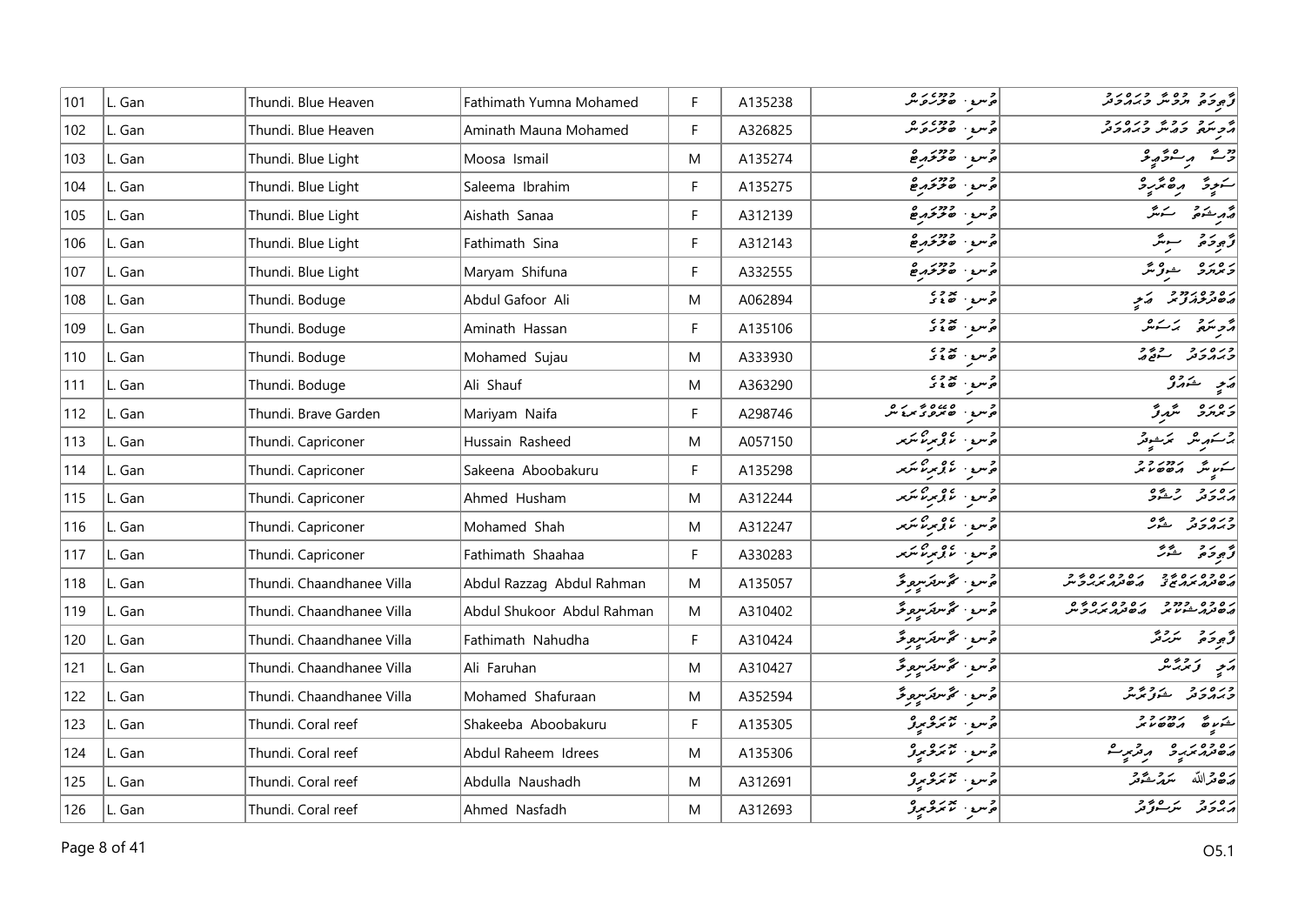| 127 | L. Gan | Thundi. Coral reef   | Fathimath Nadha         | F  | A312696 | ج <sub>امع</sub> متمر <sub>ح مر</sub> و        | قەددە ئىق                                                           |
|-----|--------|----------------------|-------------------------|----|---------|------------------------------------------------|---------------------------------------------------------------------|
| 128 | L. Gan | Thundi. Cozy Corner  | Mohamed Latheef         | M  | A041721 | -<br>  <sub>مۇسوي</sub> ئۈم ئىرىكىتىلىر        | ورەرو كەر                                                           |
| 129 | L. Gan | Thundi. Cozy Corner  | Dawood Ibrahim          | M  | A048362 | <br>  توسع · الأم لا مترسر                     | הירי תסתיק                                                          |
| 130 | L. Gan | Thundi. Cozy Corner  | Abdul Rasheed           | M  | A070615 | ئەسمەسى ئەسىر<br>  ئەسمەسىرىسىدىر              | ره <del>ده</del><br>در ه تردر بر شوتر                               |
| 131 | L. Gan | Thundi. Croton       | Ali Shareef             | M  | A135314 | اقرسع متوسطة<br>المسموسية                      | ە ئەسىمىدىقى<br>ئەسىسىمىسى ئەسىمەت                                  |
| 132 | L. Gan | Thundi. Croton       | Hanan Shareef           | F  | A335245 | قرسع المتحدة من الم                            | بریترینر شوہریر                                                     |
| 133 | L. Gan | Thundi. Croton       | Hammadh Shareef         | M  | A351233 | مسموس مركز من محمد<br>  موسموس مركز من         | رە دە شىرۇ                                                          |
| 134 | L. Gan | Thundi. Croton       | Hayyan Shareef          | M  | A352105 | و سو مورو پر<br>موسو موسیق                     | رەپرە خىرى                                                          |
| 135 | L. Gan | Thundi. Crown        | Aishath Aboobakuru      | F  | A135001 | ج <sub>ەمىع</sub> ، ئائىرىش                    |                                                                     |
| 136 | L. Gan | Thundi. Crown        | Nishana Ibrahim         | F. | A135002 | محسوم عمر مرضا<br>  محسوم عمر مرضا             |                                                                     |
| 137 | L. Gan | Thundi. Crown        | Ibrahim Ahmed           | M  | A135068 | محسوس المحمد                                   | ת ביציב המכנק                                                       |
| 138 | L. Gan | Thundi. Dawn House   | Mohamed Abdulla         | M  | A131596 | محسن عمر من المعاملة<br>  محسن عمر من المعاملة | وره رو ده دالله                                                     |
| 139 | L. Gan | Thundi. Dawn House   | Moosa Nasih             | M  | A135324 | ا د سو عبد ده د ده م                           | رح ش مگر ہے و                                                       |
| 140 | L. Gan | Thundi. Dawn House   | Abdulla Nafiz           | M  | A141888 | ا د سو ، عملی د ه<br>مو                        | ەھەراللە شرىرد                                                      |
| 141 | L. Gan | Thundi. Dherahaa     | Zunaira Yoonus          | F  | A135161 | ج <sub>و</sub> سو من مر برگ                    | בתת ביתור                                                           |
| 142 | L. Gan | Thundi. Dherahaa     | Aishath Abdul Rahman    | F  | A135162 | مۇسى <sub>ر:</sub> ئ <i>ۇبىرگ</i>              | ه د د ده ده ده ده و<br>په د شو <sub>م</sub> هم توپر <i>بر پر</i> تر |
| 143 | L. Gan | Thundi. Dherahaa     | Yoonus Hussain          | M  | A135163 | مەسى <sub>ر:</sub> ئ <i>ۈبۈر</i> گە            | ودورہ پر شہر میں                                                    |
| 144 | L. Gan | Thundi. Dherahaa     | Fazla Yoonus            | F. | A135341 | مۇسىر بىرىمىڭ                                  | ۇ ئەقر بىر بىر يە                                                   |
| 145 | L. Gan | Thundi. Dherahaa     | Aishath Sunaina Mumthaz | F  | A351988 | محسور محر بحر                                  | ה<br>האגיבים, הייתוח בכסים                                          |
| 146 | L. Gan | Thundi. Dhiggaamaage | Yazeed Mohamed          | M  | A114193 | <br>  می سوید مرم نوع د                        | پرېږو د ده د د                                                      |
| 147 | L. Gan | Thundi. Dhiggaamaage | Wafiyya Mohamed         | F  | A124172 | وسع مرور و در و د                              | נ כב בנסנד<br>פצמת בנמכת                                            |
| 148 | L. Gan | Thundi. Dhiggaamaage | Mohamed Ismail          | M  | A135116 | <br>  په سو مر پرې د د                         | ورەرو بەسىۋەپى                                                      |
| 149 | L. Gan | Thundi. Dhiggaamaage | Fathimath Ali           | F  | A135117 | <br> مۇسىس مەممەدى                             | أوجوحه أتكمح                                                        |
| 150 | L. Gan | Thundi. Dhiggaamaage | Aishath Zahiyya         | F  | A135118 | په سو سره ولوي<br>  پوسو سره ولوي              | وكروشكم والمراه ومحر                                                |
| 151 | L. Gan | Thundi. Dhiggaamaage | Ahmed Zinah             | M  | A310920 | چسع میران میده می                              | پرورژ پر سر                                                         |
| 152 | L. Gan | Thundi. Dhiggali     | Abdulla Rasheed         | M  | A135299 | <br>  <sub>حو</sub> س مرد د                    | رەۋاللە ئىرىسونر                                                    |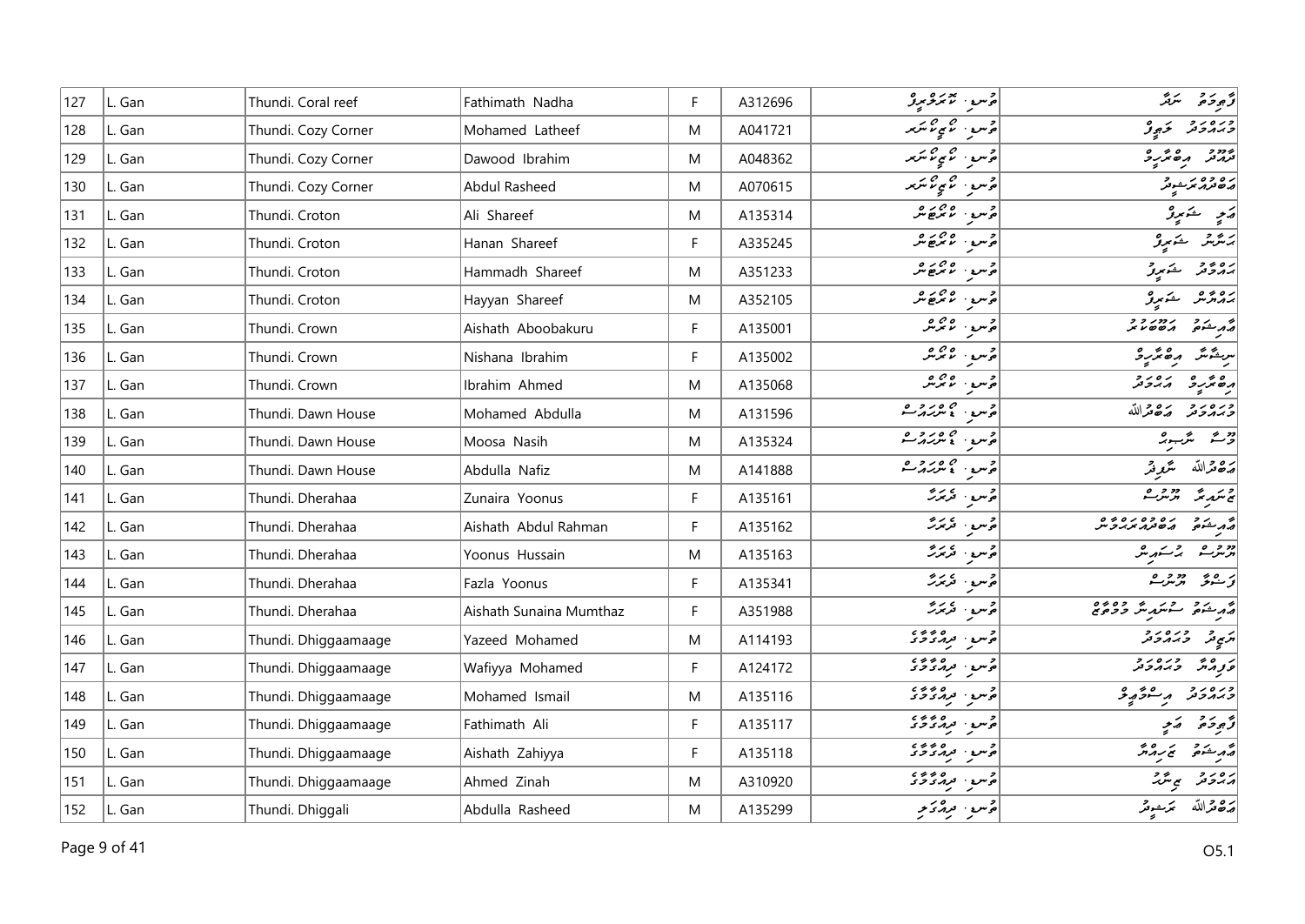| 153 | L. Gan | Thundi. Dhiggali      | Fathimath Hassan        | F           | A135300 | په سو سره در د<br>  په سر سره سر                                                                                                                                                                                                 | ۋە ئەكەنگە                                         |
|-----|--------|-----------------------|-------------------------|-------------|---------|----------------------------------------------------------------------------------------------------------------------------------------------------------------------------------------------------------------------------------|----------------------------------------------------|
| 154 | L. Gan | Thundi. Dhiggali      | Ahmed Haneef            | M           | A135301 | پرسو مرمز <i>کو</i>                                                                                                                                                                                                              | رەرو بەيدى                                         |
| 155 | L. Gan | Thundi. Dhiggali      | Nadeema Abdulla Rasheed | F.          | A135309 | په سوي مرد کامله<br>  په سويد مرد کامل                                                                                                                                                                                           | <i>سَعِرِمَّة مَا هُ</i> قْدَاللَّهُ مَنْ شَعِيْنَ |
| 156 | L. Gan | Thundi. Dhiggali      | Hassan Nadheem          | M           | A312678 | په سو سره د کو                                                                                                                                                                                                                   | يركبش لترمرقه                                      |
| 157 | L. Gan | Thundi. Dhiggali      | Hussain Azeem           | M           | A312680 | په سو سر مرکز مر                                                                                                                                                                                                                 | جر ڪرمر ڪي جي                                      |
| 158 | L. Gan | Thundi. Dhiggiri      | Abdulla Naseer          | M           | A105810 |                                                                                                                                                                                                                                  | مَدْهُ مَّدَاللَّهُ سَرَجِعَهُ                     |
| 159 | L. Gan | Thundi. Dhiggiri      | Fathimath Faraha        | $\mathsf F$ | A312236 |                                                                                                                                                                                                                                  | وتجوخا وترتر                                       |
| 160 | L. Gan | Thundi. Dhiggiri      | Hussain Faruhan         | M           | A312237 | <br>  پوسو سورې سر                                                                                                                                                                                                               | برستهرش وتربرهن                                    |
| 161 | L. Gan | Thundi. Dhiggiri      | Mohamed Raihan          | M           | A414004 | په سو سورگر سر<br>  په سور سر سر سر                                                                                                                                                                                              | ورەرو بزرگر                                        |
| 162 | L. Gan | Thundi. Dhilbahaaruge | Abdul Razzaq Yoosuf     | M           | A046802 | وسع متر <i>وره د</i> ه                                                                                                                                                                                                           | קס כס קס שיכור כס<br>השיטה יכולי - יכולי - יכולי   |
| 163 | L. Gan | Thundi. Dhilbahaaruge | Aminath Zahida Yoosuf   | F.          | A060301 | ج <sub>اسع:</sub> مر <i>وك ش</i> هرى                                                                                                                                                                                             | ومحرجتهم بمحر فرقم وحرفت                           |
| 164 | L. Gan | Thundi. Dhilbahaaruge | Abdul Matheen Yoosuf    | M           | A135088 | ا د سو مرد د د د و د کار د د کار د د کار د د کار د د کار د د کار د د د کار د د د کار د د د د کار د د د کار د د<br>او سرو مرد کار د کار د د کار د د کار د د کار د د کار د کار د کار د کار د کار د کار د کار د کار د کار د کار د ک | נסכסק ס"מ בכפס<br>הסתיכפת יק יינ                   |
| 165 | L. Gan | Thundi. Dhooriya      | Abdulla Hassan          | M           | A027702 | مۇسىر، قرىبرىد                                                                                                                                                                                                                   | مَە قىراللە ئەسكەنلە                               |
| 166 | L. Gan | Thundi. Dhurubaaluge  | Ibrahim Idrees          | M           | A131137 | وسع مسروع و و و و و ع                                                                                                                                                                                                            | رە ئەر ئەر ئەر ئىل                                 |
| 167 | L. Gan | Thundi. Dhurubaaluge  | Haseena Aboobakuru      | F.          | A135004 | وسع مسرح و د و د<br>  وسع مسرح و د                                                                                                                                                                                               | بر مستر دور                                        |
| 168 | L. Gan | Thundi. Dhurubaaluge  | Fathimath Yoosuf        | F           | A135031 | چې سو ۱۰ ورو ور د                                                                                                                                                                                                                | ژ <sub>بو څ</sub> و چې د                           |
| 169 | L. Gan | Thundi. Dhurubaaluge  | Ameena Aboobakuru       | F           | A163319 | و سرء به او و و و و و<br>  و سرء به افزیر مصر و ی                                                                                                                                                                                |                                                    |
| 170 | L. Gan | Thundi. Dhurubaaluge  | Yasha Yoosuf            | $\mathsf F$ | A347921 | چې سو ۱۰ ورو ور د                                                                                                                                                                                                                | ېزىقە بېزىستۇ                                      |
| 171 | L. Gan | Thundi. Duty Light    | Sofiyya Aboobakuru      | $\mathsf F$ | A135070 | فمسموس ورقمح تخرج                                                                                                                                                                                                                | 77/77/<br>ىبكۇ بەرگە                               |
| 172 | L. Gan | Thundi. Duty Light    | Gasim Ibrahim           | M           | A135254 | فمسموس ورقمح تخرج                                                                                                                                                                                                                | ەر ھەترىر <i>ۋ</i><br>وي سوچ<br>تر                 |
| 173 | L. Gan | Thundi. Eboomaage     | Abdulla Shareef         | M           | A099804 | اد<br> موسع أم <i>ع</i> دي                                                                                                                                                                                                       | برە قراللە ھەمرىر                                  |
| 174 | L. Gan | Thundi. Eboomaage     | Ali Shareef             | M           | A127931 | $\begin{bmatrix} 1 & 1 & 1 \\ 1 & 1 & 1 \\ 1 & 1 & 1 \end{bmatrix}$                                                                                                                                                              | أرشم المستشامروه                                   |
| 175 | L. Gan | Thundi. Eboomaage     | Zulaikha Yoosuf         | F           | A135069 | $5500 - 500$                                                                                                                                                                                                                     | تح ځرمړ شه چې ده کل                                |
| 176 | L. Gan | Thundi. Eboomaage     | Dawood Aboobakuru       | M           | A135071 | $5500 - 200$                                                                                                                                                                                                                     | מחק מחינים<br>המינה משישית                         |
| 177 | L. Gan | Thundi. Eboomaage     | Fathimath Zuhda         | F.          | A135072 | $5500 - 500$                                                                                                                                                                                                                     | ژُودَهُ مِنْ دُ                                    |
| 178 | L. Gan | Thundi. Eboomaage     | Ismail Shareef          | M           | A135073 |                                                                                                                                                                                                                                  | ر شرگړي شکړي                                       |
|     |        |                       |                         |             |         |                                                                                                                                                                                                                                  |                                                    |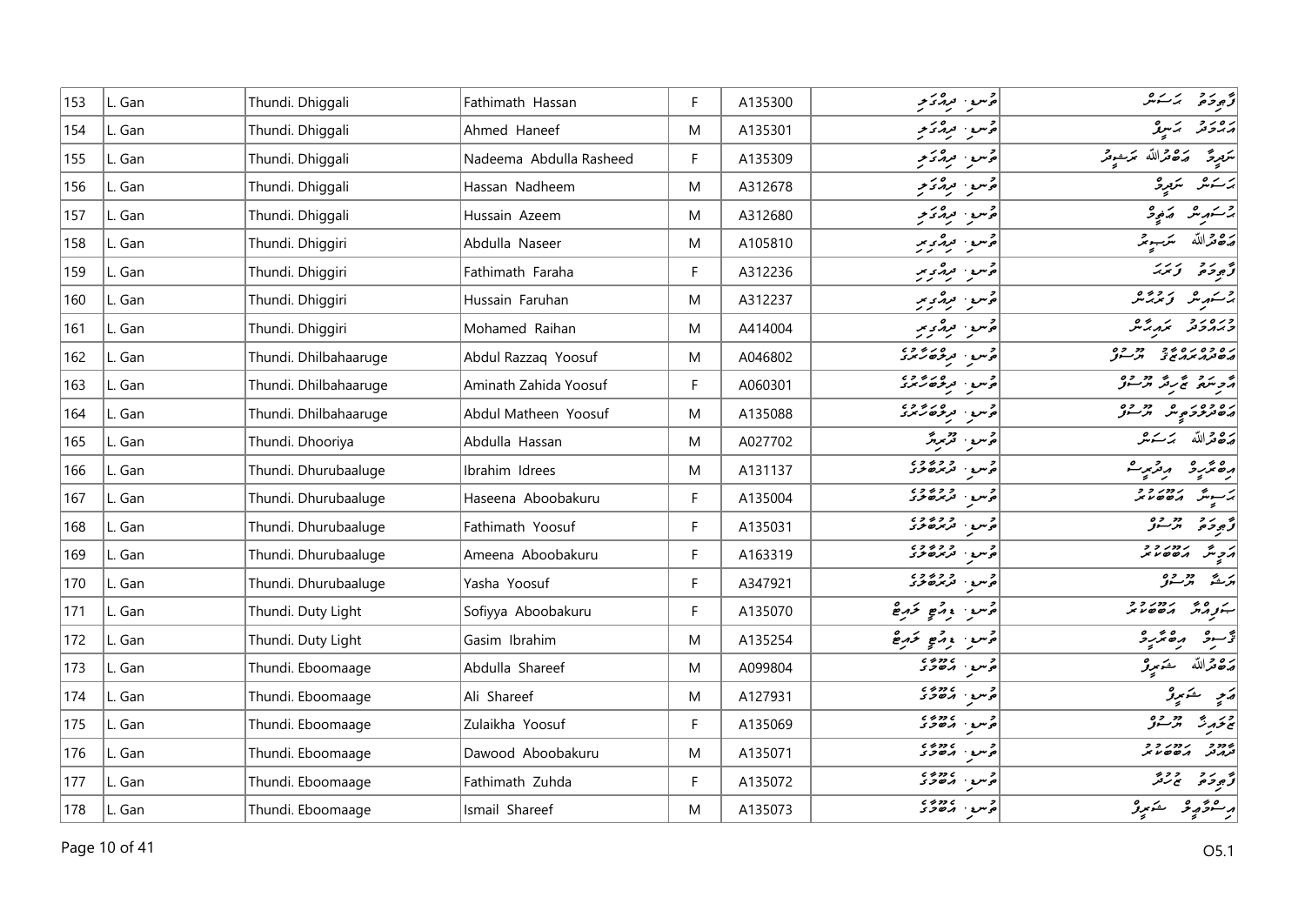| 179 | L. Gan | Thundi. Eboomaage    | Aishath Shafna Shareef | F           | A381984 | مسمع محمد معدد معدد معدد المحمد<br>  موسمع مسمود معدد | ۇرىشكى شكۇش شكېرۇ                           |
|-----|--------|----------------------|------------------------|-------------|---------|-------------------------------------------------------|---------------------------------------------|
| 180 | L. Gan | Thundi. Edhee Villa  | Aminath Ahmed          | F           | A135032 | جوسو مستجمر محمد محمد                                 | ومحاصر والمردح والمحمد                      |
| 181 | L. Gan | Thundi. Edhee Villa  | Mausooma Moosa         | $\mathsf F$ | A135034 | <br>  مۇسىق مۇم <sub>ۇ</sub> رىيە                     | ر و دور.<br>وه سوگر                         |
| 182 | L. Gan | Thundi. Edhee Villa  | Maseeh Moosa           | M           | A135047 | <br>  مۇسىي مۇم <sub>رى</sub> رىگە                    | ى سەرقە ئۆزىگە                              |
| 183 | L. Gan | Thundi. Edhee Villa  | Abdulla Naseeh         | M           | A310328 | پرس کراپروگر<br>  پرس                                 | رەقراللە سىبور                              |
| 184 | L. Gan | Thundi. Eetjehige    | Husna Moosa            | $\mathsf F$ | A063718 | ه موسو موضوع کري<br>موسو موضوع کري                    | برائد مراجعته                               |
| 185 | L. Gan | Thundi. Eetjehige    | Muhusina Moosa         | F           | A135104 | و سو په موقع <i>ب</i> ره<br>م                         | ورژ سائر وار مح                             |
| 186 | L. Gan | Thundi. Eetjehige    | Aishath Ahmed          | F           | A135105 | ه موسو موضوع دي.<br>موسو موضوع ر                      | أقهر يشتموا المردوس                         |
| 187 | L. Gan | Thundi. Eetjehige    | Aishath Rooya          | F           | A310908 | په سوي موقع سره<br>  پوسوي موقع سره                   | و در دور<br>مگر شوه محمد                    |
| 188 | L. Gan | Thundi. Eetjehige    | Mariyam Leela          | F           | A310913 | ج <sub>و</sub> سو په موقع کړي<br>                     | دەرە بېۋ                                    |
| 189 | L. Gan | Thundi. Eetjehige    | Mohamed Inaash         | M           | A351648 | په سوي موقع سره<br>  پوسوي موقع سره                   | ورەرو مەشھ                                  |
| 190 | L. Gan | Thundi. Ekufaru      | Ahmed Nadheem          | M           | A135258 | په سوم په درج<br>  په سوم په مرکز مر                  | پروتر سکوری                                 |
| 191 | L. Gan | Thundi. Fairy Palace | Zaid Hussain           | M           | A078662 | <sub>جم</sub> سو <sub>: ق</sub> ەرىپەدىمە             | ىم بەش بر سىمبەش                            |
| 192 | L. Gan | Thundi. Fairy Palace | Naseema Saeed          | F           | A160105 | مۇسى <sub>ز ئ</sub> ۇرىپەئزى <i>خ</i> ە               | ىكرىسوڭ سىكە <mark>ي</mark> تى              |
| 193 | L. Gan | Thundi. Fathaha      | Abdul Latheef          | M           | A114123 | مۇسىز ئەئەبە                                          | ره ده ر<br>مهمد خبر د                       |
| 194 | L. Gan | Thundi. Fathaha      | Ahmed Latheef          | M           | A126392 | قوسع أقرحونه                                          | رەر ئەۋ                                     |
| 195 | L. Gan | Thundi. Fathaha      | Siththi                | F           | A135263 | پۇسوسى ئەرىرىمە                                       | سودمو                                       |
| 196 | L. Gan | Thundi. Fathaha      | Hussain Latheef        | M           | A135264 | قوسور ئەئوبە                                          | رُ سَمرِ سُرَ حَبِيوث                       |
| 197 | L. Gan | Thundi. Fathaha      | Hassan Latheef         | M           | A135308 | جوسو به لاَحوبَهُ                                     | برسكس كحيوثر                                |
| 198 | L. Gan | Thundi. Fathaha      | Ibrahim Latheef        | M           | A135310 | مۇسىر بەرىرىمە                                        | رە ئرىر ئىي ۋ                               |
| 199 | L. Gan | Thundi. Fathaha      | Faruzana Yoonus        | F           | A311843 | جوسو الأحور                                           | ۇ برېم ئېرىر ئىش                            |
| 200 | L. Gan | Thundi. Fathaha      | Ismail Latheef         | M           | A311845 | ج <sub>و</sub> سو کو پر                               | برڪنۇپە ئەپەر                               |
| 201 | L. Gan | Thundi. Fehi         | Ahmed Ibrahim          | M           | A069697 | ۾ سع <sup>،</sup> وڻر                                 | גפני גם בניב                                |
| 202 | L. Gan | Thundi. Fehi Villa   | Mausooma Mohamed       | F           | A010668 | پېښو کوروگ                                            | و ر ه ر د<br><i>و بر ۸</i> ر تر<br>ر د دوءِ |
| 203 | L. Gan | Thundi. Fehi Villa   | Aslam Mohamed          | M           | A062339 | پرسو کو روځه                                          | ر عږو<br>و بر ه بر و<br>تر بر بر تر         |
| 204 | L. Gan | Thundi. Fehi Villa   | Fathimath Hussain      | F           | A084993 | ئ <sub>ەسىم:</sub> ئ <sub>ۇ</sub> ر <sub>ىرى</sub> گە | أزوده برسكه مر                              |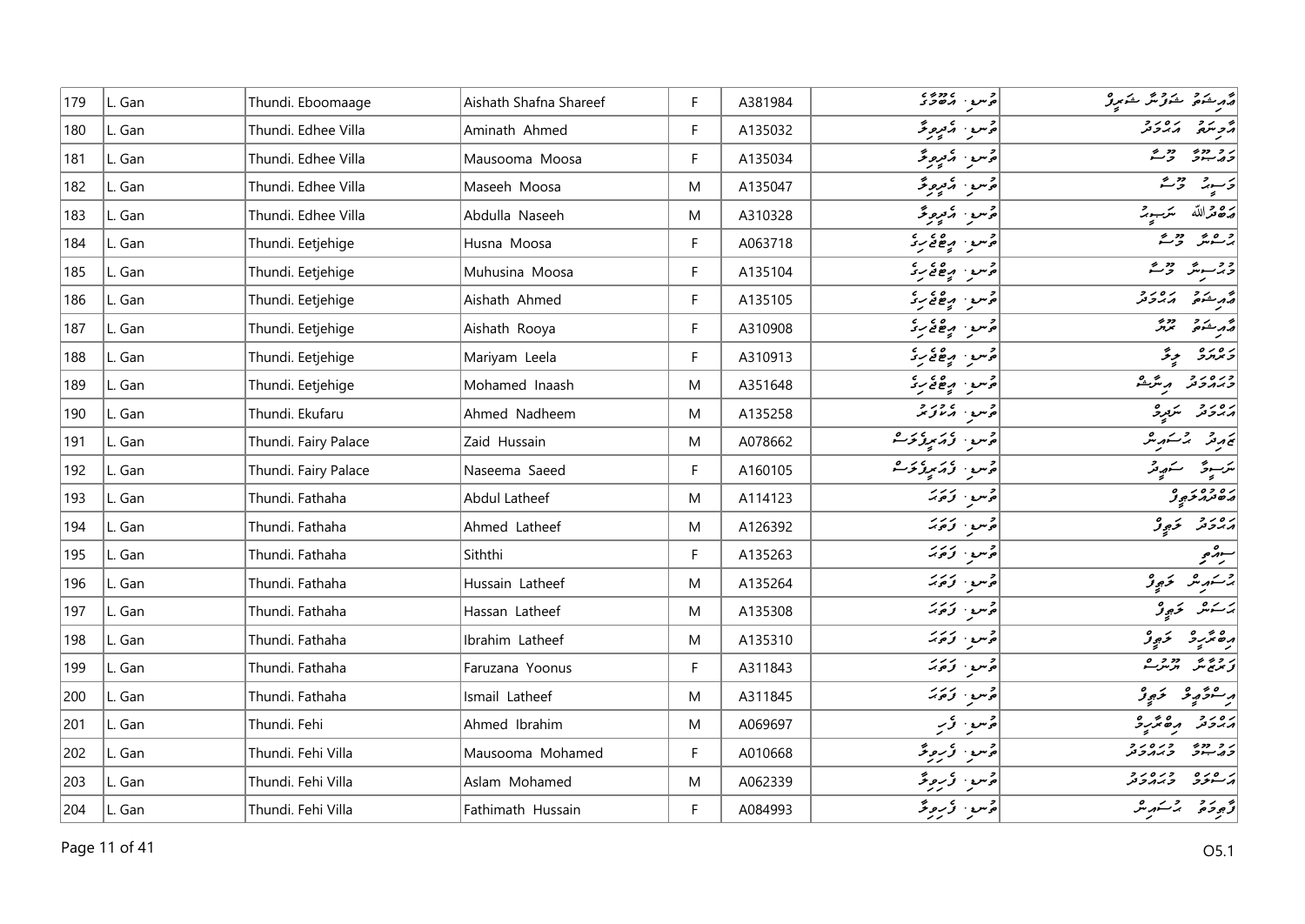| 205 | L. Gan | Thundi. Fehi Villa       | Aminath Mohamed       | F           | A135157 | پھرس ک <sup>ی</sup> رہ پڑ                               | ת כי כי כי כי ה                                   |
|-----|--------|--------------------------|-----------------------|-------------|---------|---------------------------------------------------------|---------------------------------------------------|
| 206 | L. Gan | Thundi. Fehifaiy         | Hussain Ibrahim       | M           | A011622 | په سو کو کرونو<br>  په سو کو کرونو                      | بر سکه شرح مره مرکز د                             |
| 207 | L. Gan | Thundi. Fehifaiy         | Fazira Ibrahim        | $\mathsf F$ | A126155 | ئەسىر · ئۇرۇۋ                                           | قرم ته معتبره                                     |
| 208 | L. Gan | Thundi. Fehifaiy         | Ahmed Afrah           | M           | A312188 | پەسىس ئ <i>ۇرۇ</i> ئو                                   | גם גם גם גב<br>הגבע הציבג                         |
| 209 | L. Gan | Thundi. Fehifaiy         | Aminath Ainy Hussain  | F           | A312192 | په سو کوروگو                                            | הקיים ג'ויי ג'יונית                               |
| 210 | L. Gan | Thundi. Fehifaiy         | Ismail Adhuham        | M           | A312194 | په سوي- <i>ؤرؤه</i>                                     | وسنورو المتررد                                    |
| 211 | L. Gan | Thundi. Fesfaree         | Mohamed Abdul Samad   | M           | A111689 | ئ <sub>ەسىم</sub> . ئۇس <sup>ى</sup> رىمىيە             | כנסני נסיכם נני<br>כגובית ומסינו <i>ג</i> -בית    |
| 212 | L. Gan | Thundi. Fesfaree         | Shameema Ali          | $\mathsf F$ | A135217 | ە ئەسىي ئ <sup>و</sup> ر شىرىمىيە                       | لمشورة الكامي                                     |
| 213 | L. Gan | Thundi. Fesfaree         | Abdul Samad Mohamed   | M           | A135218 | ئەسىر · بۇسۇرىيە                                        | ره وه رر و دوره در<br>پره تربر سوتر د تربروتر     |
| 214 | L. Gan | Thundi. Fesfaree         | Amshooda Abdul Samad  | F           | A135221 | چ <sub>سعن</sub> ڈ سورسمیہ                              | ره دده دره در در<br>پروشوتر پره ترپر <i>ب</i> وتر |
| 215 | L. Gan | Thundi. Finikilaage      | Hawwa Umar            | F           | A106407 | جسع <sub>التح</sub> سير وسيد محمد                       | ره ورو                                            |
| 216 | L. Gan | Thundi. Finikilaage      | Fathimath Umar        | F           | A338671 | په موسو و سرمونځو                                       | وتجوزه المردار                                    |
| 217 | L. Gan | Thundi. Five Star        | Hassan Khaleel        | M           | A114132 | ا په سو، نورپه ش <sub>ا</sub> غېر                       | زىكىش ئەمچى                                       |
| 218 | L. Gan | Thundi. Five Star        | Fathimath Gasim       | $\mathsf F$ | A135345 | ج <sub>ى</sub> سمى ئۇر <sub>ە</sub> ھەس <sup>6</sup> ىر | أزّودَهُ تَرْسُرْ                                 |
| 219 | L. Gan | Thundi. Fothiveli        | Ahmed Faheem          | M           | A000346 | ج <sub>و</sub> سو به ترموغرمر                           | پروژو کردو                                        |
| 220 | L. Gan | Thundi. Funamaage        | Hassan Ahmed          | M           | A070530 | پەس ئۇس <i>ر ئا</i> ر                                   | يركسكس المركز وترا                                |
| 221 | L. Gan | Thundi. Funamaage        | Ali Waheed            | M           | A135209 | ئۇسىز بەر ئەيرى<br>  ئۇسىز بەر ئەسرىرى                  | پر پورتر                                          |
| 222 | L. Gan | Thundi. Funoas           | Mujthaba Yoosuf       | M           | A023790 | ۇسو، ۇنترىشە                                            | כ <i>ס גיד</i> בר כם<br>ב ב ס ס הצייע צ           |
| 223 | L. Gan | Thundi. Furana           | Aminath Wirasha       | F           | A135006 | ۇسور ئەئەتتە                                            | أزويتهم وبترحة                                    |
| 224 | L. Gan | Thundi. Furana           | Mariyam Rasheedha     | F           | A135028 | ئۇسىز بىر ئىكەنتىر                                      | رەرە يەجەد                                        |
| 225 | L. Gan | Thundi. Furana           | Ishag Aboobakuru      | M           | A135346 | ەسىر بۇ ئەسكە                                           |                                                   |
| 226 | L. Gan | Thundi. Furana           | Abdulla Shaheem       | M           | A310056 | ج <sub>ا</sub> سو <sub>پ</sub> و تمرینز                 | مَە قىراللە خىرى                                  |
| 227 | L. Gan | Thundi. Furana           | Ahmed Shaahig         | M           | A310063 | ئەسىر بۇ ئەسە                                           | رەرد شەرد<br>مەردىس شەرى                          |
| 228 | L. Gan | Thundi. Gaafaru          | Abdul Ghafoor Hussain | M           | A053046 | ئوسىغ ئە ئەڭرىتىر                                       | ره وه ردد و در مهر ش<br>مان مورد در بر شهر ش      |
| 229 | L. Gan | Thundi. Gadhakoalhi      | Moosa Yoosuf          | M           | A115727 | ئوسو کے سوئرنامو                                        | در میں دور                                        |
| 230 | L. Gan | Thundi. Gadhakoalhimaage | Khadeeja Yoosuf       | F           | A055188 | چې سو ۱۰ د ج د مخکي د ځانه<br>  چې سو ۱۰ د کارلو لرو د  | أرَسِيعٌ بِرْبَعَ                                 |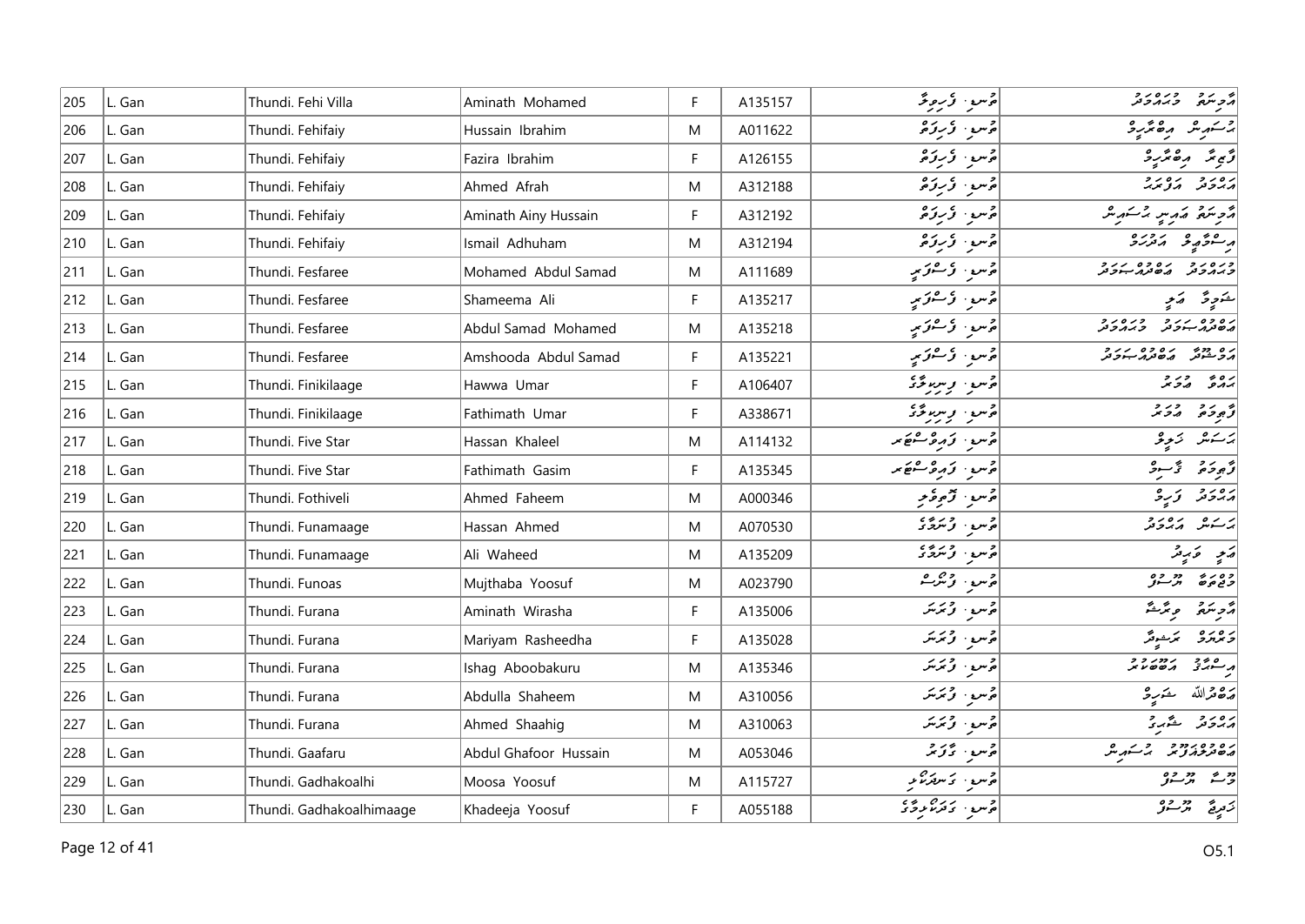| 231 | L. Gan | Thundi. Gadhakoalhimaage | Nasira Yoosuf        | F         | A135125 | وسع متحدد و و و و و                   | لترسونتر وحرمتو                                                                                       |
|-----|--------|--------------------------|----------------------|-----------|---------|---------------------------------------|-------------------------------------------------------------------------------------------------------|
| 232 | L. Gan | Thundi. Gadhakoalhimaage | Ali Yoonus           | M         | A311026 | وسع متحده عرضي<br>  وسع متحده عرضي    | أە ئو مەشرىك                                                                                          |
| 233 | L. Gan | Thundi. Gahaakoalhi      | Naila Ibrahim        | F         | A135226 | په سوي روم<br>  په سوي د روم          | شرقه رەترىرد                                                                                          |
| 234 | L. Gan | Thundi. Gahaakoalhi      | Waheeda Yoosuf       | F         | A135228 | ە ئىبرىن ئەرەم<br>مۇسىي ئەرەم ئى      | دد حرو<br>ىر بەتىر<br>م                                                                               |
| 235 | L. Gan | Thundi. Gahaakoalhi      | Nadhiya Ibrahim      | F         | A135229 | پېښو کو مختلفته<br>  پېښو کو مختلفته  | متزمر تر<br>ەرھەترىر <sup>ى</sup>                                                                     |
| 236 | L. Gan | Thundi. Gahaakoalhi      | Ibrahim Hussain      | M         | A135230 | د سو ، برم <sup>0</sup> و             | وە ئۈرۈ<br>جە <b>س</b> ەمەر بىر                                                                       |
| 237 | L. Gan | Thundi. Gangehi          | Abdul Rasheed Yoonus | M         | A078271 | ئۇس <sub>ىغ</sub> . ئەنگەنز           | קס כס ק ב- ככב ס<br>המסת הק בת הק תיק                                                                 |
| 238 | L. Gan | Thundi. Gangehi          | Sharmeela Idrees     | F         | A135017 | پەس ئەرەبىر<br>  ئۇسىز ئەسىمىر        | ڪنگرچ ئو برقرمرے                                                                                      |
| 239 | L. Gan | Thundi. Gloriosa         | Ramiza Idrees        | F         | A134999 | ە سورى <i>دى بەرگە</i>                | بَرْدِيَّ رِنْدِيرِ ۖ                                                                                 |
| 240 | L. Gan | Thundi. Gloriosa         | Mohamed Moosa        | M         | A135251 | ە سور جۇ <i>برە</i> شە                | وره دو دور                                                                                            |
| 241 | L. Gan | Thundi. Gloriosa         | Hassan Rifuath       | M         | A310088 | ە سو، ئەمرىرىگە                       | برڪش بروزه                                                                                            |
| 242 | L. Gan | Thundi. Gloriosa         | Mariyam Rimasha      | F         | A341602 | ە سور ئىمرى <i>مى</i> گە              | رەرە برۇش                                                                                             |
| 243 | L. Gan | Thundi. Gold House       | Mohamed Hassan       | M         | A135127 | و سو، می وه در و ه                    | ورەرو پەسەش                                                                                           |
| 244 | L. Gan | Thundi. Gold House       | Ismail Rasheed       | M         | A135128 | و سو مي وه در د ه                     | برڪرگيري ڪرڪوگر                                                                                       |
| 245 | L. Gan | Thundi. Gold House       | Jameela Ali          | F         | A135129 | و سو، می وه در و ه                    | تحاويجن الكامي                                                                                        |
| 246 | L. Gan | Thundi. Gold House       | Fazeela Mohamed      | F         | A135130 | د سو ، کومورو ه                       | ۇخۇ<br>ورەر د<br><i>دى</i> رمەتر                                                                      |
| 247 | L. Gan | Thundi. Gulalaage        | Siththi              | F         | A135121 | په سو ۱۶۶، کورو د                     | سورصحر                                                                                                |
| 248 | L. Gan | Thundi. Gulalaage        | Aishath Minha        | F         | A311124 | په سو ۱۶۶، کورو د                     | وكرمشكم وللرك                                                                                         |
| 249 | L. Gan | Thundi. Gulalaage        | Fathimath Nuha       | F         | A311131 | مسموسي محدد محمد<br>  موسموسي         | ىترج<br>وٌمورَمٌ                                                                                      |
| 250 | L. Gan | Thundi. Gulalaage        | Hassan Maaid         | M         | A311134 | د سومبر ده د د د و د                  | ىر سەش ئۇرىتر                                                                                         |
| 251 | L. Gan | Thundi. Guraafehi        | Mohamed Ibrahim      | M         | A078261 | ئ <sub>ەسىم</sub> ، ئەنگەر بە         | כמחכת תפתיכ                                                                                           |
| 252 | L. Gan | Thundi. Guraafehi        | Aminath Naifa        | F         | A135172 | ۾ <sub>سع</sub> ب وغړو س <sub>ر</sub> | أزجر سكرة التمرقر                                                                                     |
| 253 | L. Gan | Thundi. Guraafehi        | Fathimath Nafaasha   | F         | A310468 | ئەسىر سىمبىرىسى<br>  ئەسىر سىمبىرىس   | تؤجرة كالترامية                                                                                       |
| 254 | L. Gan | Thundi. Guraafehi        | Aishath Nathasha     | F         | A310486 | ئەسىر بە ئەتترىر                      | م الله عند الله الله عند الله عند الله عند الله عند الله عند الله عند الله عن الله عن الله عن الله عن |
| 255 | L. Gan | Thundi. Guraafehi        | Mariyam Ifasa        | F         | A352647 | ۇسىق ئەتترۇپر                         | كەندى بەرقىق                                                                                          |
| 256 | L. Gan | Thundi. Halaveli         | Abdul Hakeem Amir    | ${\sf M}$ | A091971 | مۇسىر بەئەتمۇمۇر                      | גם כפי פ"כ ב                                                                                          |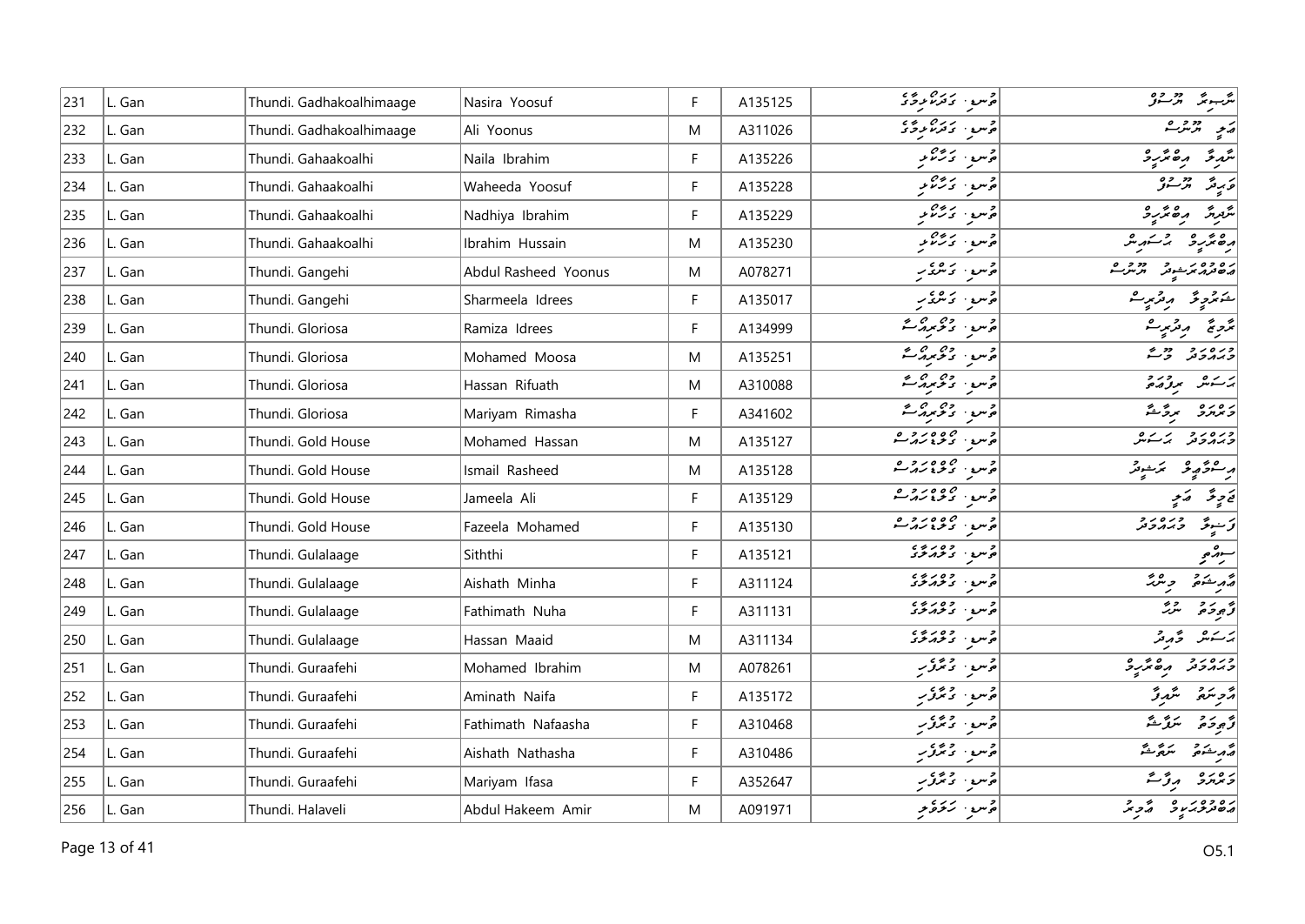| 257 | L. Gan | Thundi. Halaveli       | Aminath Noora Abdul Hakeem | F  | A363353 | جسع سنحفظ                                             | הכיתם יינה הסתיכתים                                                                                                                            |
|-----|--------|------------------------|----------------------------|----|---------|-------------------------------------------------------|------------------------------------------------------------------------------------------------------------------------------------------------|
| 258 | L. Gan | Thundi. Handhuvareege  | Moosa Ahmed                | M  | A070547 | ج <sub>ا</sub> سو · كەس <i>لەۋىر</i> ئ                | وژنٹ پروژنو                                                                                                                                    |
| 259 | L. Gan | Thundi. Handhuvareege  | Ahmed Ayaaz                | M  | A074204 | ج <sub>ا</sub> سو · كەس <i>لىرى بېر</i> ى             | رەرد رېژ                                                                                                                                       |
| 260 | L. Gan | Thundi. Handhuvareege  | Aishath Naazlee            | F  | A128467 | توسع کے سربری سریح                                    | ا په مه شو ه<br>مرسستومو<br>مثرچ محر                                                                                                           |
| 261 | L. Gan | Thundi. Handhuvareege  | Afaal Ayaz                 | M  | A354910 | قرسو · كەس <i>ترۇپرى</i>                              | $551$ $2531$                                                                                                                                   |
| 262 | L. Gan | Thundi. Happy Life     | Aneesa Hussain             | F. | A135190 | ج <sub>اسع :</sub> ځېږ <i>څهر</i> و                   | أرسيت برستمرهم                                                                                                                                 |
| 263 | L. Gan | Thundi. Haveeree Hiyaa | Haroon Hassan              | M  | A048707 | پەسىن ئەھ بىرىدۇ.<br>                                 | ر پرچم پر کے مگر                                                                                                                               |
| 264 | L. Gan | Thundi. Haveeree Hiyaa | Faiza Haroon               | F  | A086418 | ە ئەسىم سىر ئىرىدىگر<br>مەسىم سىم ئىسىم               | مر دو ه<br>اقرمر پخ                                                                                                                            |
| 265 | L. Gan | Thundi. Haveeree Hiyaa | Aminath Shaheena           | F  | A135245 | ئوسىغ سرىمو سرىرىدىگ                                  | أزويترة فسيريثر                                                                                                                                |
| 266 | L. Gan | Thundi. Haveeree Hiyaa | Ameena Abdul Rahman        | F  | A135247 | <br>  مۇسىق سىم ئەسىرىدىگ                             | ر شهر ده وه دره ده                                                                                                                             |
| 267 | L. Gan | Thundi. Haveeree Hiyaa | Shaheen Haroon             | F  | A135248 | ئۇسىز بە ئى <i>رىپەرد</i> گە                          | ڪرير گردو<br>پ                                                                                                                                 |
| 268 | L. Gan | Thundi. Haveeree Hiyaa | Hawwa Shehenaaz            | F  | A311726 | ج <sub>ى</sub> سىن ئەھ <sub>ە</sub> بىرىدىگە          | ر ە بە<br>برادى<br>ے بر شر <u>ی</u> ح                                                                                                          |
| 269 | L. Gan | Thundi. Haveeree Hiyaa | Abdul Azeez Haaroon        | M  | A311729 | <br>  مۇسىق سىم ئەسىرىدىگر                            | ג 2000 - 2009 היה בין הריית.<br>הסתיבה היה היה היה היה היה היה היה היה בין היה בין היה בין היה בין היה בין היה בין היה בין היה בין היה בין היה |
| 270 | L. Gan | Thundi. Haveeree Hiyaa | Nashaya Haroon             | F  | A311730 | پەسىس ئەھ بىرىدىگە<br>                                | ىر شەر ئەمەم<br>سرىشەرگە ئىمىرلىر                                                                                                              |
| 271 | L. Gan | Thundi. Haveeree Hiyaa | Nabeel Haroon              | M  | A326824 | پېښو سره پرېدار<br>  پېښو سره په کار                  | سَصِعْرَ مُتَعَرِّسُ                                                                                                                           |
| 272 | L. Gan | Thundi. Haveereenaaz   | Mohamed Ali                | M  | A120100 | ج <sub>و</sub> سو <sub>`</sub> سوپریسنگینی            | ورەر د كړ                                                                                                                                      |
| 273 | L. Gan | Thundi. Haveereenaaz   | Sanfa Yoosuf               | F  | A135199 | ئوسو : سَوِيبِيسَنَجْ                                 | سەھۇ<br>دد وه<br>در سور                                                                                                                        |
| 274 | L. Gan | Thundi. Haveereenaaz   | Mukhtar Ali                | M  | A135200 | ئۇسى <sub>ن</sub> ئىم <sub>و</sub> بىرىش <sub>ى</sub> | د د پر په کړې                                                                                                                                  |
| 275 | L. Gan | Thundi. Haveereenaaz   | Ali Hassan                 | M  | A135253 | ئۇسىز · ئىر <sub>كى</sub> رىشتى                       | أەي بريدىق                                                                                                                                     |
| 276 | L. Gan | Thundi. Haveereenaaz   | Aminath Shuzeena           | F  | A135351 | ئۇسىز · ئىر <sub>كى</sub> رىشتى                       | أأدرسكم التفاتي مكر                                                                                                                            |
| 277 | L. Gan | Thundi. Hazaarumaage   | Hassan Ali                 | M  | A107058 | مهر سر کرده در در م<br>  موسو سر کرد کرد کرد          | پرستمبر الایچ                                                                                                                                  |
| 278 | L. Gan | Thundi. Hazaarumaage   | Saeed Mohamed              | M  | A310804 | پر سو مسلم برد د<br>  پر سو مسلم برد د                | سكهاش وبره راد                                                                                                                                 |
| 279 | L. Gan | Thundi. Hazaarumaage   | Aishath Dheema             | F  | A310815 | په سوي ريو وو ،<br>  پوسوي سري مرحري                  | و در دره دره<br>در شوه در                                                                                                                      |
| 280 | L. Gan | Thundi. Hazaarumaage   | Hawwa Laufa                | F  | A310817 | ا چې سره به سره ده ده د                               | ره و دور<br>پروژ نومرتی                                                                                                                        |
| 281 | L. Gan | Thundi. Heeraa         | Mohamed Shareef            | M  | A052728 | قوسور سپٽر                                            | ورەرو ئىيرۇ                                                                                                                                    |
| 282 | L. Gan | Thundi. Heeraa         | Aminath Hussain            | F  | A135730 | ا د سو سر بر                                          | ړې سرچ پر شمېر مثر                                                                                                                             |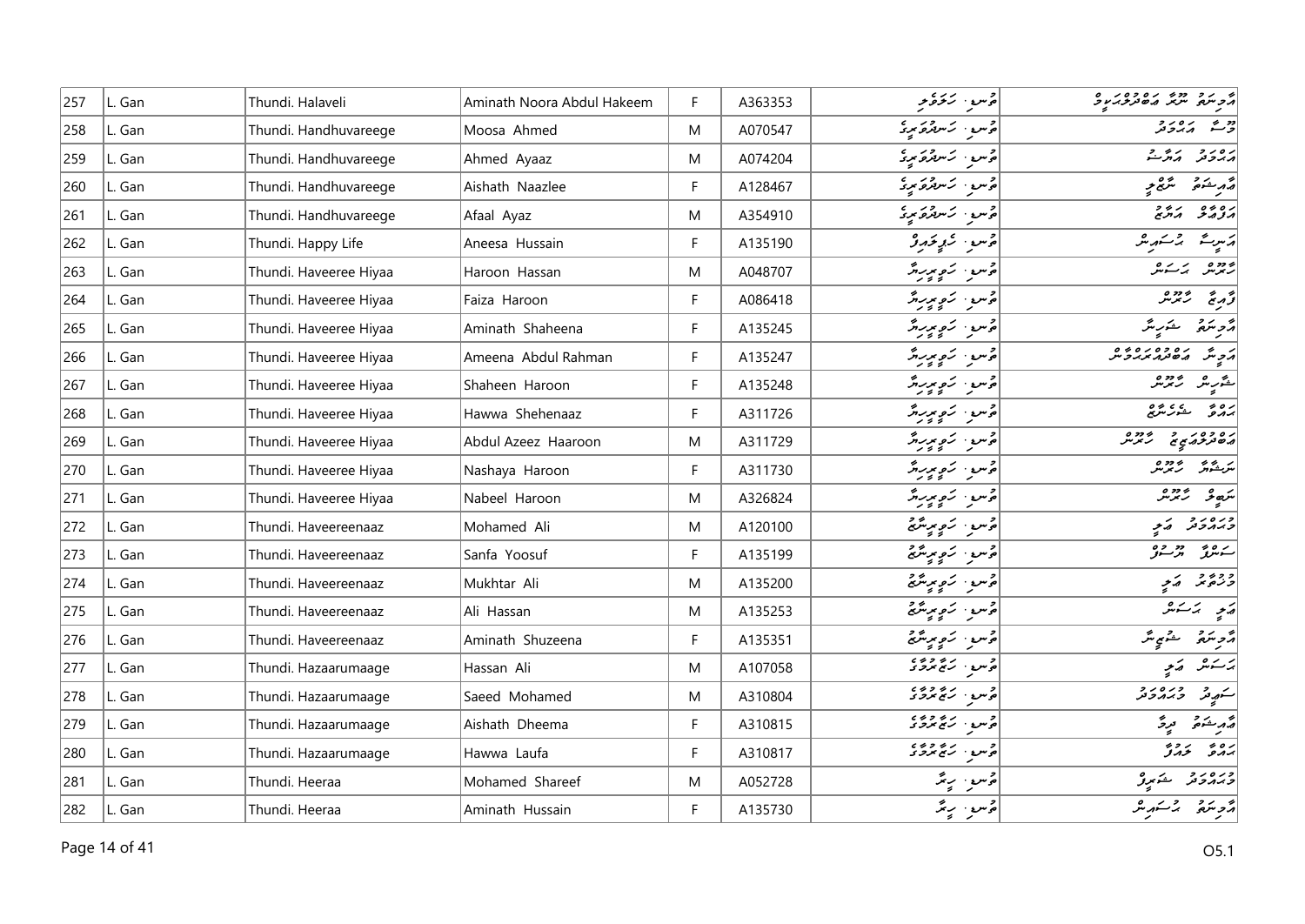| 283 | L. Gan | Thundi. Hiriyaadhoo  | Abida Moosa         | F           | A121962 | ج <sub>و</sub> سرو - ربروژو<br>  سر - ربروژو             | دومع<br>و چې پېښې<br>م                    |
|-----|--------|----------------------|---------------------|-------------|---------|----------------------------------------------------------|-------------------------------------------|
| 284 | L. Gan | Thundi. Hiriyaadhoo  | Asima Moosa         | F           | A128595 | ئەسىي سەپرىدىنە<br>  ئەسىي سەپرىدىن                      | رمجي سبزقر<br>دو محر                      |
| 285 | L. Gan | Thundi. Hiriyaadhoo  | Asma Moosa          | $\mathsf F$ | A135048 | په سويه رسور در<br>  په سويه رسور در                     | رعيجة<br>درمیه                            |
| 286 | L. Gan | Thundi. Hiriyaadhoo  | Ahmed Athif         | M           | A135049 | ه مرد ربر دره<br>مسر از ک                                | أرور و و و                                |
| 287 | L. Gan | Thundi. Hiriyaadhoo  | Moosa Ali           | M           | A135050 | ב<br>  פייעי וואומר<br>  פייעי וואומרי                   | $\sum_{n=1}^{\infty}$                     |
| 288 | L. Gan | Thundi. Hiriyaadhoo  | Amira Moosa         | $\mathsf F$ | A135051 |                                                          | ړې د ځ                                    |
| 289 | L. Gan | Thundi. Hiyaavahi    | Mohamed Rasheed     | M           | A124171 | هم سوء - سرهر تحریب<br>  هم سوء - سره مر                 | وره رو گرشونگر<br><i>د بر بر برگو</i> نگر |
| 290 | L. Gan | Thundi. Hiyaavahi    | Ahmed Ajuwad        | M           | A135239 |                                                          | ג ס ג כ ג כ ב<br>ג ג כ ע ג ג ב פ ב        |
| 291 | L. Gan | Thundi. Hiyaavahi    | Thahumeena Ali      | F           | A135241 | هم سوء سر پر گري<br>  هم سوء سر سر                       | كورمي فليمني                              |
| 292 | L. Gan | Thundi. Hiyaavahi    | Isthafaa Ali        | M           | A135242 | پەسىس سە <i>مگەر</i>                                     | د ه دي د کمبر                             |
| 293 | L. Gan | Thundi. Hiyaavahi    | Sanfa Ismail        | F           | A135243 | ج <sub>و</sub> سو سر پڑھ سر                              | سىتىر بەستەر                              |
| 294 | L. Gan | Thundi. Hiyaavahi    | Ali Hussain         | M           | A135249 | هم سوء سر پر گري<br>  هم سوء سر سر                       | ەكىيە بەر ئىكرونلىر                       |
| 295 | L. Gan | Thundi. Hiyaavahi    | Sithana Ali         | F           | A135344 | ا هم معنوس سر پیونز<br>استخراب مرکز مرکز                 |                                           |
| 296 | L. Gan | Thundi. Hiyaavahi    | Aminath Thasleema   | F           | A311707 | پەسىس س <i>ەڭ ئ</i>                                      | ر<br>مۇم ئەسمى ئەسمىيە ئە                 |
| 297 | L. Gan | Thundi. Irumatheege  | Hawwa Yoosuf        | F           | A135133 | مۇسى <sub>ز م</sub> ېرىخ م <sub>ۇ</sub> ئ                | بره په دوروه                              |
| 298 | L. Gan | Thundi. Irumatheege  | Fathimath Bariyya   | F           | A135134 | په سويې مر پرخه پوته                                     | وجرحرح كالمروشر                           |
| 299 | L. Gan | Thundi. Irumatheege  | Abdussalam Ali      | M           | A135135 | ۇسىس مەترەپچ                                             | رە دە روە ھېر                             |
| 300 | L. Gan | Thundi. Jasmeen      | Aminath Zeena       | F           | A124174 | جمسع بسيح سفرجينكم                                       | ړٌ د سَهُ پِسٌ                            |
| 301 | L. Gan | Thundi. Jasmeen      | Mariyam Neena       | $\mathsf F$ | A135094 | په سو مي شو پر له<br>  پوسو مي شو پر                     | ر ه بر ه<br>تر <del>ب</del> ر بر<br>سريٹر |
| 302 | L. Gan | Thundi. Jasmeen      | Aishath Zoona       | $\mathsf F$ | A153026 | ج <sub>و</sub> سو په مخ شو <sub>چ</sub> شر               | ح مگر<br>و گرمشگر محمد<br>مرگ             |
| 303 | L. Gan | Thundi. Jasmeen      | Sofwan Ali          | M           | A346307 | ج <sub>وسعي</sub> ۽ صحيح پهر                             | ببوثر مزر                                 |
| 304 | L. Gan | Thundi. Jasmeen      | Yoonus Ali Yoosuf   | M           | A393287 | ج <sub>و</sub> سو به نئ <sup>ع</sup> ش <sub>وچ</sub> ىتر | מי הים <sub>ה'ק ה</sub> משק               |
| 305 | L. Gan | Thundi. Kadhilimaage | Abdul Raheem Yoosuf | M           | A114086 | ە ئىس ئىس <i>ر ۋى</i>                                    | נסכם גם כככם<br>הסטה הגב"ק ת-י            |
| 306 | L. Gan | Thundi. Kadhilimaage | Hawwa Hussain       | F           | A135042 | <br>  مۇسىس ئىمرىرىتى ئ                                  | رەپە جەمئىر                               |
| 307 | L. Gan | Thundi. Kadhilimaage | Fathimath Asifa     | F.          | A135043 | په سو کوروگو کا                                          | وٌوِدَهُ الأسورٌ                          |
| 308 | L. Gan | Thundi. Kadhilimaage | Abdul Azeez Yoosuf  | M           | A135044 | په سويه سور کودکار<br>  په سوير سر سر سر                 | נ 2000 - 2009<br>הסתיכה מֱ 20 ת           |
|     |        |                      |                     |             |         |                                                          |                                           |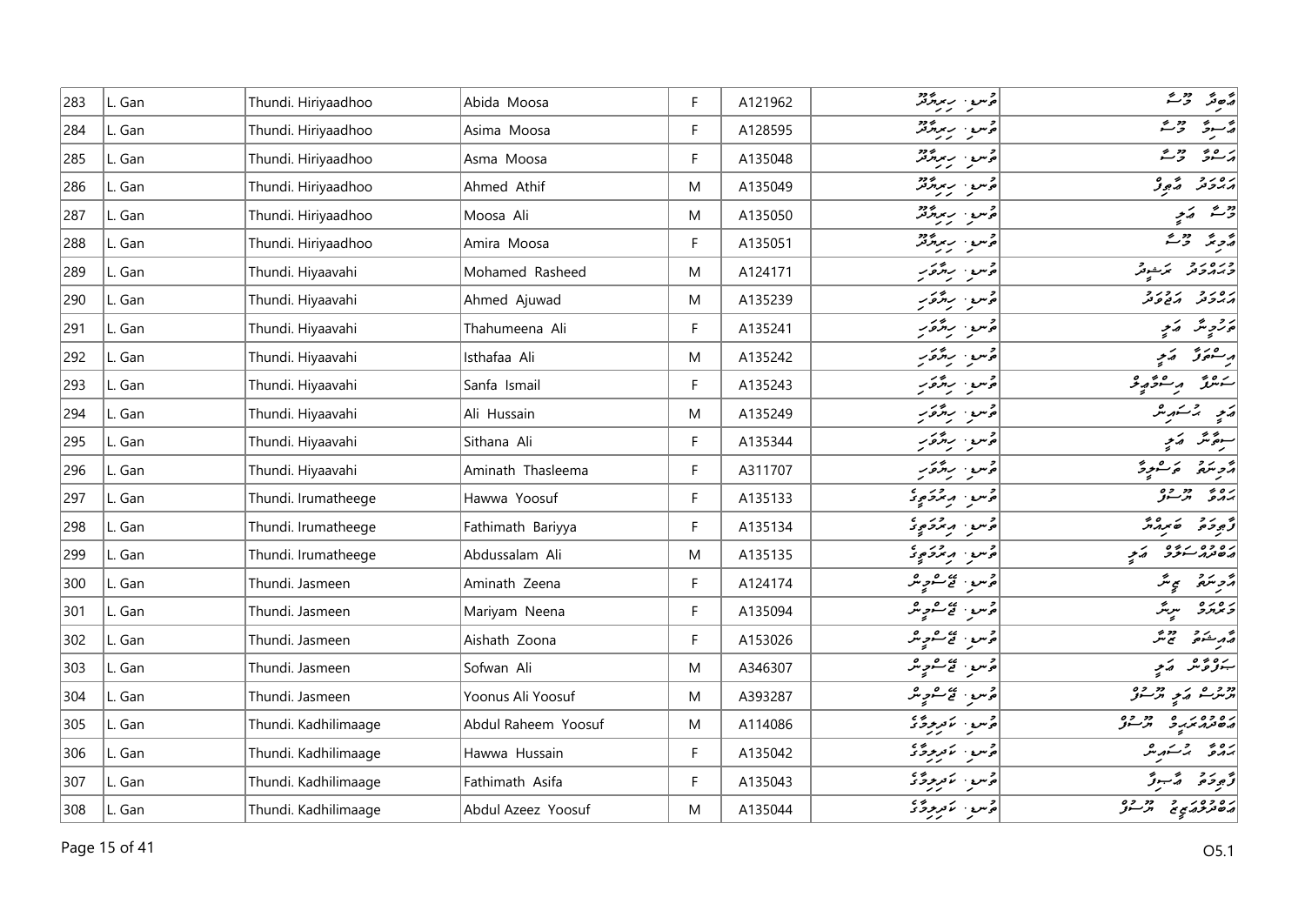| 309 | L. Gan | Thundi. Kadhilimaage    | Abdul Wahhab Yoosuf   | M           | A135045 | ج <sub>ى</sub> سمى ئىم ئىر بىرى<br>                                                                                                                                                                                             | ر ه و ه ر ه ر و<br>پره تر تر و بر رحه<br>دد حيو        |
|-----|--------|-------------------------|-----------------------|-------------|---------|---------------------------------------------------------------------------------------------------------------------------------------------------------------------------------------------------------------------------------|--------------------------------------------------------|
| 310 | L. Gan | Thundi. Kadhilimaage    | Abdul Razzaq Yoosuf   | M           | A166856 | ە ئەسىس ئەرىرى<br>م                                                                                                                                                                                                             | נ 2010 של 2010 ברי 20<br>השינו מגיש ב                  |
| 311 | L. Gan | Thundi. Kadhilimaage    | Aishath Sana          | $\mathsf F$ | A310343 | ئەسىس ئەمرىردى<br>                                                                                                                                                                                                              | قەرشكى سكىگر                                           |
| 312 | L. Gan | Thundi. Kaduroalhi      | Fathimath Razna       | F.          | A135281 | ار<br>اموسع عموم                                                                                                                                                                                                                | ژ <sub>بو د</sub> ُ پر پر پر پر پر پ                   |
| 313 | L. Gan | Thundi. Kaduroalhi      | Fauziyya Mohamed      | F           | A135282 | مسموسية حميد<br>  موسوسية عمر                                                                                                                                                                                                   | צ'ה באית בג'ם גב                                       |
| 314 | L. Gan | Thundi. Kaduroalhi      | Aishath Fazna         | F           | A312170 | <br>  <sub>حو</sub> سو عدد عدد                                                                                                                                                                                                  | مەم خىم ئى ئى                                          |
| 315 | L. Gan | Thundi. Kaduroalhi      | Hussain Naufal        | M           | A312173 |                                                                                                                                                                                                                                 | برسكهاش الكرورو                                        |
| 316 | L. Gan | Thundi. Kaduroalhi      | Ahmed Nimal           | M           | A312179 | ە<br>مۇسىغ سىم ئىرىپ                                                                                                                                                                                                            | 1910 תוביב<br>הגבת תביב                                |
| 317 | L. Gan | Thundi. Kaduroalhi      | Mariyam Loona Mohamed | F           | A328961 | ۇسىن ئۈچمۈ                                                                                                                                                                                                                      | נסנס חזר בנסנב<br>במחבר בית במחבת                      |
| 318 | L. Gan | Thundi. Kaneerumaage    | Zareena Haroon        | F           | A057360 | ە ئىس ئىس <i>مەرەك</i>                                                                                                                                                                                                          | تم برینگر گرمینگر                                      |
| 319 | L. Gan | Thundi. Kaneerumaage    | Ibrahim Shareef       | M           | A124179 | وسع متسر برده د                                                                                                                                                                                                                 | رەنزىر شىر                                             |
| 320 | L. Gan | Thundi. Kaneerumaage    | Hawwa Yoosuf          | F           | A125879 | ەسمىن ئەس <i>بەدى</i>                                                                                                                                                                                                           | بره به دور وه                                          |
| 321 | L. Gan | Thundi. Kaneerumaage    | Shaheeda Haroon       | F           | A135059 | ە ئىس ئىس <i>مېرى ئى</i>                                                                                                                                                                                                        | شەرىق ئەچرىق                                           |
| 322 | L. Gan | Thundi. Kaneerumaage    | Aminath Zaheedha      | $\mathsf F$ | A135060 | ە ئىب ئەسى <i>بىرد</i> ى                                                                                                                                                                                                        | أروبتكم بمرتز                                          |
| 323 | L. Gan | Thundi. Kaneerumaage    | Hassan Shareef        | M           | A135370 | ە ئىب ئەسى <i>دە ئ</i>                                                                                                                                                                                                          | پرسەش ھەمپەرتى                                         |
| 324 | L. Gan | Thundi. Kethi           | Hussain Azleem        | M           | A134493 | قوسع عمير                                                                                                                                                                                                                       | جسكر مكافح ومحافح وحج                                  |
| 325 | L. Gan | Thundi. Kudhiluboa Aage | Fathimath Ibrahim     | F           | A082961 | و ده وه وه ده.<br>موسو المتوفر مورد                                                                                                                                                                                             | تزود وه تربرد                                          |
| 326 | L. Gan | Thundi. Kudhiluboage    | Zainab Ali            | F           | A135040 | ه سوم توروه د<br>مسوم توروه د                                                                                                                                                                                                   | ىم بىر ئىم ئە                                          |
| 327 | L. Gan | Thundi. Kudhimaage      | Haroon Abdul Rahman   | M           | A135250 | په سوي لامرځۍ<br>  په سوي لامر                                                                                                                                                                                                  | ره وه ره ده.<br>په صوبر بوبرتر س<br>پر دو ه<br>رنجو پس |
| 328 | L. Gan | Thundi. Kudhiraiymaage  | Ahmed Solah           | M           | A082723 | په سو مور شود د                                                                                                                                                                                                                 | ره ر و دره<br>پرسرتر سنور                              |
| 329 | L. Gan | Thundi. Kudhiraiymaage  | Hussain Moosa         | M           | A104424 | ه سوم تر ده و د                                                                                                                                                                                                                 | ير شەر سى تەر شە                                       |
| 330 | L. Gan | Thundi. Kudhiraiymaage  | Mohamed Jameel        | M           | A124176 | ه سومبر مرد و ده.<br>موسومبر مرد مرد و                                                                                                                                                                                          | ورەر دىر                                               |
| 331 | L. Gan | Thundi. Kudhiraiymaage  | Azifa Moosa           | F           | A125653 | ا چمس مستقر کرده در در در در سیمبر در سیمبر در سیمبر در سیمبر در سیمبر در سیمبر در سیمبر در سیمبر در سیمبر در<br>مسیر در سیمبر در سیمبر در سیمبر در سیمبر در سیمبر در سیمبر در سیمبر در سیمبر در سیمبر در سیمبر در سیمبر در سیم | ړې ده چې                                               |
| 332 | L. Gan | Thundi. Kudhiraiymaage  | Hassan Solah          | M           | A128697 | ه سوم توپره وي                                                                                                                                                                                                                  | ىز سەش سىدۇر                                           |
| 333 | L. Gan | Thundi. Kudhiraiymaage  | Ibrahim Rasheedh      | M           | A128810 | ه سو موره وه و                                                                                                                                                                                                                  | رەتزىرۇ ترىنوتر                                        |
| 334 | L. Gan | Thundi. Kudhiraiymaage  | Aishath Aboobakuru    | F           | A135084 | پی سوید عمر پره وي                                                                                                                                                                                                              |                                                        |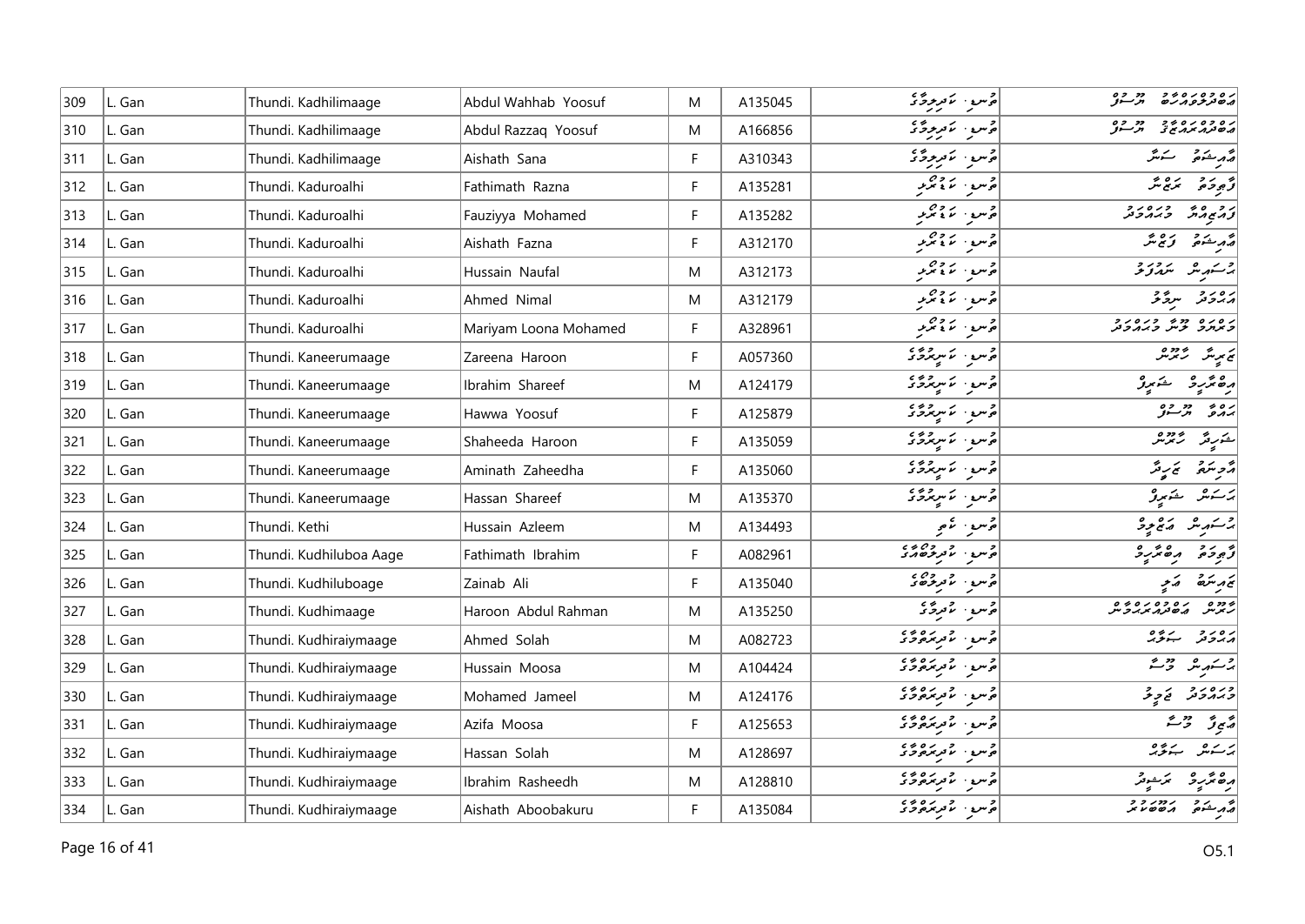| 335 | L. Gan | Thundi. Kudhiraiymaage | Arifa Abdullah        | F           | A135085 | وسع متوسط و ده و                                               | وكاقعرالله<br>ەتىرىق                                      |
|-----|--------|------------------------|-----------------------|-------------|---------|----------------------------------------------------------------|-----------------------------------------------------------|
| 336 | L. Gan | Thundi. Kudhiraiymaage | Moosa Yoosuf          | M           | A135086 | وسع متر بره و د و                                              | دی میں دو                                                 |
| 337 | L. Gan | Thundi. Kudhiraiymaage | Mohamed Firushan      | M           | A135225 | په سو ۱۰ غږ پر <i>۱۶۶۶</i><br>  پوسو ۱۰ غږ پر <sub>۱</sub> ۶۶۶ | ورەرو پەرشەر                                              |
| 338 | L. Gan | Thundi. Kudhiraiymaage | Fathimath Azuna Moosa | F.          | A135352 | ا د سو مور ده و د کا                                           | أو دو دوه دوه                                             |
| 339 | L. Gan | Thundi. Kudhiraiymaage | Mariyam Afiya         | F           | A310826 | <br>  می سوید مقریم موجودی                                     | במתכ בנת                                                  |
| 340 | L. Gan | Thundi. Kudhiraiymaage | Jailam Mohamed        | M           | A413847 | ه سوم موره وه<br>مسوم مور                                      | و رە ر د<br><i>د بر</i> گرىز<br>ئے <sub>مر</sub> ترو<br>م |
| 341 | L. Gan | Thundi. Kuriboashi     | Sanfa Ibrahim         | F           | A135035 | پەس سىم ئەرگە بىر                                              | سەمدۇر مەھمگەر                                            |
| 342 | L. Gan | Thundi. Kuriboashi     | Mohamed Waheed        | M           | A135036 | ە ئىب ئىم ئەسىر ئەسىر<br>مۇسىي ئىم ئىبر ئەس                    | ورەر د دېد                                                |
| 343 | L. Gan | Thundi. Kuriboashi     | Aminath Shameema      | F           | A135037 | پېښو ، گمېرغېږ                                                 | أأوسكم المستورة                                           |
| 344 | L. Gan | Thundi. Kuriboashi     | Ahmed Shameem         | M           | A135038 | پېښو ، گمېرغېږ                                                 | ده د د سر د و                                             |
| 345 | L. Gan | Thundi. Kuriboashi     | Fathimath Shahuma     | F           | A310356 | پېښو ، غړغ مر                                                  | ے جانے کی<br>و مر د<br>تر مور می                          |
| 346 | L. Gan | Thundi. Kuriboashi     | Hawwa Nazuma          | F           | A310359 | ه مبر در در در در در با<br>موسو                                | ر ه پ<br>پروتو<br>سرچ پی                                  |
| 347 | L. Gan | Thundi. Lagoona        | Ibrahim Yoosuf        | M           | A128340 | جو سو به عربي مثر                                              | دو وه<br>در سور<br>ەر ھەترىر <i>3</i>                     |
| 348 | L. Gan | Thundi. Lagoona        | Nafiza Ibrahim        | $\mathsf F$ | A135020 | ج <sub>امع</sub> کوچھ<br>  جو سرچ مر                           | برە ئۈرۈ<br>سٌموِنْرٌ                                     |
| 349 | L. Gan | Thundi. Lagoona        | Hawwa Zahira          | F           | A135021 | ج <sub>امع :</sub> عجز مگر                                     | ر ه پ<br>پروتو<br>ىتى سەتتىر                              |
| 350 | L. Gan | Thundi. Lagoona        | Abdulla Yamin         | M           | A311233 | ج <sub>امع ش</sub> ور محرمة محمد                               | ەھىراللە<br>ېژ د مثر                                      |
| 351 | L. Gan | Thundi. Lotus          | Ahmed Nazim           | M           | A077290 | ئۇسو، ئۇغۇش                                                    | دەر د شھرى                                                |
| 352 | L. Gan | Thundi. Lucky House    | Hassan Sodiq          | M           | A059880 | ئۇسىز ب <i>ې ئەرقى</i> شە                                      | ىز سەن ئىس ئەرى <u>قى</u>                                 |
| 353 | L. Gan | Thundi. Maafaiyge      | Abdulla Arif          | M           | A025351 | میں دورہ<br>  میں محمد                                         | ە ئىسىرى<br>ەھىراللە                                      |
| 354 | L. Gan | Thundi. Maafaiyge      | Aishath Arifa         | $\mathsf F$ | A135080 | په سوم ځره و                                                   | م المستوفر المستوفر                                       |
| 355 | L. Gan | Thundi. Maafaiyge      | Ahmed Suhail          | M           | A135081 | پېښې ځړه ،<br>  پېښې ځړونه                                     | رەرو ئەر                                                  |
| 356 | L. Gan | Thundi. Maafaiyge      | Hassan Khaleel        | M           | A135082 | د سو گروه د<br>  د سو گروه                                     | ىزىستەش كەبوبۇ                                            |
| 357 | L. Gan | Thundi. Maafaiyge      | Mohamed Shaan         | M           | A135083 | په سوم ځره و                                                   | و ر ه ر د<br><i>و بر</i> پر تر<br>ىشەھر                   |
| 358 | L. Gan | Thundi. Maafaiyge      | Mariyam Haroon        | F           | A135356 | په سو ۱۰ ژوه د                                                 | یر دو ه<br>رنجو سر<br>ر ه ر ه<br><del>ر</del> بربرگ       |
| 359 | L. Gan | Thundi. Maafaiyge      | Hussein Haroon        | M           | A135357 | په سويي څره ده<br>  په سويي څرونونو                            |                                                           |
| 360 | L. Gan | Thundi. Maafaiyge      | Fathimath Haroon      | F           | A135358 | په سوم ځره وي<br>  په سوم ځرونونو                              | و دو دوه و                                                |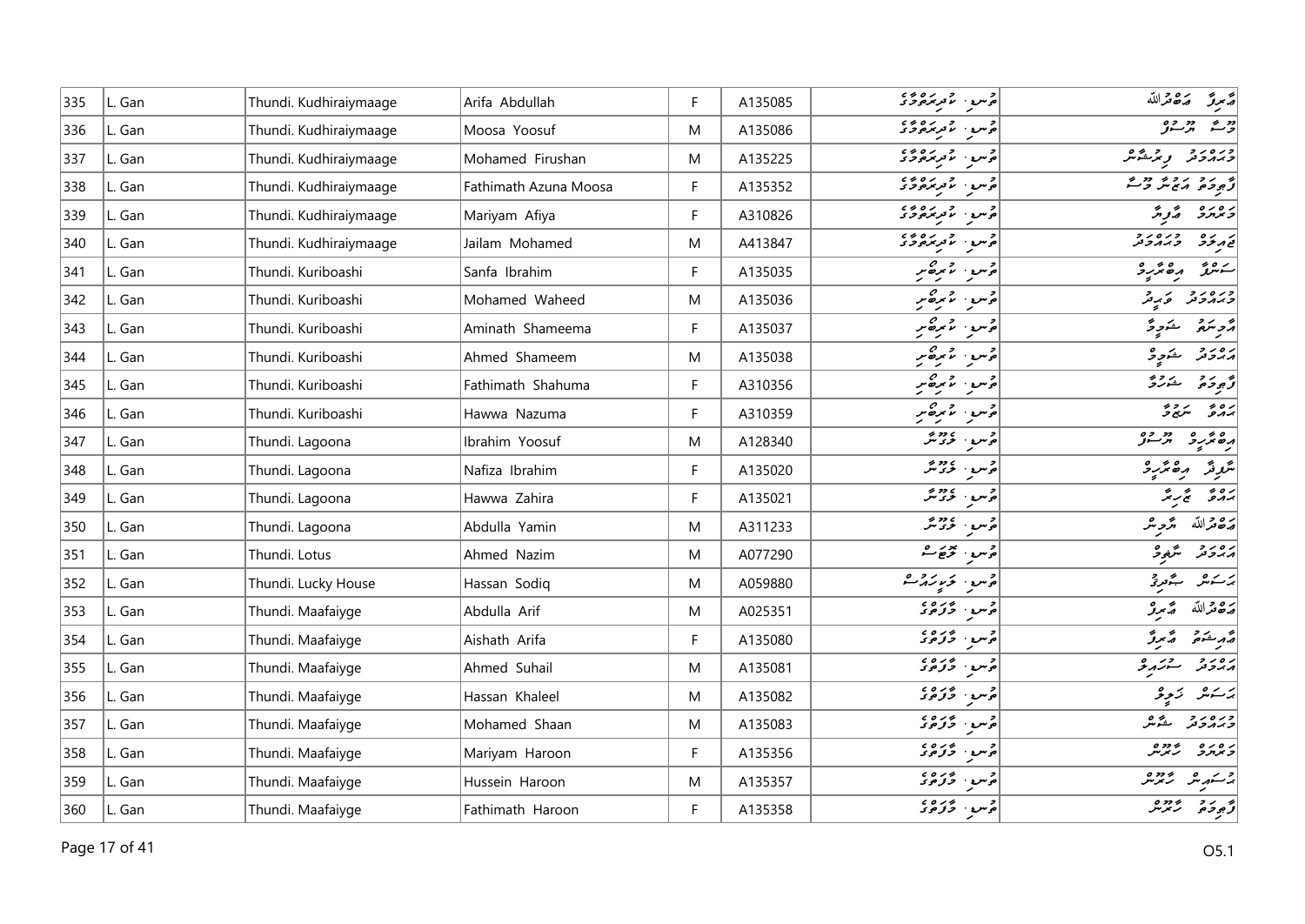| 361 | L. Gan | Thundi. Maafaiyge      | Fathmath Amaal       | F  | A310844 | په سو ۱۰ ژوه د                                         | ەردى<br>  تو پر د                                |
|-----|--------|------------------------|----------------------|----|---------|--------------------------------------------------------|--------------------------------------------------|
| 362 | L. Gan | Thundi. Maafolhey aage | Ali Rasheed          | M  | A122822 | و در پرده ده<br>دس وزنده د                             | أقامح المخرشوقر                                  |
| 363 | L. Gan | Thundi. Maafolhey aage | Idrees Ali           | M  | A126180 | په سومي وي.<br>  پېښېد ژوندن                           | ەر قرىبە <sup>م</sup><br>س                       |
| 364 | L. Gan | Thundi. Maafolhey aage | Mariyam              | F  | A126181 | مسعى مستعدم<br>  مسعى محرف محمد                        | ر ه ر ه<br><del>و</del> بربرو                    |
| 365 | L. Gan | Thundi. Maafolhey aage | Ibrahim Rasheed      | M  | A134998 | <br>  مسم تحزیدی                                       | بخرشوقر                                          |
| 366 | L. Gan | Thundi. Maafolhey aage | Najeeba Idrees       | F. | A135000 | ا د سو به دوه ده د                                     | ىك <sub>ت</sub> ېرىق مەترىپەت<br>س               |
| 367 | L. Gan | Thundi. Maafolhey aage | Nasira Idrees        | F  | A136067 | <br>  په سو کو دره دی                                  | مترسونتر<br>ەر قرىر ب                            |
| 368 | L. Gan | Thundi. Maafolheyge    | Mariyath             | F. | A135039 | چې سوينې د کارولو د کا                                 | ء سر پر د                                        |
| 369 | L. Gan | Thundi. Maathundi      | Abdul Wahhab Abdulla | M  | A081636 | جسع مستحقة العرب<br>  جسع مستقوم العرب                 | ر ه د ه د ه د ه<br>پرې تر تر ه<br>ەھەراللە       |
| 370 | L. Gan | Thundi. Maathundi      | Shameema Haroon      | F  | A102999 | ج <sub>و</sub> سو به محتم <sup>و</sup> سو <sub>ر</sub> | مح ود م<br>ڪو <i>و</i> گر                        |
| 371 | L. Gan | Thundi. Maathundi      | Maryam Guraisha      | F  | A111068 | ج <sub>و</sub> سو به محتم <sup>و</sup> سو <sub>ر</sub> | رەرە چىمىش                                       |
| 372 | L. Gan | Thundi. Maathundi      | Abdulla Shafiu       | M  | A135266 | مۇسى <sub>ن</sub> ئۇمۇسى <sub>ر</sub>                  | برە تراللە<br>ستگورگر                            |
| 373 | L. Gan | Thundi. Maathundi      | Fathimath Haifa      | F  | A135316 | موسو <sub>"</sub> رمحوسو                               | وٌوِدَةٌ رَرِوٌ                                  |
| 374 | L. Gan | Thundi. Maathundi      | Ahmed Nabeel         | M  | A135347 | ج <sub>و</sub> سو به محتجم سو <sub>ر</sub>             | رەرو شھۇ                                         |
| 375 | L. Gan | Thundi. Maathundi      | Rifa Abdul Wahhab    | F  | A311832 | ا موسو به محتفر براسمبر<br>موسو                        | به ده ده ده ده د<br>برت <sub>ر</sub> شهر ده در ه |
| 376 | L. Gan | Thundi. Maavina        | Nashidha Yoonus      | F  | A135093 | ج <sub>وسو:</sub> ځویئر                                | مگرى <u>دى</u> ر قرىترىگە<br>م                   |
| 377 | L. Gan | Thundi. Maavina        | Ahmed Sobah          | M  | A135100 | جسع محمويتر                                            | ره رو دره و                                      |
| 378 | L. Gan | Thundi. Maavina        | Aminath Sobeeha      | F  | A135101 | ج <sub>وسو:</sub> ځویئر                                | أرمره<br>بەَ ھەر                                 |
| 379 | L. Gan | Thundi. Maavina        | Hassan Sobeeh        | M  | A135102 | ە ئىسىن ئ <sup>ۇ</sup> ئويىڭر                          | ئەسەئى <sup>س</sup><br>بنوء                      |
| 380 | L. Gan | Thundi. Maavina        | Aishath Sobeena      | F. | A310899 | قوسع بحمح عريئه                                        | و .<br>د گهرسشوه                                 |
| 381 | L. Gan | Thundi. Mala           | Azeeza Abdulla       | F  | A158582 | قوسع بحكمة                                             | رَبِيءَ رَءُ قُرَاللّهِ                          |
| 382 | L. Gan | Thundi. Malaaz         | Abdul Haleem Yoosuf  | M  | A059972 | پرسو کو محمد                                           | נסכסת ס"ח של סייריק<br>הסתיבה פי                 |
| 383 | L. Gan | Thundi. Malaaz         | Fathimath Ismail     | F  | A059973 | پرسو کو محرم                                           | وجوحاه ومشترم و                                  |
| 384 | L. Gan | Thundi. Malaaz         | Aishath Hasna        | F  | A135058 | ئ <sub>ەسمى</sub> ئەمۇم                                | لەر ئەستىم كەنگىر                                |
| 385 | L. Gan | Thundi. Malaaz         | Ahmed Haleem         | M  | A310421 | پرسو کو محرم                                           | رەرە بەرە                                        |
| 386 | L. Gan | Thundi. Malaaz         | Hamna Abdul Haleem   | F  | A310433 | مۇسىر بە ئەقەمى                                        | رە بە رەدەر دە                                   |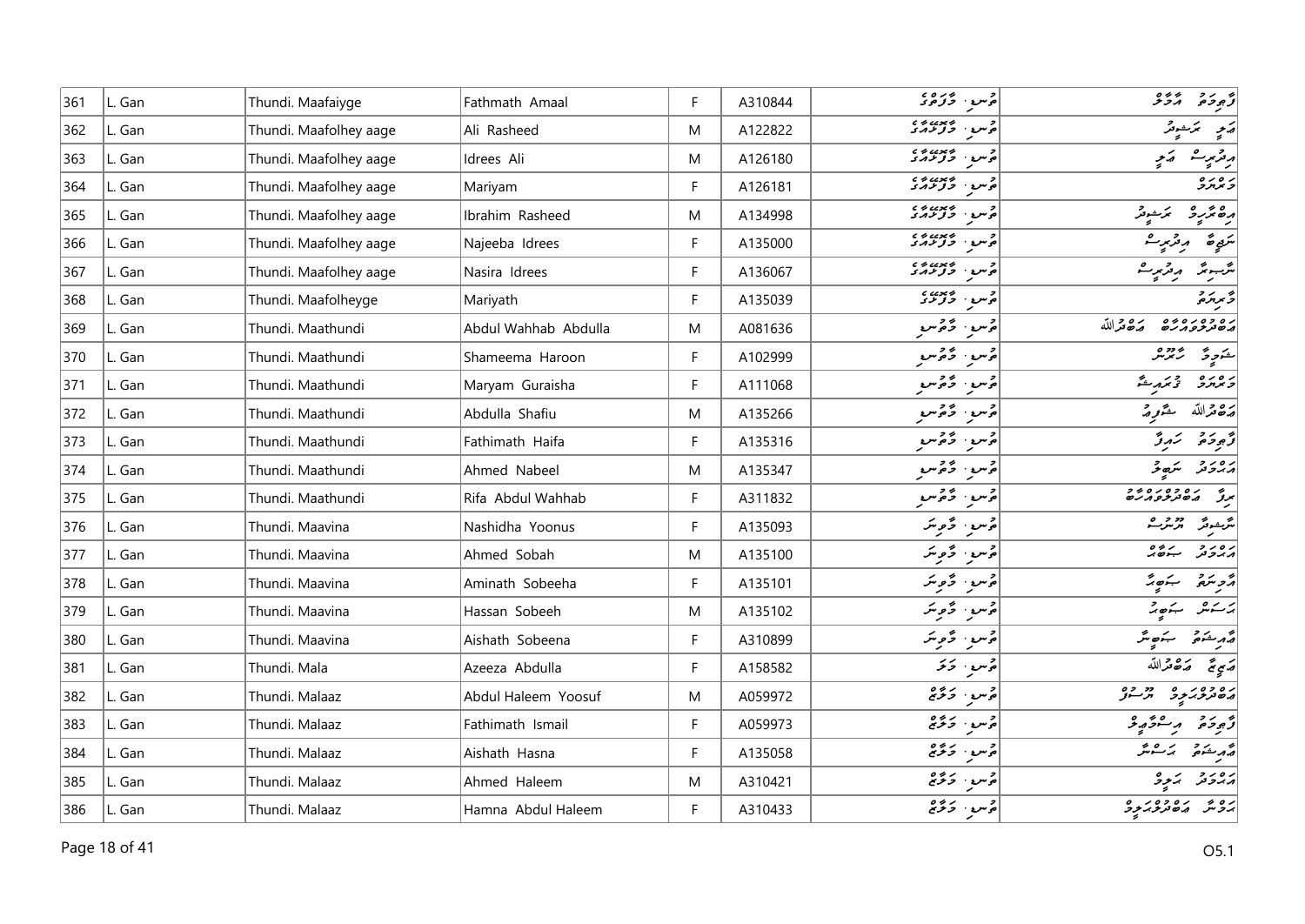| 387 | L. Gan | Thundi. Malaaz          | Hamdha Abdul Haleem       | F.          | A394515 | مۇسو، ئەقەمچ                                                                                                                                | رە ئەھىرورىچە                                         |
|-----|--------|-------------------------|---------------------------|-------------|---------|---------------------------------------------------------------------------------------------------------------------------------------------|-------------------------------------------------------|
| 388 | L. Gan | Thundi. Manzaruge       | Abdul Latheef Yoonus      | M           | A026145 | وسع - تر مرد و ،<br>  وسع - تر سر بر ر                                                                                                      | ן פרס קרים מרוכם<br>הסמות בתוך ותית                   |
| 389 | L. Gan | Thundi. Manzaruge       | Salma Yoonus              | $\mathsf F$ | A135092 | ە ئىس - ئەنگە ئىرى<br>م                                                                                                                     | سەۋە بېرىرى                                           |
| 390 | L. Gan | Thundi. Manzaruge       | Haseena Yoonus            | F           | A135095 | اقرسع متحده بروء<br> قوسع مسلم                                                                                                              | برَ سونڈ مزیر م                                       |
| 391 | L. Gan | Thundi. Manzaruge       | Hussain Fayaaz            | M           | A151581 |                                                                                                                                             | برسكتهر تكر توكر يشكر                                 |
| 392 | L. Gan | Thundi. Milan           | Rashida Mohamed           | F           | A024231 | پھر موسو موسر ہے<br>                                                                                                                        | مجر شوتگر و بره بر و<br>مرشوتگر و بر برو تر           |
| 393 | L. Gan | Thundi. Milano          | Abdul Hakeem Moosa        | M           | A053445 | ۇس <sub>ىر: ج</sub> ۇنگر                                                                                                                    |                                                       |
| 394 | L. Gan | Thundi. Minaa           | Maseeh Mohamed            | ${\sf M}$   | A135276 | ق <sub>م</sub> سوم برنگر                                                                                                                    |                                                       |
| 395 | L. Gan | Thundi. Minaa           | Fathmath Laila            | F           | A312106 | پرسو <sub>پ</sub> ویٹر                                                                                                                      | وَجوحَةً خَهِرْ                                       |
| 396 | L. Gan | Thundi. Minivan Asseyri | Athifa Moosa              | F.          | A135089 | ە ئىروسى ئىرىدىن ھەر                                                                                                                        | ړې د په                                               |
| 397 | L. Gan | Thundi. Minivan Asseyri | Abdul Gafoor Abdul Hakeem | M           | A135192 | ەس - جس <i>ەھىدە</i> شىر<br>م                                                                                                               | ر 2000 מכביע פרסטים.<br>הסתי <i>כה ציד הסתיכה</i> עיכ |
| 398 | L. Gan | Thundi. Minivan Asseyri | Najma Abdul Hakeem        | F.          | A135194 | المس وسي شده منها<br>مسيح مستقبل                                                                                                            | ره د ده ده د ه<br>سرچ د پره تروبر د                   |
| 399 | L. Gan | Thundi. Minivan Asseyri | Siththi                   | F           | A135195 | المس وسفة منها المستمر                                                                                                                      | سودھو                                                 |
| 400 | L. Gan | Thundi. Minivan Asseyri | Mohamed Samiu             | M           | A311491 | و<br>موسع <sub>ز حر</sub> سره <i>سمد کر</i> گئیس                                                                                            | ورەرو ئەدە                                            |
| 401 | L. Gan | Thundi. Minivan Asseyri | Zara Abdul Azeez          | F           | A311493 | المس وسفة المدار علي                                                                                                                        | پر ده ده ده د د                                       |
| 402 | L. Gan | Thundi. Minivan Hiyaa   | Mohamed Hussain           | M           | A135201 | فحسوا وسركا مريكر                                                                                                                           | ورەرو چەرش                                            |
| 403 | L. Gan | Thundi. Minivan Hiyaa   | Siththi                   | F.          | A135202 | ەسىم <i>- جىرەكتەر</i> ىگە                                                                                                                  | سودھو                                                 |
| 404 | L. Gan | Thundi. Minivan Hiyaa   | Hussain Gasim             | M           | A135203 | ەسىم <i>- جىرەكتىرىدى</i> گە                                                                                                                | ج ڪر <sub>م</sub> يش گ <sup>و</sup> سوچ               |
| 405 | L. Gan | Thundi. Minivan Hiyaa   | Ahmed Hussain             | M           | A135204 | ەس رىبە ئەرە                                                                                                                                |                                                       |
| 406 | L. Gan | Thundi. Minivan Hiyaa   | Ibrahim Rasheed           | M           | A311528 | اقم سع المحر سر محر شر مر<br>المحسن المحر المحر المحر المحر المحر المحر المحر المحر المحر المحر المحر المحر المحر المحر المحر المحر المحر ا | ە ھېڭرىرى<br>بەھ ئىرىرى<br>تمرشونثر                   |
| 407 | L. Gan | Thundi. Minivan Ufaa    | Mohamed Naeem             | M           | A135296 | اړ سو وسره سروره<br>د سره سره سرور                                                                                                          | وره رو کرده                                           |
| 408 | L. Gan | Thundi. Minivan Ufaa    | Zareena Ali               | F           | A135297 |                                                                                                                                             | ىم پر سگر كى كىيە                                     |
| 409 | L. Gan | Thundi. Minivan Ufaa    | Ali Sharuvaan             | M           | A312285 | ەس رىبۇ ئىدۇ                                                                                                                                | أروم المتورد المحمد                                   |
| 410 | L. Gan | Thundi. Mustharee Villa | Moosa Idrees              | M           | A010646 |                                                                                                                                             | ۋىشە پەرترىيەت                                        |
| 411 | L. Gan | Thundi. Mustharee Villa | Hariyya Gasim             | F           | A125856 | ج <sub>اسع ا</sub> حرم محمد سر مرکز<br>  ج <sub>ا</sub> سع السماء محمد سر مرکز                                                              | بر پروژگر او محسور                                    |
| 412 | L. Gan | Thundi. Mustharee Villa | Aminath Saniyya           | F           | A133873 | ە ئىب ئەس ئەس ئىبرى <sub>د</sub> ىگە                                                                                                        | הכתים התהה                                            |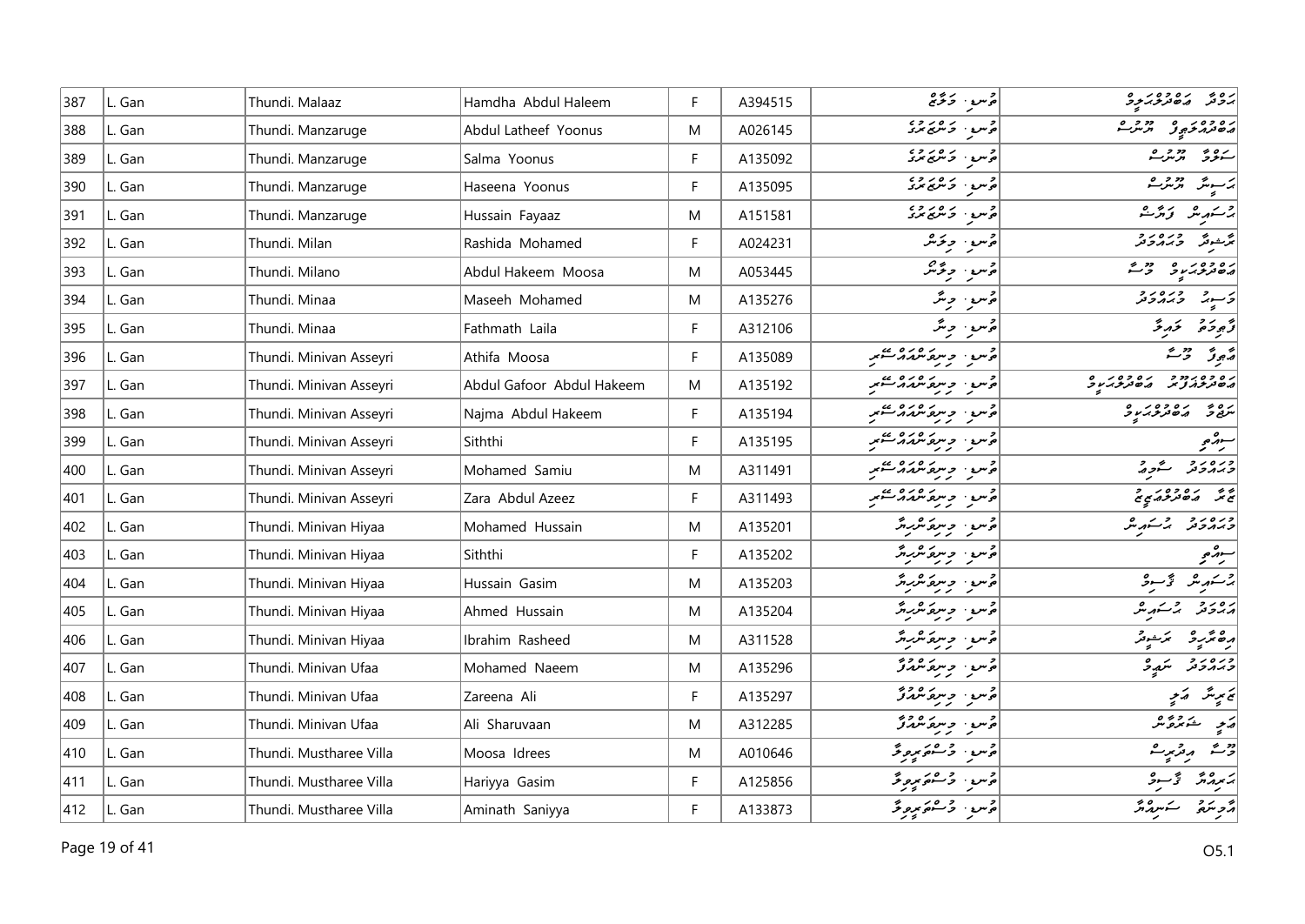| 413 | L. Gan | Thundi. Musthareege | Abbas Ibrahim         | M  | A135145 | په سو سره کره دي.<br>  په سو سره کره کره دي.       | رە پە ھ<br>مەھترىرى                                                                                                                                                      |
|-----|--------|---------------------|-----------------------|----|---------|----------------------------------------------------|--------------------------------------------------------------------------------------------------------------------------------------------------------------------------|
|     |        |                     |                       |    |         |                                                    |                                                                                                                                                                          |
| 414 | L. Gan | Thundi. Musthareege | Ibrahim Gasim         | M  | A135146 | وسع کی عرض پر                                      | ەر ھەئرىر 2<br>بر ھەئرىر 2                                                                                                                                               |
| 415 | L. Gan | Thundi. Musthareege | Ilyas Ibrahim         | M  | A135147 | وسع گروه مربع                                      | ويؤثث<br>دە ئەرد                                                                                                                                                         |
| 416 | L. Gan | Thundi. Nannaarige  | Ibrahim Ismail        | M  | A045347 | ئ <sub>ەسمۇ</sub> ، ئىرتىرىگىرى<br>                | ەرھ ئ <sup>ۆ</sup> ر ۋ                                                                                                                                                   |
| 417 | L. Gan | Thundi. Nannaarige  | Shakeeba Ismail       | F  | A135022 | مۇسى <sub>ر:</sub> مەككەنگىرى <mark>ك</mark>       | وستوثر و<br>شەر ئە                                                                                                                                                       |
| 418 | L. Gan | Thundi. Nannaarige  | Mariyam Hassan        | F  | A135023 | ئ <sub>ەسمە</sub> ، ئىرىگرىگىرى                    | ر ه ر ه<br><del>د</del> بربرگ<br>برسەمىر                                                                                                                                 |
| 419 | L. Gan | Thundi. Nannaarige  | Najaah Rasheed        | M  | A310104 | ە ئىسىم سىر ئىگە ئىسىمى ئى                         | يَرَوَّجْ مَنْ يَحْمِيْنِ مِنْ الْمَجْمَعِيْنِ مِنْ الْمَجْمَعِيْنِ مِنْ الْمَجْمَعَةِ مِنْ الْمَج                                                                       |
| 420 | L. Gan | Thundi. Nannaarige  | Junaih Abdullah       | M  | A310110 | ج <sub>ەمىع</sub> سىر مىر مىر بىر ئ                | قي سَمير <sup>ت</sup> ر   مَدْهُ قَدْ اللّه                                                                                                                              |
| 421 | L. Gan | Thundi. Nanreethige | Adam Haleem           | M  | A004405 | ج <sub>ە</sub> سو <sub>`</sub> سَرىشبىرىدى         | أرتره بروه                                                                                                                                                               |
| 422 | L. Gan | Thundi. Nanreethige | Moosa Haleem          | M  | A130810 | ە ئەسىس ئىرىكرىي ئىرى <i>مى</i><br>مەسىس ئىرىكرىيە | ژمنځ پر دو                                                                                                                                                               |
| 423 | L. Gan | Thundi. Nanreethige | Mashitha Ali          | F. | A135007 | جسع سكر مريج بحر                                   | ۇ ھەرقى<br> -<br>ەتىر                                                                                                                                                    |
| 424 | L. Gan | Thundi. Nanreethige | Shafeega Ali          | F  | A135008 | ەقسىر سىگىرى <i>مۇ</i> ئ                           | شکړنځ کړې                                                                                                                                                                |
| 425 | L. Gan | Thundi. Nanreethige | Hussain Khaleel       | M  | A135009 | ق <sub>ەسمى</sub> سەھرىيە ئ                        | رُ سَمر شر دَ دِ دِ د                                                                                                                                                    |
| 426 | L. Gan | Thundi. Nanreethige | Ali Yoosuf            | M  | A135010 | ەقسى <sub>ز</sub> سەھرىيەتى ئى                     | $\begin{array}{cc} \hline 0 & \mathcal{D} & \mathcal{D} \\ \mathcal{J} & \mathcal{D} & \mathcal{J} & \mathcal{D} \\ \mathcal{J} & \mathcal{D} & \mathcal{J} \end{array}$ |
| 427 | L. Gan | Thundi. Nanreethige | Aminath Hussain       | F  | A135016 | ئۇسىر سىر ئىرى <i>مى</i> رى<br>                    | أوجد المتعاقب                                                                                                                                                            |
| 428 | L. Gan | Thundi. Nanreethige | Hawwa Zahira          | F  | A135340 | قرسو · سَرْسْرْ <sub>مِرْ</sub> مُو يَ             |                                                                                                                                                                          |
| 429 | L. Gan | Thundi. Nanreethige | Sausan Abdul Rahuman  | F  | A310117 | ج <sub>ە</sub> سمى سەئىرى <i>مى</i> ج              | ر د ره ده ده ده ده وه<br>سوړسوس پره تربر تر س                                                                                                                            |
| 430 | L. Gan | Thundi. Nanreethige | Aishath Saha          | F. | A310118 | جسع مستكر مرجوعه                                   | ړې شکو کر                                                                                                                                                                |
| 431 | L. Gan | Thundi. Nares       | Abdul Raheem          | M  | A037104 | محسن متنبر من                                      | ر <i>ق و ه ر</i><br>م <i>ن قرم برب</i> ر                                                                                                                                 |
| 432 | L. Gan | Thundi. Nares       | Aminath Haroon        | F  | A135283 | مۇسو <sub>:</sub> مەنبەھ                           | ۇ ئەسىم ئىقتىر                                                                                                                                                           |
| 433 | L. Gan | Thundi. Nares       | Abdulla Shuaau        | M  | A312069 | مۇسى <sub>ن</sub> مەيدىن                           | مَدْهُ مَّرَاللَّهُ شَهْرَمَّهُ                                                                                                                                          |
| 434 | L. Gan | Thundi. Nares       | Shaulan Abdul Raheem  | M  | A312071 | ئ <sub>ەسمى</sub> ئىر <i>بىر</i> ى<br>             | شەر ئەھەر ئەھەر ئە                                                                                                                                                       |
| 435 | L. Gan | Thundi. Nasreenuge  | Khadeeja Hussain      | F  | A135126 | ق <sub>ە</sub> سمى سەسىسى ئىرىسىگە                 | لزَمْرِيعٌ بِرْسَهِرِيْرٌ                                                                                                                                                |
| 436 | L. Gan | Thundi. Nasreenuge  | Hassan Saamidh        | M  | A352734 | قوسو سراسكو يقري                                   | برسكس ستمرمر                                                                                                                                                             |
| 437 | L. Gan | Thundi. Naya        | Abdul Rasheed Ahmed   | M  | A135029 | قوسور سَدَّرُ                                      | ره وه رکبور در دره<br>ایره تره برخونر در برگرفتر                                                                                                                         |
| 438 | L. Gan | Thundi. Naya        | Zameera Abdul Rasheed | F. | A135143 | قوسو <sub>:</sub> سَدَّرٌ                          | تحرير مقصر مرشور                                                                                                                                                         |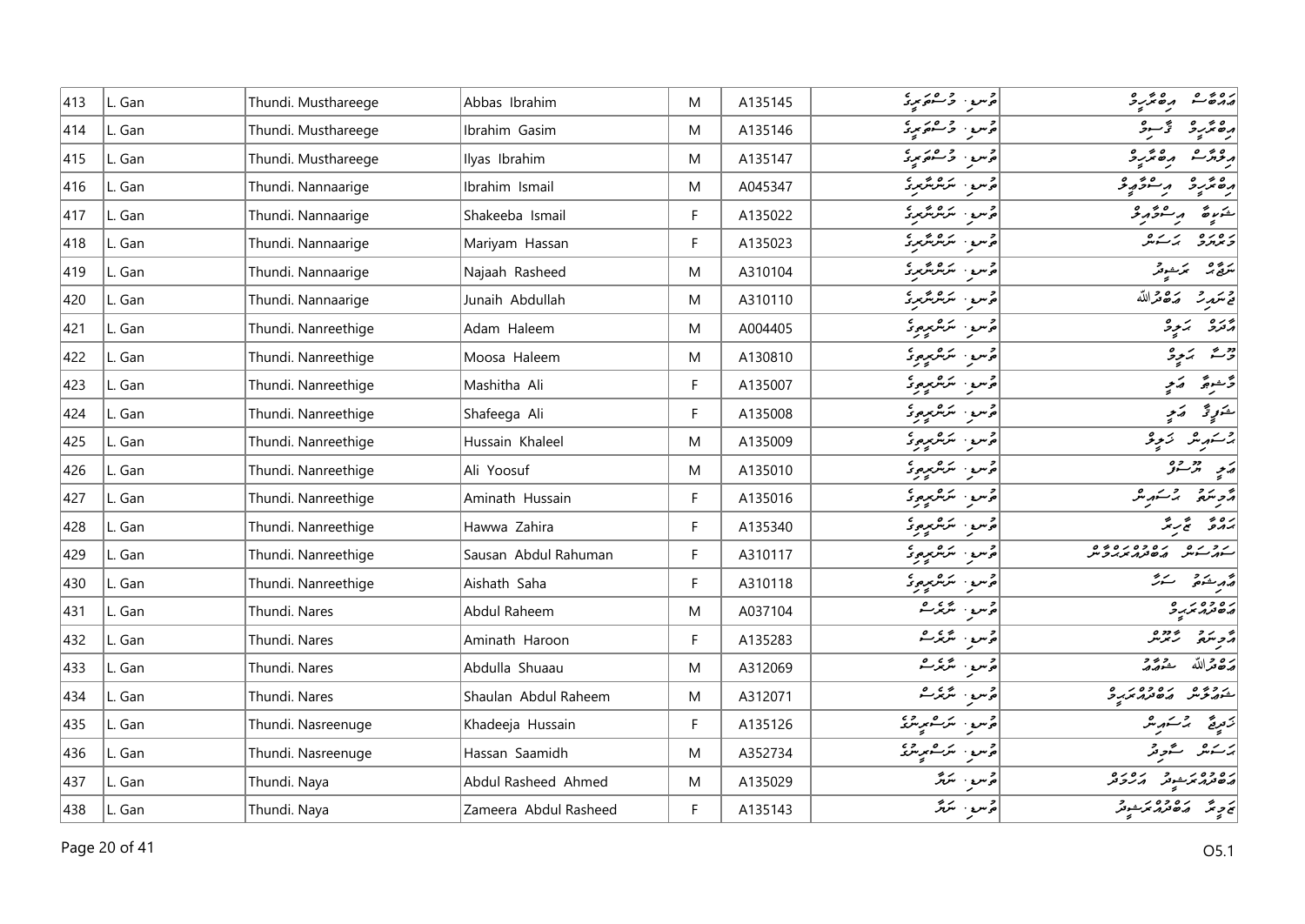| 439 | L. Gan  | Thundi. Naya        | Siththi                    | F  | A135159 | قوسو <sub>:</sub> سَدَّرَ                | سودھ                                                                                                                                                                                                                             |
|-----|---------|---------------------|----------------------------|----|---------|------------------------------------------|----------------------------------------------------------------------------------------------------------------------------------------------------------------------------------------------------------------------------------|
| 440 | L. Gan  | Thundi. Nayagulshan | Ahmed Ismail               | M  | A011289 | وسع المستروح و مرهر                      | ر ه ر د<br>م <i>.ژ</i> ونر<br>برىشۇپەيۋ                                                                                                                                                                                          |
| 441 | L. Gan  | Thundi. Nayagulshan | Aishath Juli               | F  | A312151 | ق <sub>ەسمۇ</sub> ، سە <i>قرى قەش</i> كە | و در در در در<br>مرد سنوم موج                                                                                                                                                                                                    |
| 442 | L. Gan  | Thundi. Nayagulshan | Juwaid Ahmed               | M  | A312155 | وسع مسروح مشرور<br>  وسع مسروح مشروع     | پرور و<br>و ر<br>نح تو د تر                                                                                                                                                                                                      |
| 443 | L. Gan  | Thundi. Nayagulshan | Fathimath Junaa            | F  | A328957 | جسع سرور و من محمد المسلم                | وٌ و دَ و شَ                                                                                                                                                                                                                     |
| 444 | L. Gan  | Thundi. Neel Villa  | Haseeba Aboobakuru         | F. | A135005 | ئ <sub>ە</sub> سىز سرگرىز گ              |                                                                                                                                                                                                                                  |
| 445 | L. Gan  | Thundi. Neel Villa  | Abdullah Shamin            | M  | A310137 | ە ئىس سېرىۋى <i>ر</i> ۇ                  | رەقراللە شەرىر                                                                                                                                                                                                                   |
| 446 | L. Gan  | Thundi. Nilaveli    | Aminath Thuththu Didi      | F  | A070846 | ە ئىب سەر ئەھجەم                         | أثر سكة المحمدة والمحمد المحمد المحمد المحمد المحمد المحمد المحمد المحمدة المحمدة المحمدة المحمدة ال                                                                                                                             |
| 447 | L. Gan  | Thundi. Nilaveli    | Fathimath Shaeera          | F. | A135289 | پھرس مور سر پر تھا<br>  سر سر سر سر سر   | وٌ وَجَعَ شَهْدٍ مُّرَ                                                                                                                                                                                                           |
| 448 | L. Gan  | Thundi. Nilaveli    | Baasil Jameel              | M  | A312558 | ج <sub>و</sub> سو <sub>ب</sub> سربرځو به | ڭ سىرقى ئەرپۇ                                                                                                                                                                                                                    |
| 449 | L. Gan  | Thundi. Nimeri      | Ahmed Zaky                 | M  | A023617 | ج <sub>و</sub> سو سرچ <sub>مر</sub>      |                                                                                                                                                                                                                                  |
| 450 | L. Gan  | Thundi. Nimeri      | Ali Zaky                   | M  | A066634 | ه مور سره بر                             | $\frac{1}{2}$                                                                                                                                                                                                                    |
| 451 | L. Gan  | Thundi. Nimeri      | Hassan Zaki                | M  | A067052 | فوسو البردنمر                            | يرينده تمي                                                                                                                                                                                                                       |
| 452 | L. Gan  | Thundi. Nimeri      | Ismail Zaki                | M  | A099472 | ه مور سره بر                             | بر شۇ پەيدا ئ                                                                                                                                                                                                                    |
| 453 | L. Gan  | Thundi. Nimeri      | Abdulla Zaki               | M  | A121698 | فوسو البردنمبر                           | برة قرالله تج                                                                                                                                                                                                                    |
| 454 | L. Gan  | Thundi. Nimeri      | Fathimath Maala Ahmed Zaki | F  | A310389 | ە ئىبرو بىرىدىنى<br>مۇسرو بىرىدىن        | ژُودَهْ دُرَّ مَدْدَنَّر يَ                                                                                                                                                                                                      |
| 455 | L. Gan  | Thundi. Nisaan      | Aishath Inasha             | F. | A135187 | ج <sub>ا</sub> سو - سرڪيش                | ومرشكم ولترك                                                                                                                                                                                                                     |
| 456 | L. Gan  | Thundi. Nisaan      | Hussain Mamdhooh           | M  | A135188 | ە ئىرو . ئىرىسە ئىر                      | و کرد و دورو<br>بر کرد بر و و توبر                                                                                                                                                                                               |
| 457 | L. Gan  | Thundi. Nisaan      | Ali Mohamed                | M  | A135339 | ق <sub>ە</sub> سىم سىرىسىگىر             | 5,0,0,2,0,0,0,0                                                                                                                                                                                                                  |
| 458 | L. Gan  | Thundi. Nisaan      | Mariyam Nizama             | F  | A135371 | ئ <sub>ە</sub> سىي سەيئەنگە              | נים נים ניידי ביולי היו ביולי היו ליידי היו ביולי היו ליידי היו ליידי ליידי ליידי ביולי ליידי ביולי ליידי ביול<br>היום ליידי ליידי היו ליידי ליידי ליידי ליידי ליידי ליידי ליידי ליידי ליידי ליידי ליידי ליידי ליידי ליידי ליידי |
| 459 | L. Gan  | Thundi. Nisaan      | Fathimath Saaina           | F  | A311505 | ە ئىرو . سرىس <sup>ى</sup> ش             | ژ <sub>بوخ</sub> و شهر ش                                                                                                                                                                                                         |
| 460 | L. Gan  | Thundi. Nisaan      | Mamdhooha Ali              | F  | A311511 | ە ئىرو . ئىرىسە ئىر                      | رەددە پ                                                                                                                                                                                                                          |
| 461 | LL. Gan | Thundi. Noofaru     | Mohamed Khaleel            | M  | A092079 | قرمان من مركز بر<br>  قرمان مستركز بر    | ورەرو زىرو                                                                                                                                                                                                                       |
| 462 | L. Gan  | Thundi. Noofaru     | Ayathulla Khaleel          | M  | A135272 | پر سوال 1978<br>  پر سر سربر سر          | مُرَمَّرةُ اللَّهُ تَرَمُّوِكَّر                                                                                                                                                                                                 |
| 463 | L. Gan  | Thundi. Noofaru     | Fathimath Zaki             | F. | A135273 | قرسد بالتفرير<br>  قرسد بالتفرير         | وٌجوحَمَّ بَمَ ٍ                                                                                                                                                                                                                 |
| 464 | L. Gan  | Thundi. Noofaru     | Nasrulla Khaleel           | M  | A312112 | پر سو <sub>ر م</sub> ور پر               | ىتربىر چراللە     ئەمچەمى                                                                                                                                                                                                        |
|     |         |                     |                            |    |         |                                          |                                                                                                                                                                                                                                  |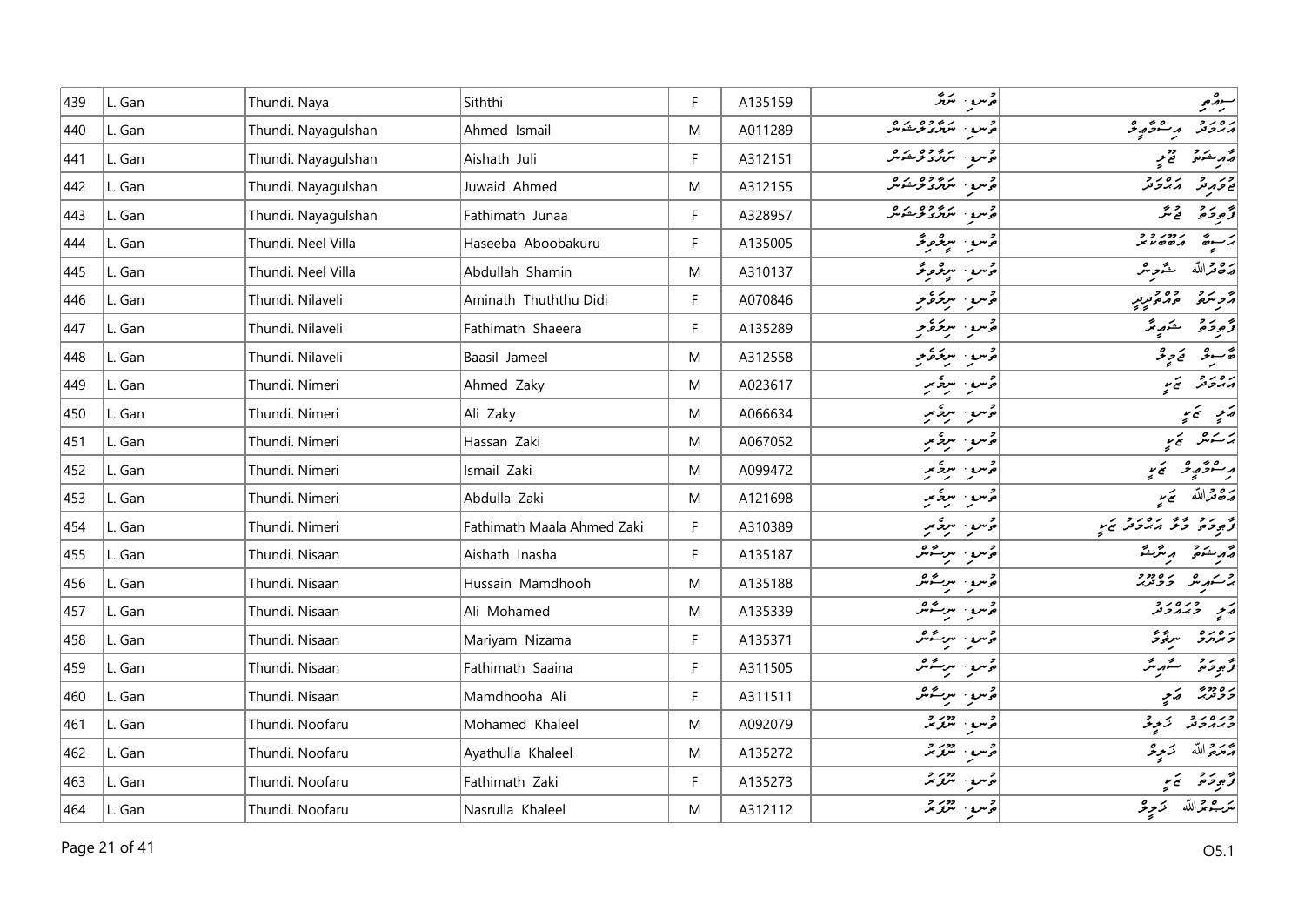| 465 | L. Gan | Thundi. Noofaru    | Jadhulla Khaleel         | M  | A312113 | په سو <sub>يد</sub> مرد م                  | قُومِراللّهِ<br>تزود                                                            |
|-----|--------|--------------------|--------------------------|----|---------|--------------------------------------------|---------------------------------------------------------------------------------|
| 466 | L. Gan | Thundi. Noofaru    | Lubna Khaleel            | F. | A312116 | ه مرد در در د                              | ترەشر<br>تزموقر                                                                 |
| 467 | L. Gan | Thundi. Noorange   | Fathimath Sazuna         | F. | A040070 | محسوم معرضة<br>  محسوم مستعد معرضة         | سە يە ئە<br>و څو څه د                                                           |
| 468 | L. Gan | Thundi. Noorange   | Aishath Arifa            | F. | A046851 | مسموسية من المسموعة<br>  موسموسية مسموسية  | ەر بورتى<br>د مر شه د<br>مرگه                                                   |
| 469 | L. Gan | Thundi. Noorange   | Hawwa Zahira             | F  | A061316 | <br>  <sub>موسوع</sub> شهرسمه              | برەپچ<br>ىتى سەتتىر                                                             |
| 470 | L. Gan | Thundi. Noorange   | Ali Siyan                | M  | A077292 | و در دوره د                                | أرمو سورشر                                                                      |
| 471 | L. Gan | Thundi. Noorange   | Abdulla Ahmed            | M  | A135074 | اقرسع · مرد مرد ه م                        | برە تراللە<br>برورد                                                             |
| 472 | L. Gan | Thundi. Noorange   | Shabana Abdullah         | F  | A135077 | و مده به دره دارد و با                     | شَوَّةَ شَرَّ مَرْهُ قَرْاللَّه                                                 |
| 473 | L. Gan | Thundi. Noorange   | Mizuna Abdulla           | F. | A135173 | و سره در ۵<br>موسو ۱۰ سرپرسری              | حريم شر صرفه الله                                                               |
| 474 | L. Gan | Thundi. Noorange   | Mohamed Safwan Hassan    | M  | A157317 | و در دوره ده<br>موسع ۱۰ مرمرسری            | ورەرو بەھ بەيدە<br><i>چەم</i> جىر جۇۋىر بەشك                                    |
| 475 | L. Gan | Thundi. Noorange   | Lizna Abdulla            | F. | A310446 | ج <sub>امع</sub> معرضه معرضه من            | حويم مدة مقاديقة                                                                |
| 476 | L. Gan | Thundi. Noorange   | Ahmed Mazin              | M  | A330152 | اقرسو برده وي.<br>مستويات                  | أرەر ئەتمى ئى                                                                   |
| 477 | L. Gan | Thundi. Noorange   | Aishath Raushaan Abdulla | F  | A402395 | رسوم مردم]<br>  موسوم مرسد                 | مُ مشور برو مِ مِنْ مَنْ قَرَاللَّهُ                                            |
| 478 | L. Gan | Thundi. Nooreefehi | Siththi Ahmed Didi       | F  | A065605 | ە ئىب ئىبروكر<br>مۇسىر ئىسمىرى <i>گ</i> ر  | سوهر مرور و توبير<br>سرهر مرکز و توبير                                          |
| 479 | L. Gan | Thundi. Nooreefehi | Zahir Ibrahim            | M  | A077236 | ە ئىسىن مەسمىرۇپ                           | تجربته وكالتزبر                                                                 |
| 480 | L. Gan | Thundi. Nooreefehi | Waziyya Ibrahim          | F. | A081738 | ە بىرو . ئىزىرۇر                           | פֿאַמ" מַפּּזּ' בְ                                                              |
| 481 | L. Gan | Thundi. Nooreefehi | Abdul Gafoor Ibrahim     | M  | A114001 | ە ئىسمى <sup>.</sup> ئىتىمبەر كەب          | קס בסקבב - הסיקקיב                                                              |
| 482 | L. Gan | Thundi. Nooreefehi | Sofa Ibrahim             | F. | A135052 | جمسع مستعير بحرير                          | $\begin{array}{cc} \circ & \circ \\ \circ & \circ \\ \circ & \circ \end{array}$ |
| 483 | L. Gan | Thundi. Nooreefehi | Abdul Wahhab Ibrahim     | M  | A135053 | و<br>موسو <sub>ن</sub> متبرؤ به            | برە ئۆرۈ<br>ر ٥ ر ٥ ر ٥ ر ٥<br>٨. @ تر تر <i>و ٨. ر @</i>                       |
| 484 | L. Gan | Thundi. Nooreefehi | Ibrahim Abdul Rahman     | M  | A135054 | چرىبە ئەر<br>سىرتەر<br> قوسعى              | ر ه د ه د ه د ه<br>پره تر بربر تر تر                                            |
| 485 | L. Gan | Thundi. Nooreege   | Shazly Abdul Rahman      | F  | A124180 | دو<br>مترسمه پر<br> مۇسو                   | ر ه و ه ر ه د ه<br>پره تربر <del>ت</del> ر بر<br>ره ج<br>مشوسح م <sub>ح</sub>   |
| 486 | L. Gan | Thundi. Nooreege   | Madheeha Abdul Rahman    | F  | A125630 | ە ئىبرىس ئەزىرى<br>مۇسرىيە ئىش <i>رىرى</i> | ر ه د ه د ه د ه<br>پره تر پر تر سر<br>تر درگ <sup>3</sup>                       |
| 487 | L. Gan | Thundi. Nooreege   | Abdul Rahman Yoosuf      | M  | A135107 | دد<br>مترسمه پر<br>ء<br>موسو ·             | ره وه ره د ه<br>پره تر بربر تر س                                                |
| 488 | L. Gan | Thundi. Nooreege   | Hawwa Hassan             | F  | A135108 | دو<br>مترسمه بر<br>ء<br>موسو ·             | ر ە بە<br>بەر بۇ                                                                |
| 489 | L. Gan | Thundi. Nooreege   | Abdul Rauf Abdul Rahman  | M  | A135109 | دو<br>مترسوري<br> قوسع ً                   | ر ه د ه د ه د ه<br>پره تربر تر س<br>ر ه و ه ر دد د<br>پره تر پر بر تر           |
| 490 | L. Gan | Thundi. Noothari   | Ibrahim Mohamed          | M  | A135302 | هم سو به منهجو سر<br>  سر سر منهجو سر      | مەئەر دىمەدد                                                                    |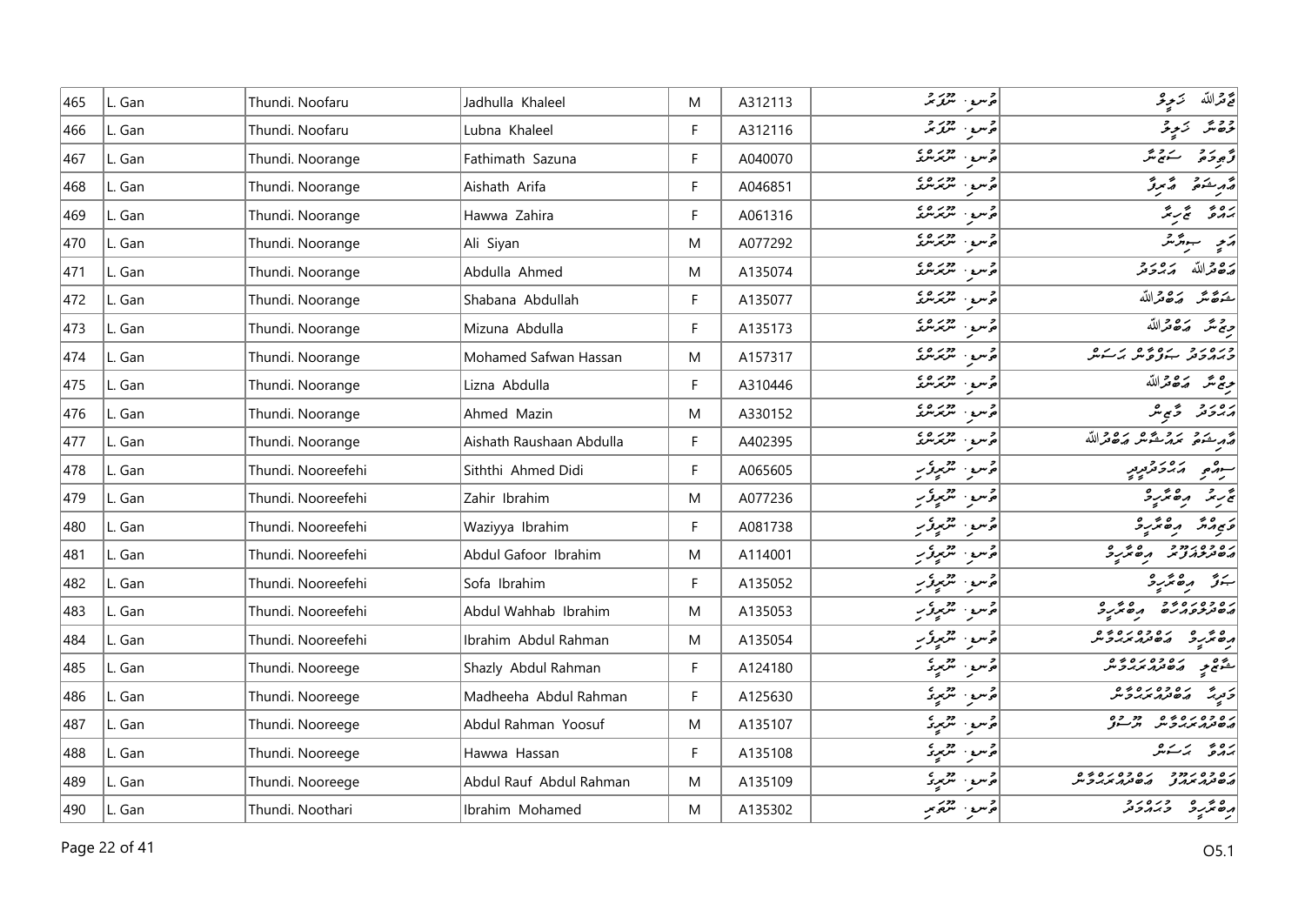| 491 | L. Gan | Thundi. Noothari     | Muneera Ali            | F  | A135303 | هم سروية مستقدم بير<br>  هم سروية مستقدم بير                           | ۇسرىگە<br>م<br>رځ په                        |
|-----|--------|----------------------|------------------------|----|---------|------------------------------------------------------------------------|---------------------------------------------|
| 492 | L. Gan | Thundi. Noothari     | Rifasha Ibrahim        | F. | A135304 | مۇسىق ئىتقوسمە                                                         | بروٌّثٌہ<br>برە ئۆرۈ                        |
| 493 | L. Gan | Thundi. Noothari     | Rifshana Ibrahim       | F  | A135319 | محسن معرضه<br>  محسن مستونير                                           | برزشگر رەئزېر                               |
| 494 | L. Gan | Thundi. Noothari     | Riyusha Ibrahim        | F. | A312646 | مۇسى <sub>ر:</sub> مەيم بىر                                            | مەھمەر<br>ىرىژىنە                           |
| 495 | L. Gan | Thundi. North Heaven | Safoora Hassan         | F  | A048718 | ام<br> موسع معروفين                                                    | بەدە ئەسەھ                                  |
| 496 | L. Gan | Thundi. North Heaven | Hassan Khaleel         | M  | A096687 | ا د سو مرده ده کارونک                                                  | زىتەش زىربى                                 |
| 497 | L. Gan | Thundi. North Heaven | Hilma Khaleel          | F  | A311200 | ا د سو، سهوره ش                                                        | روو - ئەممەر                                |
| 498 | L. Gan | Thundi. North Heaven | Hamdhoon Khaleel       | M  | A327185 | و سو <i>به ۱۶۶۵ و.</i><br>موسو <i>به سره رو</i> س                      | پرورو میں ترجی                              |
| 499 | L. Gan | Thundi. Ocean        | Mohamed Shujaau        | M  | A135137 | ئۇسىغ ، ئۇيغەنلە                                                       | ور ه ر و پر و پر و<br>تر پر پر پر د شوقے پر |
| 500 | L. Gan | Thundi. Pine Wood    | Moosa Waseem           | M  | A135255 | ج <sub>و</sub> سع <sub>ا</sub> برَم <sup>0</sup> شرح و                 | ژئے کو سور                                  |
| 501 | L. Gan | Thundi. Plaza        | Hafsa Ahmed            | F. | A124177 | ئۇسو، بۇ ئۇ ئى                                                         | ر دیگر بره رو                               |
| 502 | L. Gan | Thundi. Plaza        | Khadeeja Gasim         | F  | A135067 | مُسوء رُمُّتُمْ                                                        | زَمرِيحٌ گُرِّ۔ وُ                          |
| 503 | L. Gan | Thundi. Plaza        | Hafeeza Ahmed          | F. | A135223 | مۇسور بۇ ئۇنج                                                          | برَوٍ پُور در د                             |
| 504 | L. Gan | Thundi. Plaza        | Ahmed Yoosuf           | M  | A135224 | مۇسىر بۇ ئۇنج                                                          | קסקיק ודיקס<br>הקבת תי-ית                   |
| 505 | L. Gan | Thundi. Plaza        | Hassan Vishan          | M  | A311692 | مۇسور بۇ ئۇنج                                                          | بركاش ويحمش                                 |
| 506 | L. Gan | Thundi. Plaza        | Fathimath Hameeda      | F  | A311694 | مۇسور بۇ ئۇنج                                                          | أوالمحافظ أأتمي فكر                         |
| 507 | L. Gan | Thundi. Pulooniyaage | Mumthaz Yoosuf         | M  | A080415 | ئوسو ، بۇقۇسىدۇ                                                        | כס זה כב כם<br>ככת זה ית                    |
| 508 | L. Gan | Thundi. Pulooniyaage | Abdul Rahman           | M  | A135149 | ئوسو بالوقر تورم تركا                                                  | ره وه ره ده و<br>پره تربر تر س              |
| 509 | L. Gan | Thundi. Pulooniyaage | Mazeera Yoosuf         | F. | A135331 | ئوسو : 33 سرچری                                                        | د <sub>سم</sub> پر مرد وه<br> دسمبر         |
| 510 | L. Gan | Thundi. Raiyfusge    | Ali Hussain            | M  | A114133 | <br>  مۇسىي ئىمگە ئۇسىي                                                | ە ئەسەر ئىسكە                               |
| 511 | L. Gan | Thundi. Raiyfusge    | Ahmed Sumeeth          | M  | A135166 | توسع من مرة و عام 2<br>  توسع مستعمر العام                             | ړه رو د ده                                  |
| 512 | L. Gan | Thundi. Raiyfusge    | Khadheeja Abdul Rahman | F  | A135168 | چ <sub>سمع م</sub> حروم موج                                            | زره ده ده ده ده ده د                        |
| 513 | L. Gan | Thundi. Raiyfusge    | Aminath Neenan         | F  | A135169 | چ <sub>سمع م</sub> حرور و ۽<br>  ج <sub>و</sub> سمع محر <i>و و م</i> ح | أأدوسكم وسيرتبش                             |
| 514 | L. Gan | Thundi. Raiyfusge    | Aishath Siyaana        | F  | A311288 | <br>  <sub>موسوع</sub> برە دەپ                                         | قەرشىق سوندىتى<br>مەر                       |
| 515 | L. Gan | Thundi. Ranaa        | Nazlee Ibrahim         | F  | A135366 | قوسو بحثر                                                              | ە ھەترىر ۋ<br>مثر بخم محيه                  |
| 516 | L. Gan | Thundi. Randhelige   | Fathimath Ahmed        | F. | A124304 | ئوسو بە ئەشرىكرىزى                                                     | و ده ده ده د                                |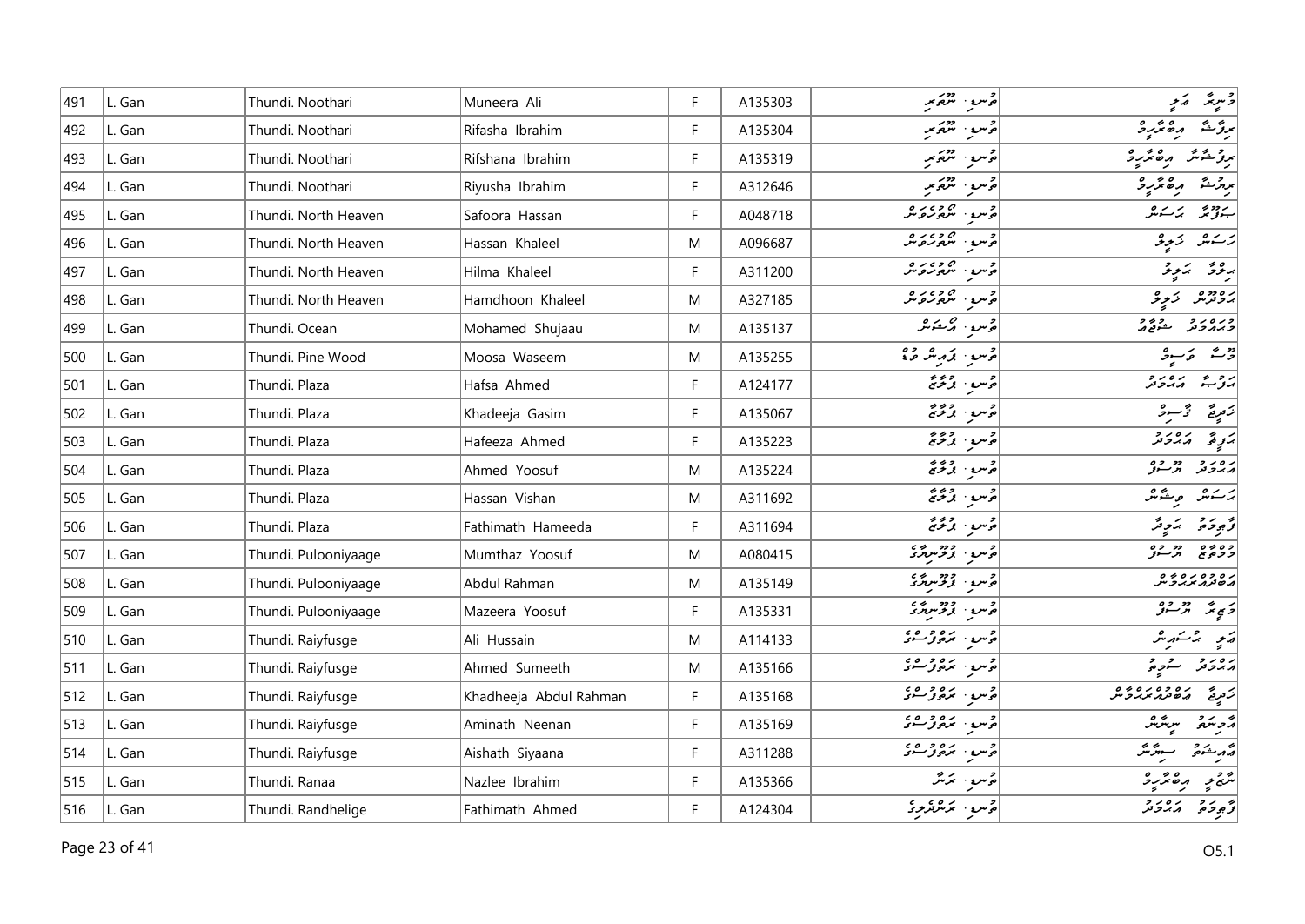| 517 | L. Gan | Thundi. Randhelige   | Nazeera Ahmed       | F  | A124305 | ۇسومىتىرىدى                                     | أسكفج مدمر أمدد ور                                                                                                                                                                   |
|-----|--------|----------------------|---------------------|----|---------|-------------------------------------------------|--------------------------------------------------------------------------------------------------------------------------------------------------------------------------------------|
| 518 | L. Gan | Thundi. Randhelige   | Latheefa Ahmed      | F. | A135112 | وسوم برعوري                                     | خبوٍرَ " در د                                                                                                                                                                        |
| 519 | L. Gan | Thundi. Randhelige   | Aminath Rasheeda    | F  | A135113 | ج <sub>ا</sub> سو · تر مرور د                   | أزويتم تمشيقه                                                                                                                                                                        |
| 520 | L. Gan | Thundi. Randhelige   | Naseera Ahmed       | F  | A135114 | توسع سيتقرمونه                                  | ترجيع أرەر و                                                                                                                                                                         |
| 521 | L. Gan | Thundi. Randhelige   | Hussain Leevaan     | M  | A357780 | مسمع سكر مركز وي<br>  موسع سكر مركز وي          | يزخير شه پېڅنگ                                                                                                                                                                       |
| 522 | L. Gan | Thundi. Randhoadhi   | Ali Rameez          | M  | A132675 | ج <sub>ە</sub> سمە سىمەمدىر                     | $\begin{array}{cc} \overline{c} & \overline{c} & \overline{c} & \overline{c} & \overline{c} \\ \overline{c} & \overline{c} & \overline{c} & \overline{c} & \overline{c} \end{array}$ |
| 523 | L. Gan | Thundi. Randhoadhi   | Azeeza Mohamed      | F  | A135233 | ق <sub>ە</sub> سمە · ئەش <i>ەرى</i> ر           | ړې دره د                                                                                                                                                                             |
| 524 | L. Gan | Thundi. Randhoadhi   | Mohamed Ali         | M  | A135235 | و<br>مۇسو · ئىش <sup>و</sup> رىيە               | ورەرو كەي                                                                                                                                                                            |
| 525 | L. Gan | Thundi. Randhoadhi   | Aminath Rameeza     | F  | A135335 | ئەسى <sub>ر:</sub> ئەنگەرىر                     | أأدجن أأداد                                                                                                                                                                          |
| 526 | L. Gan | Thundi. Randhoadhi   | Hassan Rameez       | M  | A311587 | ج <sub>ا</sub> سو · برکبر مرمر                  | برسك مركزة                                                                                                                                                                           |
| 527 | L. Gan | Thundi. Randhoadhi   | Raafiyath Rameeza   | F. | A311588 | ج <sub>اسع</sub> ، برگرمبر                      | بَرُوجرَهُ بَرَدِيَّ                                                                                                                                                                 |
| 528 | L. Gan | Thundi. Red Rose     | Yoosuf Abdul Rahman | M  | A135193 | ج <sub>و</sub> سو مرد مرضی                      | ره وه ره ده.<br>په <i>ه د</i> ر <sub>م</sub> ر د س<br>دد و ه<br>تر سور                                                                                                               |
| 529 | L. Gan | Thundi. Red Rose     | Aminath Zahira      | F  | A135342 | میں میں میں میں<br>  موسو میں میرے              | ومحر يتمو للمحار بمر                                                                                                                                                                 |
| 530 | L. Gan | Thundi. Red Rose     | Fathimath Maziyya   | F  | A135343 | ج <sub>و</sub> سو مرہ مرہ مرہ<br>  جو سو مرہ مر | ژوده د پر                                                                                                                                                                            |
| 531 | L. Gan | Thundi. Rihifaiy     | Ahmed Guraisy       | M  | A114105 | په سويه سربرو ه<br>                             | ره روی تحمیر سو                                                                                                                                                                      |
| 532 | L. Gan | Thundi. Rihifaiy     | Haroon Ali          | M  | A135293 | په سويه سربرو ه<br>                             | أرجعهم أتكمح                                                                                                                                                                         |
| 533 | L. Gan | Thundi. Rihifaiy     | Hussain Salah       | M  | A135328 | ئۇسىز، ئىرىرۇغ                                  | برسكهر شرائد والمحركة                                                                                                                                                                |
| 534 | L. Gan | Thundi. Rihifaiy     | Abdulla Nabeeh      | M  | A135329 | مۇسىي ئىرىرىمۇ                                  | أرة قرالله سكوية                                                                                                                                                                     |
| 535 | L. Gan | Thundi. Rihifaiy     | Ismail Faris        | M  | A135330 | په سويه سربرو ه<br>                             | ر شۇر ئۇير ش                                                                                                                                                                         |
| 536 | L. Gan | Thundi. Rihifaiy     | Sanfa Ahmed         | F  | A135369 | ە ئىس سىرىرى<br>مەسىر سىرىرى                    | سەس ئەرەبە                                                                                                                                                                           |
| 537 | L. Gan | Thundi. Rihifaiy     | Mariyam Nabeeha     | F  | A153155 | هم سوم سربروه<br>  هم سوم سربروه                | دەرە سَھِيَّ                                                                                                                                                                         |
| 538 | L. Gan | Thundi. Rihifaiy     | Fathimath Shaiga    | F  | A310889 | ج <sub>و</sub> سرو ·   سربرو ه<br>              | ۇي <sub>م</sub> وڭ شېر                                                                                                                                                               |
| 539 | L. Gan | Thundi. Rihifaiy     | Khadheeja Sabia     | F  | A312517 | هم سوء البرسرى<br>  هم سوء البرسرى              | شوه.<br>مش<br>ئرَىرِيَّ<br>پ                                                                                                                                                         |
| 540 | L. Gan | Thundi. Rihifaiy     | Aminath Thaashia    | F  | A312521 | هم سوء سمبر تر ه<br>  هم سوء سم سر تر هم        | وحريده وأحميته                                                                                                                                                                       |
| 541 | L. Gan | Thundi. Rosary Light | Mohamed Amir        | M  | A135284 | <br>  مۇسويە مىرىج مېرىخەرىقا                   |                                                                                                                                                                                      |
| 542 | L. Gan | Thundi. Rosary Light | Saeed Umar          | M  | A135285 | ج <sub>ا</sub> سو به مریح <i>پر خ</i> ره هخ     | سەرپەر ھەتەتر                                                                                                                                                                        |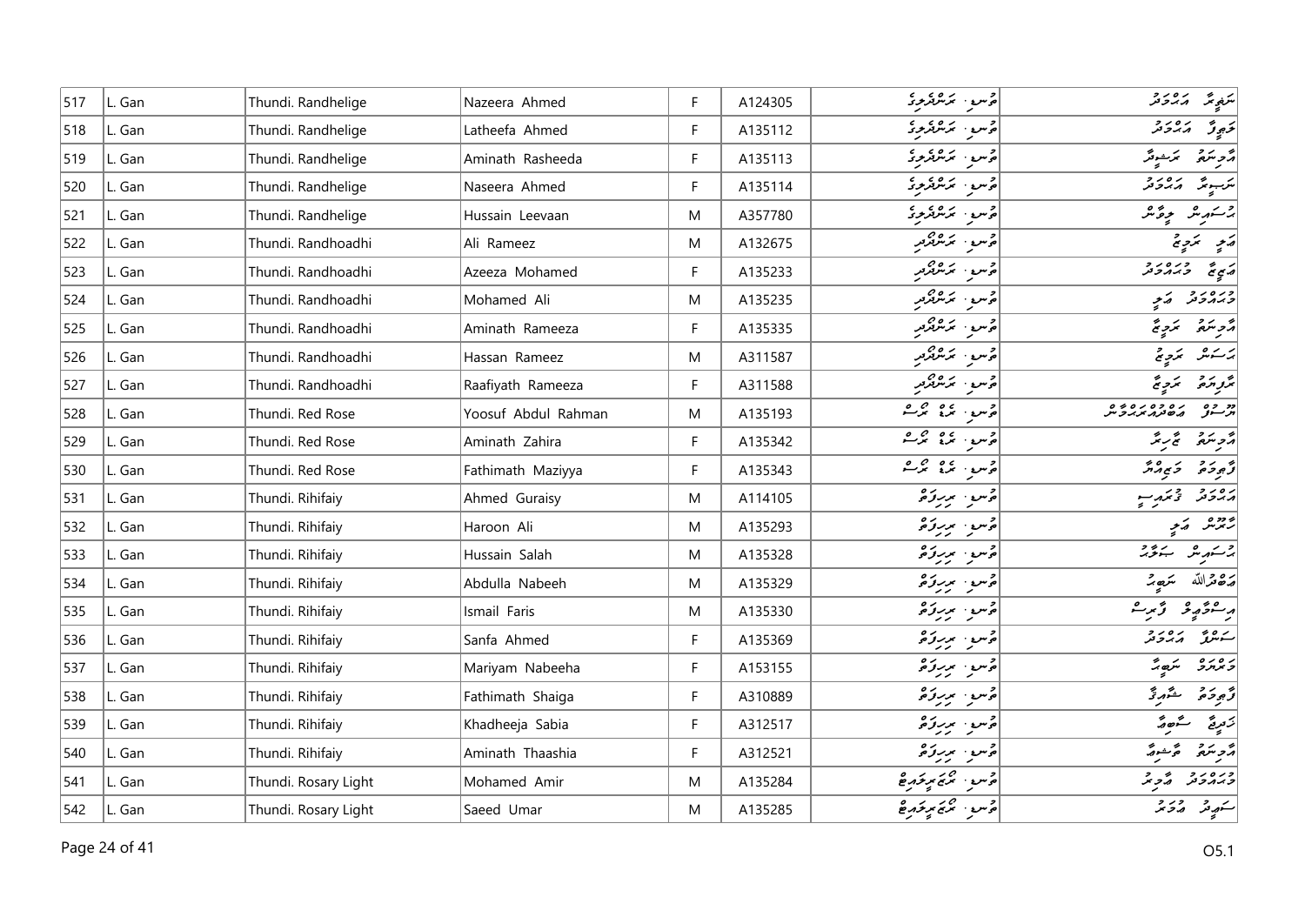| 543 | L. Gan | Thundi. Rosary Light | Ihusana Saeed   | F  | A135286 | ج <sub>ەسمى</sub> برىئى <i>بېرىخەر</i> ىھ              | ەربەسە ئىر سىمەتر                                            |
|-----|--------|----------------------|-----------------|----|---------|--------------------------------------------------------|--------------------------------------------------------------|
| 544 | L. Gan | Thundi. Rosary Light | Hassan Amir     | M  | A135288 | ا مى سوء سى سر محرم ھ                                  | ير سكاندار مركز مركز                                         |
| 545 | L. Gan | Thundi. Rosary Light | Hussain Amir    | M  | A312091 | <br>  مۇسو ، كېرى بېرىخ <sub>ل</sub> ىر ق              | يز سكر مثر الأثر جر                                          |
| 546 | L. Gan | Thundi. Rosary Light | Aishath Suhana  | F  | A312094 | ا موسع مستمر من مر محرم هم هم                          | أقرم شوق المستركس                                            |
| 547 | L. Gan | Thundi. Rosary Light | Aminath Simana  | F  | A312097 | په سو موځو موځو موضح                                   | أروسكو المسوفاتر                                             |
| 548 | L. Gan | Thundi. Rose Mead    | Haseena Ali     | F  | A076807 | ا موسو موسیق دیده که است.<br>موسو                      | يزجيش الأمج                                                  |
| 549 | L. Gan | Thundi. Rose Mead    | Ashraf Ali      | M  | A076829 | و سو بر موج د و                                        | پرهه پر په کړې                                               |
| 550 | L. Gan | Thundi. Rose Mead    | Tholath Ali     | M  | A124181 | ه مرو .<br>موسو . مرج حر و ؟                           | أبرور والمتحي                                                |
| 551 | L. Gan | Thundi. Rose Mead    | Sakeena Moosa   | F  | A135267 | جسع محمد جمع ج                                         | سەر شەھ تەسىگە                                               |
| 552 | L. Gan | Thundi. Rose Mead    | Shehenaz Ali    | F  | A135268 | و سو مړي <sub>ن</sub> د و                              | أشركت مكو                                                    |
| 553 | L. Gan | Thundi. Rose Mead    | Sibana Ali      | F  | A135271 | جرسو به مرچ ج ؟                                        | سىۋىتر كەم                                                   |
| 554 | L. Gan | Thundi. Rose Mead    | Sizna Ali       | F  | A311817 | و سو موجود و                                           | سىق ئەر                                                      |
| 555 | L. Gan | Thundi. Rose Mead    | Reema Mujthaba  | F. | A350344 | ا د سر د موړه و                                        | برڈ وی دہ<br>پرڈ وی                                          |
| 556 | L. Gan | Thundi. Rozy Villa   | Mohamed Saeed   | M  | A048682 | <br>  مۇسور ئىمپرىرىگە                                 | ورەرو سەرو                                                   |
| 557 | L. Gan | Thundi. Rozy Villa   | Fathimath Ali   | F  | A135024 | مۇسى <sub>دى</sub> ئۇ يې <sub>م</sub> ورىگە            | وٌجودَ حَدِ                                                  |
| 558 | L. Gan | Thundi. Rozy Villa   | Saeed Ali       | M  | A135025 | ە ئىسو، ئۇي <sub>م</sub> ورگە                          | سكهاش الكامي                                                 |
| 559 | L. Gan | Thundi. Rozy Villa   | Asra Saeed      | F. | A135183 | پېښو لري <i>و</i> ځ                                    | برعيش سكهينر                                                 |
| 560 | L. Gan | Thundi. Rozy Villa   | Mariyam Saeedha | F  | A135359 | <br>  مۇسور ئىي موقە                                   | رەرە سەرتە                                                   |
| 561 | L. Gan | Thundi. Rozy Villa   | Aminath Saeedha | F  | A310132 | مۇسىر · ئىرىم <i>م</i> وقە                             | أرمح يتركز المسكوبة                                          |
| 562 | L. Gan | Thundi. Saamil       | Aminath Dhavood | F  | A124175 | پ <sub>ې</sub> سو به گېږدو                             | أرمز<br>پر دو و<br>تئرپر تئر                                 |
| 563 | L. Gan | Thundi. Saamil       | Ibrahim Dawood  | M  | A135178 | په سو <sub>ن</sub> ه سگ <sub>ا</sub> چه کل             | ەھ ئۈر ۋ<br>پر دو و.<br>تورهر تور                            |
| 564 | L. Gan | Thundi. Saavan       | Yoosuf Nasheed  | M  | A135179 | ئ <sub>ەسمى</sub> شۇرق                                 | دد وه سرشوند<br>الرسسوفي سرشوند                              |
| 565 | L. Gan | Thundi. Saavan       | Nasheeda Dawood | F  | A311339 | ئۇسىق سەھەتىر                                          | سُرَڪونَرُ ت <i>ُرُور و</i><br>سُرڪونَرُ ت <i>ُرُور ت</i> ُر |
| 566 | L. Gan | Thundi. Saavan       | Mohamed Irushad | M  | A311347 | ئ <sub>ەسمى</sub> شەرھ                                 | כממכני תולייבל                                               |
| 567 | L. Gan | Thundi. Saavan       | Adam Rasheed    | M  | A312219 | ئۇسو، سەھەتىر                                          | ەرە ئەجەم                                                    |
| 568 | L. Gan | Thundi. Sady Manzil  | Hussain Rashid  | M  | A062169 | ق <sub>ەسمى</sub> سىم <sub>ۇ</sub> خەش <sub>ىر</sub> ق | برسكرماش المرتشونر                                           |
|     |        |                      |                 |    |         |                                                        |                                                              |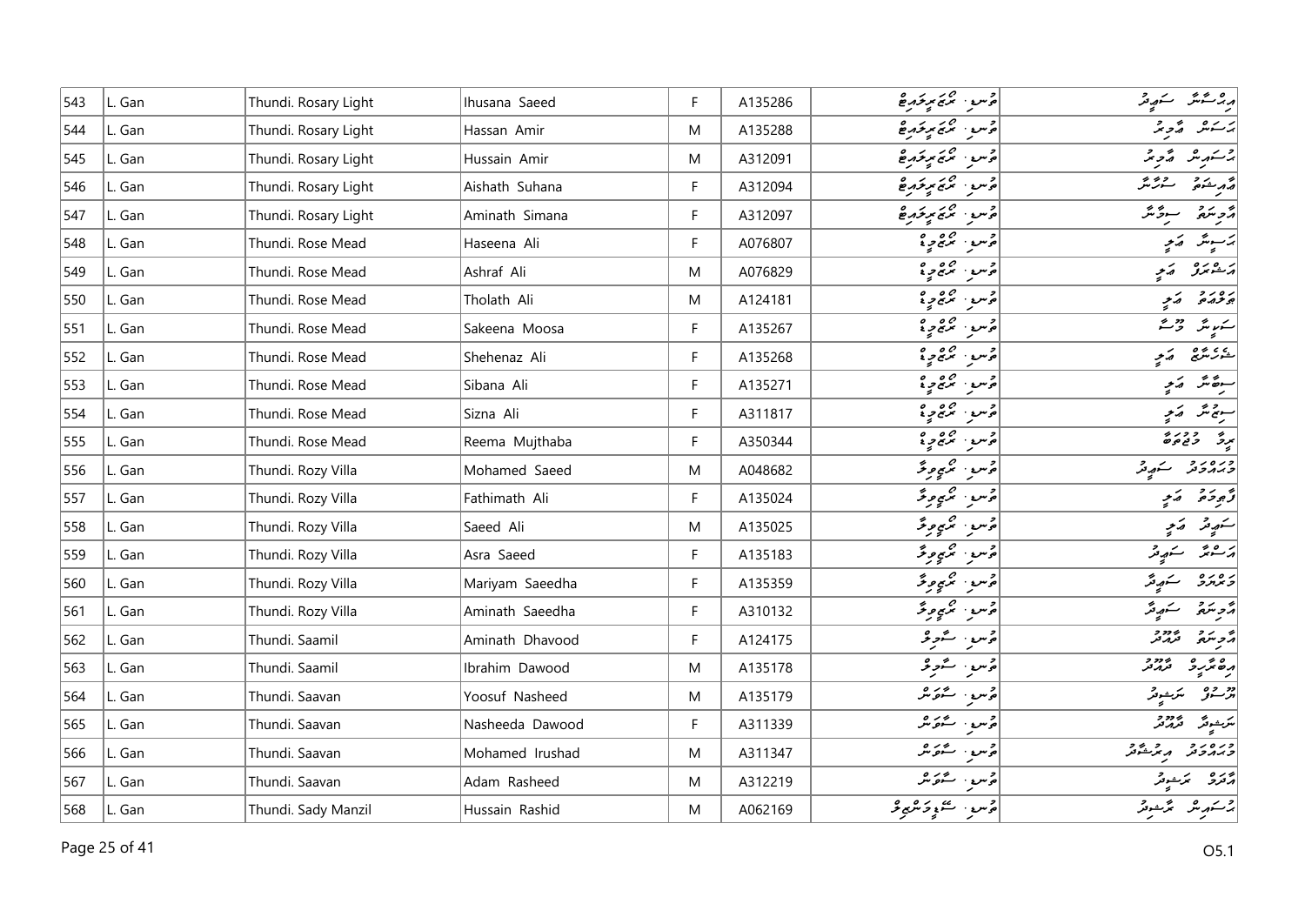| 569 | L. Gan | Thundi. Sady Manzil | Ahmed Rashid          | M           | A099944 | <sub>قوسو:</sub> س <sub>ُو</sub> پوسچو                     | رەر دېمبر<br>مەرومە گەشەھە                                                                                                                                                                |
|-----|--------|---------------------|-----------------------|-------------|---------|------------------------------------------------------------|-------------------------------------------------------------------------------------------------------------------------------------------------------------------------------------------|
| 570 | L. Gan | Thundi. Sady Manzil | Aishath Habeeba       | F           | A106474 | <sub>قوسو:</sub> س <sub>ۇ</sub> رىش <sub>ى</sub> ر         | $\overset{\circ}{\circ} \overset{\circ}{\circ} \overset{\circ}{\circ} \overset{\circ}{\circ} \overset{\circ}{\circ} \overset{\circ}{\circ} \overset{\circ}{\circ} \overset{\circ}{\circ}$ |
| 571 | L. Gan | Thundi. Sady Manzil | Abdulla Rashid        | M           | A124173 | <sub>قوسو:</sub> س <sub></sub> ور ش <sub>كو</sub> ر        | برە تراللە<br>مگرشہ قر                                                                                                                                                                    |
| 572 | L. Gan | Thundi. Sady Manzil | Aminath Shahidha      | F           | A135078 | ۇس <sub>ىر</sub> . ش <sub>ۇ</sub> ر ئىر ئو                 | ستتمرقر<br>أرمز برد                                                                                                                                                                       |
| 573 | L. Gan | Thundi. Sady Manzil | Hassan Fareed         | M           | A135348 | <sub>قوسو:</sub> س <sub>َوْدٍ حَسْب<sub>ُ</sub> عَهِ</sub> | پرسته تر پر پر                                                                                                                                                                            |
| 574 | L. Gan | Thundi. Sady Manzil | Aishath Afa Hussain   | F           | A310515 | ۇس <sub>ىر</sub> . ش <sub>ۇ</sub> ر ئىر ئ                  | ەرشى رۇ ئاسىر                                                                                                                                                                             |
| 575 | L. Gan | Thundi. Sady Manzil | Mariyam Suaidha       | F           | A325498 | ۇس <sub>ىر</sub> . ش <sub>ۇ</sub> ر ئىر ئو                 | במחבר בגב"                                                                                                                                                                                |
| 576 | L. Gan | Thundi. Sandharosge | Mohamed Idrees        | M           | A034284 | و سو، سەمبرىرى دى<br>مۇسو، سەمبرىرىدىن                     | ورەرو پروپرے                                                                                                                                                                              |
| 577 | L. Gan | Thundi. Sandharosge | Khadeeja Mohamed      | F           | A135315 | و سو ، سوسرو ره و و و<br>  و سو ، سوسربرسرو                | كتريع وبره رو                                                                                                                                                                             |
| 578 | L. Gan | Thundi. Sea View    | Mariyam Ifadha        | $\mathsf F$ | A135277 | مۇسىغ سوم <sup>3</sup>                                     | رەرە بەق                                                                                                                                                                                  |
| 579 | L. Gan | Thundi. Sea View    | Aishath Hussain       | F           | A135278 | پرسو سوړ                                                   | مەر شىم بىر سىر بىر                                                                                                                                                                       |
| 580 | L. Gan | Thundi. Sea View    | Yoonus Ismail         | M           | A135279 | اقرس سورة<br>مسيس المسورة                                  | دو و ه د ده و د و                                                                                                                                                                         |
| 581 | L. Gan | Thundi. Sea View    | Hussain Faisal        | M           | A135311 | ۾ سعي سوه ج                                                | يزخيرش أورجنى                                                                                                                                                                             |
| 582 | L. Gan | Thundi. Sea View    | Fathimath Siyadha     | F           | A135312 | ۾ سو.<br>ص                                                 | ژوځو سرگړ                                                                                                                                                                                 |
| 583 | L. Gan | Thundi. Sea View    | Aminath Saidha        | F           | A312129 | اقرس سور<br>مسر سور                                        | أترجر سترقه                                                                                                                                                                               |
| 584 | L. Gan | Thundi. Shamaa      | Yoonus Hassan         | M           | A047126 | قوسو الحكومة                                               | در دیگر<br>برسەمىر                                                                                                                                                                        |
| 585 | L. Gan | Thundi. Shamaa      | Fauziyya Ibrahim      | F           | A135376 | ئۇسى <sub>ر:</sub> شكۇ                                     | נג <sub>ו</sub> המי הסתיב                                                                                                                                                                 |
| 586 | L. Gan | Thundi. Shamaa      | Fathimath Saadha      | F           | A312536 | قرسو الحكومة                                               | ژُودَهْ سَهْتُر                                                                                                                                                                           |
| 587 | L. Gan | Thundi. Snowpea     | Sheereen Abdul Rahman | F           | A058931 | اقرسو به مقرر <u>بر</u>                                    | ره وه ره د ه<br>پره تر <del>ت</del> ر برتر س<br>  ڪومبريشر<br>  ڪسي                                                                                                                       |
| 588 | L. Gan | Thundi. Snowpea     | Ahmed Waheed          | M           | A135110 | ا چ <sub>مىر</sub> ، ش <sup>ە</sup> تتى <sub>رى</sub>      | پره د و کرد                                                                                                                                                                               |
| 589 | L. Gan | Thundi. Snowpea     | Fathmath Waheedha     | F           | A135336 | ا چ <sub>وسو</sub> . ڪش <sub>ور</sub>                      | وٌجوحَمٌ وَرِبَّرٌ                                                                                                                                                                        |
| 590 | L. Gan | Thundi. Snowpea     | Mariyam Sifana        | F           | A135337 | اقرسو به مش <u>رو</u>                                      | دەرە سۆتىگە                                                                                                                                                                               |
| 591 | L. Gan | Thundi. Star Light  | Abdul Rahman Yoosuf   | M           | A113225 | $rac{1}{2}$                                                | גם כם גם גם הכרכם<br>גם <i>בנ</i> ג <i>גיג ב</i> ייק                                                                                                                                      |
| 592 | L. Gan | Thundi. Star Light  | Hassan Zaheer         | M           | A135317 | م سع الش <i>وقة و</i> ه                                    | يُاسَدُ عَلَمٍ يَرْسُ                                                                                                                                                                     |
| 593 | L. Gan | Thundi. Star Light  | Ali Zaheer            | M           | A135318 | ج <sub>وسعة</sub> مقوّضة ع                                 | أەسمجە سىم يەشر                                                                                                                                                                           |
| 594 | L. Gan | Thundi. Star Light  | Fathimath Nakhuma     | F           | A312269 | ج <sub>وسع:</sub> سُوْعَ <i>جَرو</i> ع                     |                                                                                                                                                                                           |
|     |        |                     |                       |             |         |                                                            |                                                                                                                                                                                           |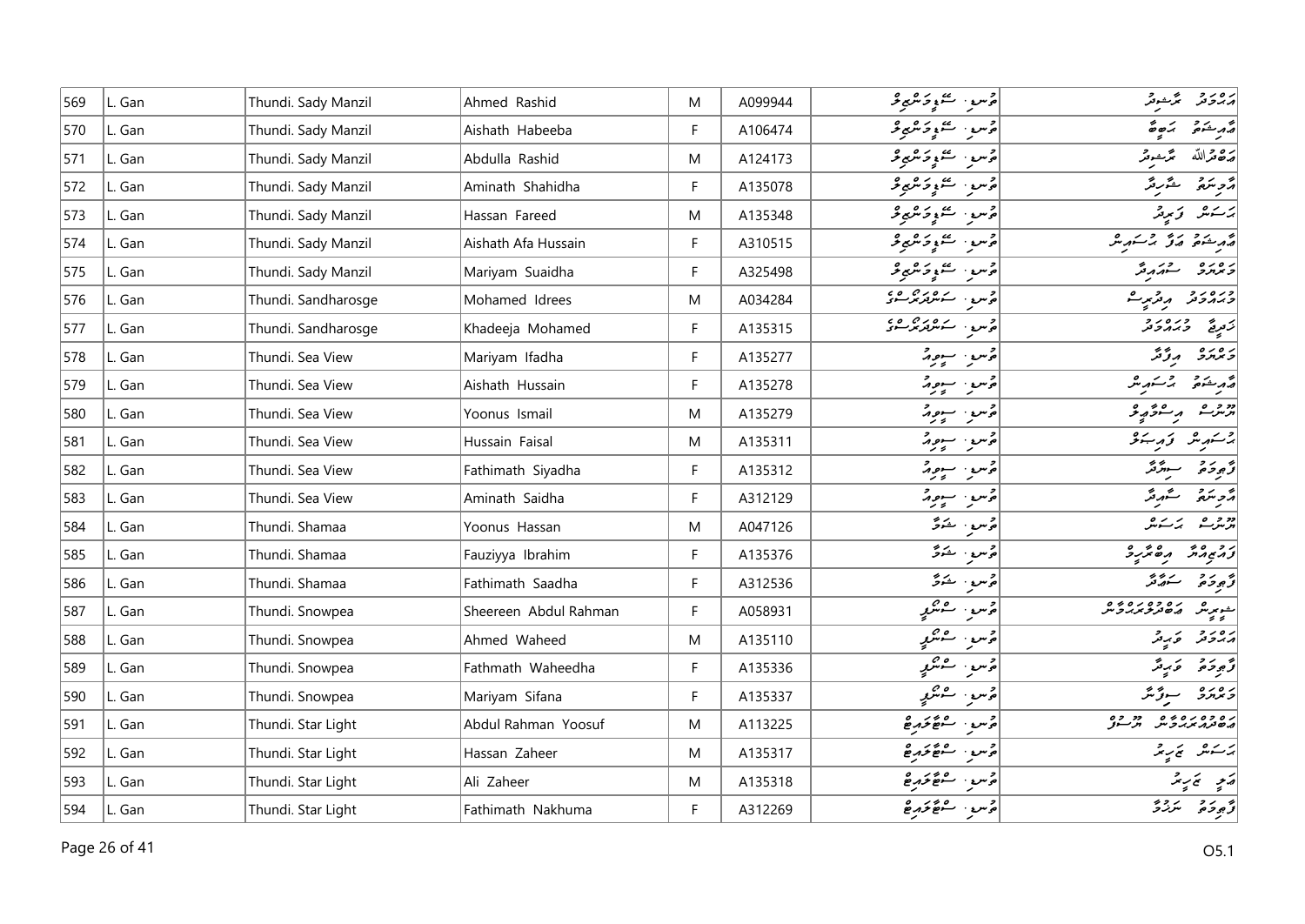| 595 | L. Gan | Thundi. Star Light     | Aishath Nazuneen    | F  | A312272 | $\overset{\circ}{\mathcal{E}}_{\mathcal{A}}\overset{\circ}{\mathcal{E}}_{\mathcal{B}}\overset{\circ}{\mathcal{E}}_{\mathcal{C}}\overset{\circ}{\mathcal{E}}_{\mathcal{C}}\overset{\circ}{\mathcal{E}}_{\mathcal{C}}$                                                                                                                                                                                     | قەرشكى ئىستى ئېرىش                           |
|-----|--------|------------------------|---------------------|----|---------|----------------------------------------------------------------------------------------------------------------------------------------------------------------------------------------------------------------------------------------------------------------------------------------------------------------------------------------------------------------------------------------------------------|----------------------------------------------|
| 596 | L. Gan | Thundi. Sunlight       | Mohamed Hafeez      | M  | A124767 | ج <sub>اسع</sub> سے <i>مرکز</i> ریح                                                                                                                                                                                                                                                                                                                                                                      | ورەر ئىرى                                    |
| 597 | L. Gan | Thundi. Sunlight       | Ismail Shakeeb      | M  | A135151 | ج <sub>اسع سك</sub> ر بركز <sub>مر</sub> بع                                                                                                                                                                                                                                                                                                                                                              | ر شۇرگە ھۇر ق                                |
| 598 | L. Gan | Thundi. Sunlight       | Fathimath Jameel    | F  | A135152 | ج <sub>اسع سك</sub> ر بركور ه                                                                                                                                                                                                                                                                                                                                                                            | تزودة فيجافي                                 |
| 599 | L. Gan | Thundi. Sunlight       | Ali Abdulla         | M  | A135181 | ۇسو، سەھرىرە                                                                                                                                                                                                                                                                                                                                                                                             | أته متعقدالله                                |
| 600 | L. Gan | Thundi. Sunlight       | Hawwa Shaheedha     | F  | A135182 | ج <sub>امعة مسك</sub> ر مركز مربع                                                                                                                                                                                                                                                                                                                                                                        | رەپچە ھەرىگە<br>مەمگە ھەرىگە                 |
| 601 | L. Gan | Thundi. Sunlight       | Hassan Shathiu      | M  | A311346 | <sub>قوسوي</sub> سەھرىرى                                                                                                                                                                                                                                                                                                                                                                                 | يركبش تتقبوها                                |
| 602 | L. Gan | Thundi. Sunlight       | Abdulla Saajid      | M  | A311584 | ە سو، سەم <i>رىۋ</i> رى                                                                                                                                                                                                                                                                                                                                                                                  | رەقمەللە گەم قر                              |
| 603 | L. Gan | Thundi. Thauba         | Samiya Abdul Hakeem | F. | A039728 | $\begin{vmatrix} \frac{2}{3} & \frac{2}{3} & \frac{2}{3} & \frac{2}{3} & \frac{2}{3} & \frac{2}{3} & \frac{2}{3} & \frac{2}{3} & \frac{2}{3} & \frac{2}{3} & \frac{2}{3} & \frac{2}{3} & \frac{2}{3} & \frac{2}{3} & \frac{2}{3} & \frac{2}{3} & \frac{2}{3} & \frac{2}{3} & \frac{2}{3} & \frac{2}{3} & \frac{2}{3} & \frac{2}{3} & \frac{2}{3} & \frac{2}{3} & \frac{2}{3} & \frac{2}{3} & \frac{2}{3$ | شوره مەمدىرى                                 |
| 604 | L. Gan | Thundi. Thauba         | Mohamed Rasheed     | M  | A053458 | $\left  \begin{array}{c} \mathcal{E}_{\mathcal{S}} \mathcal{E}_{\mathcal{S}} \end{array} \right $                                                                                                                                                                                                                                                                                                        | وره د د مر مر مورد<br>  و بر بر د مر مر مورد |
| 605 | L. Gan | Thundi. Theyvees       | Thaufeeg Ahmed      | M  | A057694 | ج <sub>وسع م</sub> سحوم مصر<br>  جوسع مسلم                                                                                                                                                                                                                                                                                                                                                               | د و ه د د د د<br>  پوهري د مدحامد            |
| 606 | L. Gan | Thundi. Unimaage       | Mohamed Rasheeed    | M  | A136047 | په سوي مرسوري<br>  په سوي مرسوري                                                                                                                                                                                                                                                                                                                                                                         | ورەرو بەيدۇ.                                 |
| 607 | L. Gan | Thundi. Uraha          | Mohamed Yaafiu      | M  | A310466 | قوسع مرتمنه                                                                                                                                                                                                                                                                                                                                                                                              | כנים ניבי ב                                  |
| 608 | L. Gan | Thundi. Usaa           | Ismail Shareef      | M  | A131809 | قوسع مرمثة                                                                                                                                                                                                                                                                                                                                                                                               | بر شۇن ھۇسۇ                                  |
| 609 | L. Gan | Thundi. Usaa           | Hawwa Ibrahim       | F  | A135365 | قوسور مړمئے                                                                                                                                                                                                                                                                                                                                                                                              |                                              |
| 610 | L. Gan | Thundi. Vaguthee hiyaa | Nasreena Younus     | F. | A135122 | جوسع مستحقحة سر مر                                                                                                                                                                                                                                                                                                                                                                                       | ת פת <sub>ו</sub> ת ודית                     |
| 611 | L. Gan | Thundi. Vaguthee hiyaa | Ahmed Aboobakuru    | M  | A135290 | مۇسىق ئۇچ يەرتىر                                                                                                                                                                                                                                                                                                                                                                                         | ג סגב גמגבב<br>גגבע גם <i>ס</i> עצ           |
| 612 | L. Gan | Thundi. Vaguthee hiyaa | Fathimath Siyara    | F. | A135291 | ئۇسىغ - قۇقى <i>م يەن</i> گە                                                                                                                                                                                                                                                                                                                                                                             | ژوده سرگه                                    |
| 613 | L. Gan | Thundi. Vaguthee hiyaa | Mohamed Shiyam      | M  | A135320 | ئۇسىغ <sup>، م</sup> ەرىپەرتىر                                                                                                                                                                                                                                                                                                                                                                           | شەدگرى<br>و ر ه ر د<br>تر بر تر تر           |
| 614 | L. Gan | Thundi. Vaguthee hiyaa | Hussain Shiyam      | M  | A135321 | ج <sub>و</sub> سو موجود پر                                                                                                                                                                                                                                                                                                                                                                               | جرسكور عوادمى                                |
| 615 | L. Gan | Thundi. Vaguthee hiyaa | Mariyam Sadhuna     | F  | A312635 | چې سو ۱۰ خو چوپرېتر<br>                                                                                                                                                                                                                                                                                                                                                                                  | سەدىرىتىر<br>ر ه ر ه<br><del>د</del> بربرگر  |
| 616 | L. Gan | Thundi. Vaguthee hiyaa | Ali Shiyam          | M  | A312636 | ج <sub>ى</sub> سمى ھۇي بەرگە                                                                                                                                                                                                                                                                                                                                                                             | أوسمج المشورة والمحمد                        |
| 617 | L. Gan | Thundi. Vaguthee hiyaa | Aminath Imraana     | F  | A312640 | جسعه عند حير پڙ                                                                                                                                                                                                                                                                                                                                                                                          | ۇ ئەھرە بەر ئەر                              |
| 618 | L. Gan | Thundi. Vahkaru        | Fathimath Hussain   | F  | A047646 | $\begin{bmatrix} 2 & 0 & 0 \\ 0 & 0 & 0 \end{bmatrix}$                                                                                                                                                                                                                                                                                                                                                   | قەم ئەسەر                                    |
| 619 | L. Gan | Thundi. Vahkaru        | Mohamed Aboobakuru  | M  | A047647 | مې سومبر د مرکز د                                                                                                                                                                                                                                                                                                                                                                                        | و ر ه ر د<br>تر پر ژ تر                      |
| 620 | L. Gan | Thundi. Vahkaru        | Irushada Mohamed    | F  | A135323 | جمسع محدثه حديث                                                                                                                                                                                                                                                                                                                                                                                          | د جرشوگر در در د<br>در برشوگر در بر در تر    |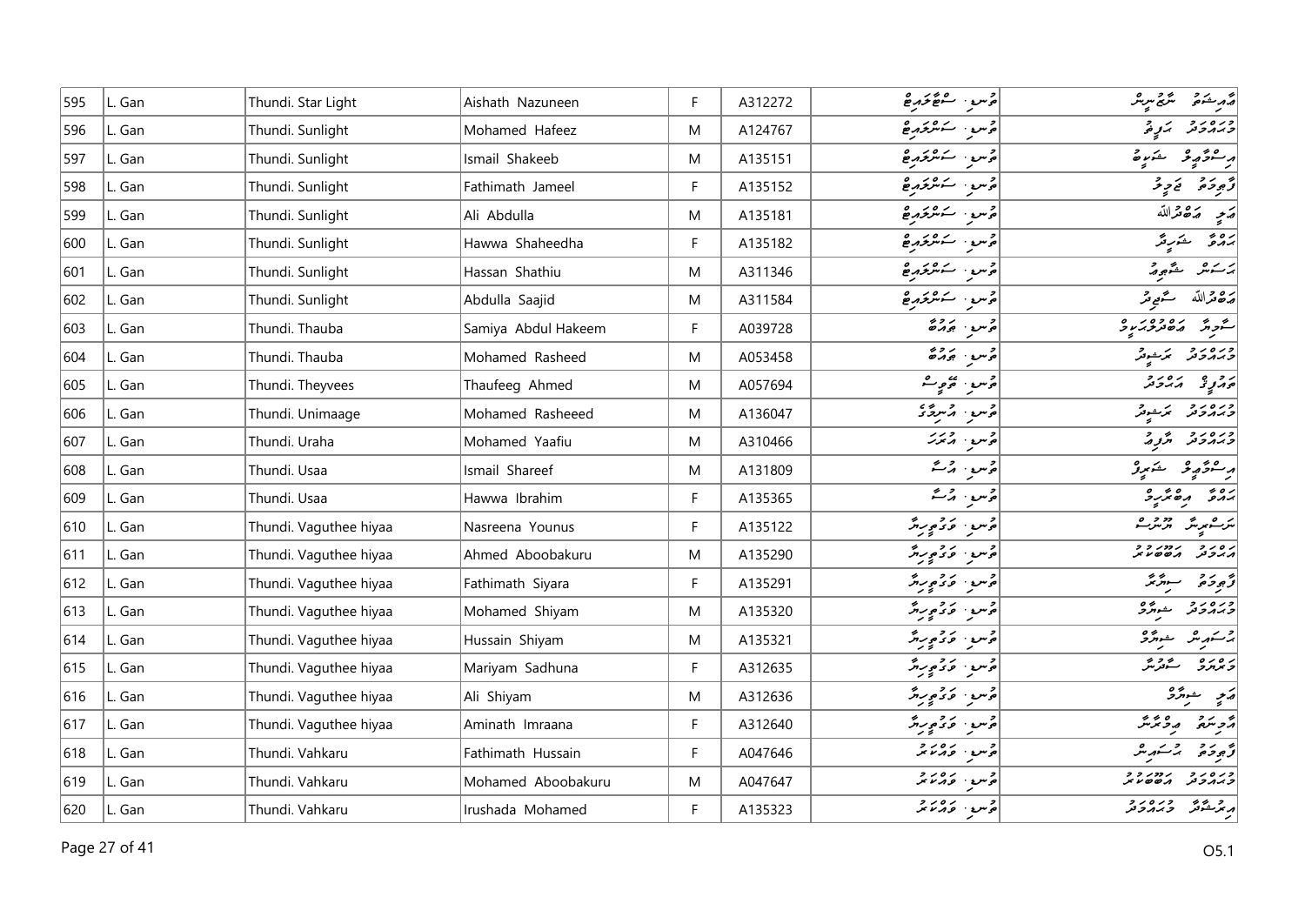| 621 | L. Gan | Thundi. Vahkaru     | Hassan Irushadu      | M           | A312376 | ه سو ورسو                                               | يرسكىش مرىرشقىقر                                                            |
|-----|--------|---------------------|----------------------|-------------|---------|---------------------------------------------------------|-----------------------------------------------------------------------------|
| 622 | L. Gan | Thundi. Vahkaru     | Irufaan Mohamed      | M           | A312380 | په سو ۱۶۴، پر                                           | د ده د دره د د<br>مرگ د د د د د                                             |
| 623 | L. Gan | Thundi. Vahkaru     | Ilhaam Mohamed       | M           | A312384 | می سوید عامر دید<br>  می سوید عامر می                   | ەر ئەرە<br>و ره ر و<br><i>د ب</i> رگرفر                                     |
| 624 | L. Gan | Thundi. Vattaru     | Abdul Rahman Nadheem | M           | A103761 |                                                         | גם כם גם גיב – התביב.<br>הפינה <i>גג</i> ב ייני – ייניקב                    |
| 625 | L. Gan | Thundi. Vegas       | Ibrahim Zaki         | ${\sf M}$   | A122234 | جوسع مستحدث ح                                           | وە ئۇرۇ ئ                                                                   |
| 626 | L. Gan | Thundi. Vegas       | Aminath Zaki         | $\mathsf F$ | A130498 | ج <sub>ى</sub> سىي ھەرھ                                 | ومحر ينتم للمحاسب                                                           |
| 627 | L. Gan | Thundi. Vegas       | Fathimath Zaki       | $\mathsf F$ | A135153 | ج <sub>ى</sub> س ، سى مى ك                              | ژوځو تمړ                                                                    |
| 628 | L. Gan | Thundi. Vegas       | Sobira Mohamed       | F           | A135154 | چ <sub>سمع</sub> ، ځوی ک                                | بتور ورورو                                                                  |
| 629 | L. Gan | Thundi. Vegas       | Mohamed Zaki         | M           | A135155 | ئۈسى <sub>ۋ</sub> ، ئۇن <sub>جە</sub> ت                 | ورەرو پ                                                                     |
| 630 | L. Gan | Thundi. Vegas       | Aishath Zaki         | F           | A135156 | ئۇسىز، غۇرم                                             | د مشهور سي<br>مريشهور سي                                                    |
| 631 | L. Gan | Thundi. Vegas       | Ahmed Zaki           | M           | A311269 | ج <sub>و</sub> سع من من من من من<br>  جو سعود من حرم من | رەرد تم                                                                     |
| 632 | L. Gan | Thundi. Vehi        | Khalid Saeed         | M           | A135294 | ۾ سو <sub>ن</sub> ءُ س <sub>ب</sub>                     | گرونر ڪھي تر                                                                |
| 633 | L. Gan | Thundi. Vehi        | Hafeeza Haroon       | F           | A135295 | ۾ سوءِ <sub>ع</sub>                                     | يروپچ الرحمزمر                                                              |
| 634 | L. Gan | Thundi. Vehi        | Ahmed Bassam         | M           | A135327 | ۾ سور عرب<br>موسو                                       | ره ده ده دو                                                                 |
| 635 | L. Gan | Thundi. Vehi        | Hassaan Khalidh      | M           | A312294 | اقرسو <sub>مو</sub> ر                                   | ىرە ئەش ئەرىر                                                               |
| 636 | L. Gan | Thundi. Venus       | Mariyam Ahmed        | F           | A135165 | ائمرسو · ۔ م <sub>ی</sub> ترے                           | נסנס נסנד                                                                   |
| 637 | L. Gan | Thundi. Vinares     | Thamseela Idrees     | F           | A114464 | اق <sub>ە</sub> سو، <sub>ئ</sub> وبىئەتمى <sup>م</sup>  | ە ۋىسوقە بەر <i>توپى</i> شە                                                 |
| 638 | L. Gan | Thundi. Vinares     | Idrees Ahmed         | M           | A135259 | ج <sub>وسو: موسكن<sup>م</sup></sub>                     | أرقر من مدوقر                                                               |
| 639 | L. Gan | Thundi. Vinares     | Shamsiyya Idrees     | F           | A135260 | پھرس عبد مریکٹ<br>                                      | شكى سورى موترىي ك                                                           |
| 640 | L. Gan | Thundi. Vinares     | Sameena Idrees       | F           | A135261 | ە ئىب ئەسىرىكى ئىسىمب <sup>ى</sup>                      | سكويتر المقرموسة                                                            |
| 641 | L. Gan | Thundi. Vinares     | Aishath Zaheeda      | $\mathsf F$ | A135326 | قوسع ويترتكث                                            | وكرمشكون تم بالأكر                                                          |
| 642 | L. Gan | Thundi. Vinares     | Mariyam Zaheera      | F           | A135350 | ە ئىب ئەسىرىكى ئىسىمب <sup>ى</sup>                      | دەرە ئېرىگە                                                                 |
| 643 | L. Gan | Thundi. Vinares     | Mohamed Zayaan Aslam | M           | A383613 | جرسو ويترتكب ه                                          | כנסג כ-גם גם בס<br><mark>כ</mark> גמכת <sub>בא</sub> מית ה- <del>יכ</del> ב |
| 644 | L. Gan | Thundi. Violetmaage | Mohamed Ivan         | M           | A078843 | وسع مردوع دي                                            | כממכת תפת                                                                   |
| 645 | L. Gan | Thundi. Violetmaage | Hussain Zareer       | M           | A079322 | وسع عروفيود                                             | برسكور محامية                                                               |
| 646 | L. Gan | Thundi. Violetmaage | Ahmed Naseer         | M           | A135174 | چسع مقر محدود کا                                        | رەرو سكبىر                                                                  |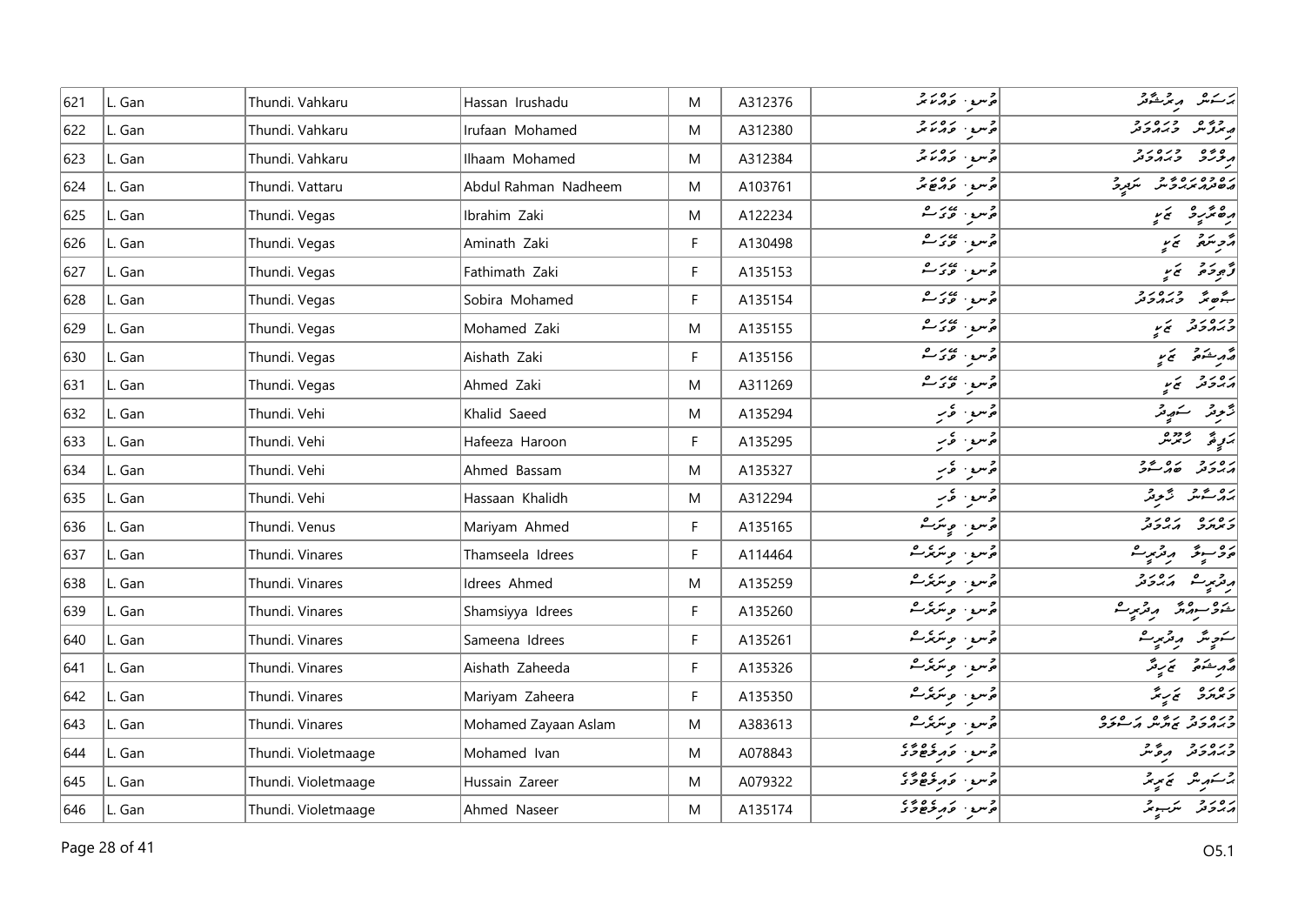| 647 | L. Gan | Thundi. Violetmaage | Fariyaza Hassan      | F           | A135175 | ج <sub>اسع:</sub> ع <sub>ا</sub> ر عام م                                                                                                                                                                              | تو بروی بر کند                                                                                                                                                                                                                   |
|-----|--------|---------------------|----------------------|-------------|---------|-----------------------------------------------------------------------------------------------------------------------------------------------------------------------------------------------------------------------|----------------------------------------------------------------------------------------------------------------------------------------------------------------------------------------------------------------------------------|
| 648 | L. Gan | Thundi. Violetmaage | Hafeeza Hassan       | F           | A135176 | وسع من و و و و و و<br>  وسع من و بر و و و و                                                                                                                                                                           | ىكى ئەسىر ئىكىنىشى ئىكىنىش كىلىپ بىر ئىكىن ئىكىن ئىكىن ئىكىن ئىكىن ئىكىن ئىكىن ئىكىن ئىكىن ئىكىن ئىكىن ئىكىن ئ<br>مەنبە ئىكىن ئىكىن ئىكىن ئىكىن ئىكىن ئىكىن ئىكىن ئىكىن ئىكىن ئىكىن ئىكىن ئىكىن ئىكىن ئىكىن ئىكىن ئىكىن ئىكىن ئى |
| 649 | L. Gan | Thundi. Violetmaage | Adam Naseer          | M           | A135177 | وسع من وه وه و                                                                                                                                                                                                        | وره متن د<br>اړمرو متن د                                                                                                                                                                                                         |
| 650 | L. Gan | Thundi. Violetmaage | Aminath Abdul Rahman | F           | A311352 | وسع مردوع دي                                                                                                                                                                                                          | ر ٥ ۶ ٥ ٥ ٥ ٥ ٩<br>پرې تر پر بر تر س<br>ړ ځې شرچ                                                                                                                                                                                 |
| 651 | L. Gan | Thundi. Violetmaage | Azim Naseer          | M           | A311358 | چسوم ځورځ څوند                                                                                                                                                                                                        | وحمير فلتستر مرتبه                                                                                                                                                                                                               |
| 652 | L. Gan | Thundi. Violetmaage | Aishath Aalaa        | F           | A311361 | ه سو غږمونه ده                                                                                                                                                                                                        | $\begin{array}{cc} \begin{array}{cc} \circ & \circ & \circ \\ \circ & \circ & \circ \end{array} & \begin{array}{cc} \circ & \circ \\ \circ & \circ & \end{array} \end{array}$                                                    |
| 653 | L. Gan | Thundi. White Coral | Abdul Hameed Ali     | M           | A105046 | ا محمد المستور المستور المستور المستور المستور المستور المستور المستور المستور المستور المستور المس<br>المستور المستور المستور المستور المستور المستور المستور المستور المستور المستور المستور المستور المستور المستو | גם כפגביב הב                                                                                                                                                                                                                     |
| 654 | L. Gan | Thundi. White Coral | Ahmed Shahid         | M           | A135210 | ا جسع من مهم ده<br>مسع من مربع مسر                                                                                                                                                                                    | رەرو شرىر<br>مەروىر شرىر                                                                                                                                                                                                         |
| 655 | L. Gan | Thundi. White Coral | Fathmath Hameedha    | F           | A311548 | مسموس مردم برو<br>  مسموس مربوع متعرفر                                                                                                                                                                                | و و ده کام د کار د                                                                                                                                                                                                               |
| 656 | L. Gan | Thundi. White Coral | Hussain Naashid      | M           | A311549 | وسع من وه وه و و                                                                                                                                                                                                      | چرىسىم مەربىقى ئىشىمىتى بىر                                                                                                                                                                                                      |
| 657 | L. Gan | Thundi. White Coral | Ali Arushadh         | M           | A405447 | اقرسع وأرقع بره<br>المسر                                                                                                                                                                                              | أوسمح أوراد والمحمد                                                                                                                                                                                                              |
| 658 | L. Gan | Thundi. Yammaa      | Ali Dhawood          | M           | A130926 | محسور أنزاد قر                                                                                                                                                                                                        | ב' ביניבר                                                                                                                                                                                                                        |
| 659 | L. Gan | Thundi. Yammaa      | Ahmed Ihusan         | M           | A135349 | جسع مردة                                                                                                                                                                                                              | أرەر دەر يەر                                                                                                                                                                                                                     |
| 660 | L. Gan | Thundi. Yammaa      | Asima Ali            | $\mathsf F$ | A149997 | په سو مسرورځ<br>  په سو                                                                                                                                                                                               | ړ سري د کړ                                                                                                                                                                                                                       |
| 661 | L. Gan | Thundi. Yammaa      | Mohamed Eiman        | M           | A310666 | جسع مردوعه                                                                                                                                                                                                            | ورەرو پەۋىر                                                                                                                                                                                                                      |
| 662 | L. Gan | Thundi. Yammaa      | Aminath Insa         | F           | A310674 | مۇسو <sub>: 1</sub> 99 كە                                                                                                                                                                                             | وحريتهم وبثرت                                                                                                                                                                                                                    |
| 663 | L. Gan | Thundi. Zameen      | <b>Abdul Majeed</b>  | M           | A075009 | قوسع بجمح يثر                                                                                                                                                                                                         | ر ه و ه ر <sub>و</sub> و<br>د <i>ه فر</i> نرو <sub>نو</sub> تر                                                                                                                                                                   |
| 664 | L. Gan | Thundi. Zameen      | Hawwa Aneesa         | F           | A135236 | قوسع بچ جوینگر                                                                                                                                                                                                        | رەپ كەسىگە                                                                                                                                                                                                                       |
| 665 | L. Gan | Thundi. Zameen      | Ahmed Ahuam          | M           | A355601 | قوسع نيم تحييثه                                                                                                                                                                                                       | גם ג כיבים                                                                                                                                                                                                                       |
| 666 | L. Gan | Thundi. Zed Rose    | Ahmed Shareef        | M           | A135292 | محسوم می می شده می<br>  محسوم می می میر                                                                                                                                                                               | پره پر پر شوموړی                                                                                                                                                                                                                 |
| 667 | L. Gan | Thundi. Zed Rose    | Mariyam Azeema       | $\mathsf F$ | A312940 | ج <sub>وسعة</sub> بي جمعة حرب<br>  حوسعة بين جمعة حرب                                                                                                                                                                 | دەرە كەنچ                                                                                                                                                                                                                        |
| 668 | L. Gan | Thundi. Zeyvaru     | Mohamed Ibrahim      | M           | A124183 | ج <sub>ى</sub> سى تەرىپە                                                                                                                                                                                              | כנסני השתנים                                                                                                                                                                                                                     |
| 669 | L. Gan | Thundi. Zonia       | Hariyya Abdul Rahman | F           | A048860 | ج <sub>و</sub> سو بچ سرچگر                                                                                                                                                                                            | ג פי גפיפגפיים<br>געגת השינגיגיים                                                                                                                                                                                                |
| 670 | L. Gan | Thundi. Zoom        | Ibrahim Haroon       | M           | A011863 | مۇسىر بىيىچ                                                                                                                                                                                                           | پر دو م<br>ەر ھەتمەر 2<br>ب                                                                                                                                                                                                      |
| 671 | L. Gan | Thundi. Zurich      | Shaheema Idrees      | $\mathsf F$ | A134692 | پرسد ہو پریز<br>                                                                                                                                                                                                      | ے کے ر <sup>م</sup> حہ ک<br>ەر قرىر م                                                                                                                                                                                            |
| 672 | L. Gan | Thundi. Zurich      | Ahmed Shakeeb        | M           | A135011 | ه سو به پر تر پر<br>م                                                                                                                                                                                                 | رەرد خىرە                                                                                                                                                                                                                        |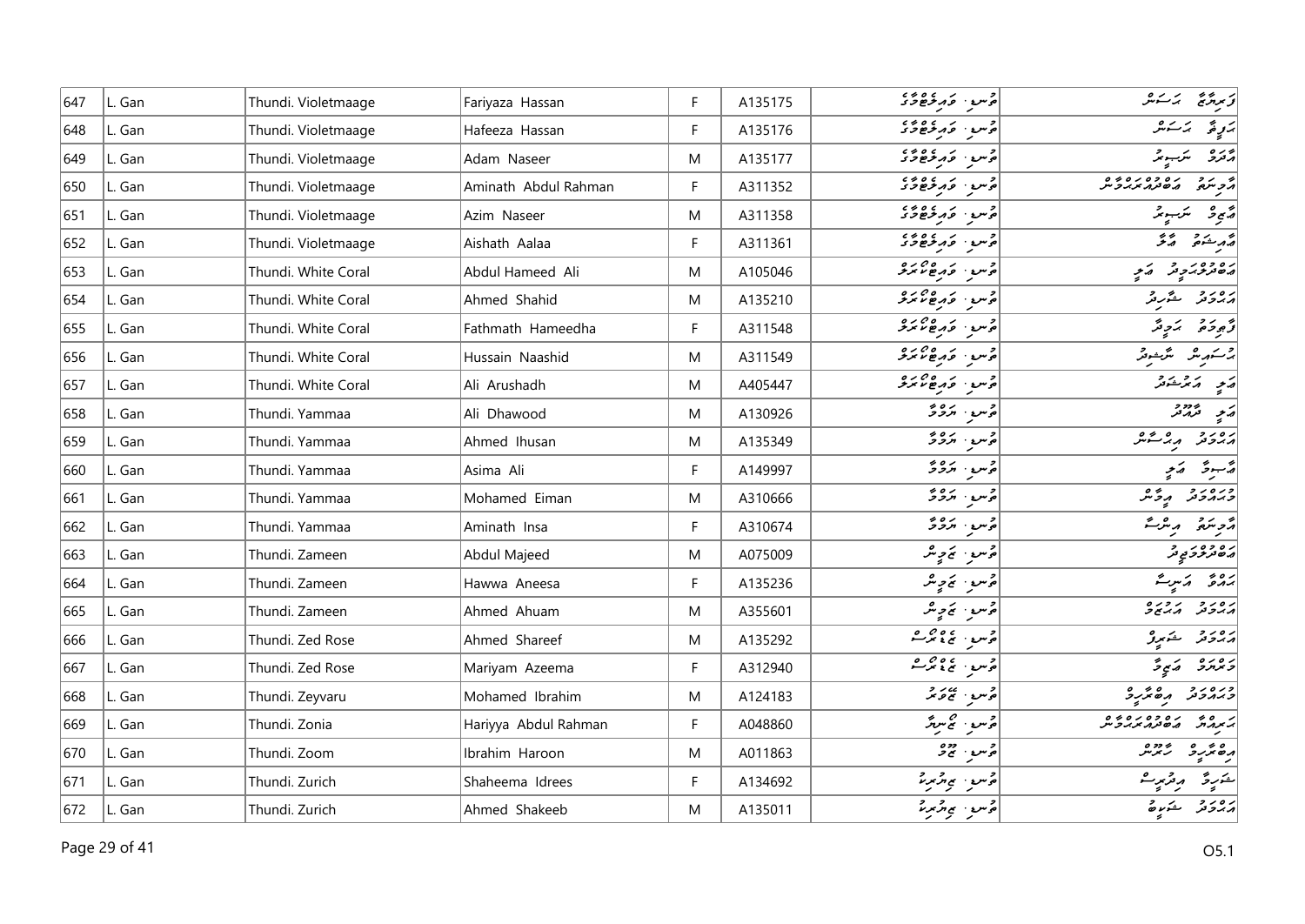| 673       | L. Gan         | Thundi. Zurich      | Idrees Ali            | M         | A135012 | <br>  هوسو سي مرسمه                     | ەرتىرىش مەم<br>مەسىمىسى                      |
|-----------|----------------|---------------------|-----------------------|-----------|---------|-----------------------------------------|----------------------------------------------|
| 674       | L. Gan         | Thundi. Zurich      | Shareefa Idrees       | F         | A135014 | همسو سي پر سره<br>                      | ىشەپرۇ<br>سىرپەر                             |
| 675       | L. Gan         | Thundi. Zurich      | Safiya Idrees         | F         | A135015 | پر سو سو مرسمه<br>  پر سو سو مرسمه      | ەر قرىبە مە<br>ستوبر                         |
| 676       | L. Gan         | Thundi. Zurich      | Mariyam Hassan        | F         | A135018 | <br>  هوسو سي مرسمه                     | ر ه ر ه<br><del>د</del> بربرو                |
| 677       | L. Gan         | Thundi. Zurich      | Abdulla Shakeeb       | ${\sf M}$ | A150061 | <br>  حوسرو سنج وزئبريز                 | صصرالله<br>شەرە                              |
| 678       | L. Gan         | Thundi. Zurich      | Adam Shakeeb          | ${\sf M}$ | A310094 | په سو سو مرسمه<br>  په سو سو سر         | وره خ <b>ړ</b> ړه                            |
| L. Isdhoo |                |                     |                       |           |         |                                         |                                              |
| 679       | L. Isdhoo      | Green Rose          | Mariyam Lausha        | F         | A310562 | <sub>مح</sub> مور میرسک                 | رەرە يەرش                                    |
|           | L. Kalaidhoo   |                     |                       |           |         |                                         |                                              |
| 680       | L. Kalaidhoo   | Comred Villa        | Hussain Rasheed       | ${\sf M}$ | A312649 | پروېږو عر                               | رحم مكر مكر المحرج وتر                       |
| 681       | L. Kalaidhoo   | Ever Last           | Fathimath Khaleela    | F         | A311441 | ى بە بەرگەت ھ                           | وأودأوا الكروقى                              |
| 682       | L. Kalaidhoo   | Greenge             | Fathimath Hassan      | F         | A312319 | ە پرېتر <sub>ى</sub><br>ئەسپەنلىكە      | برسەچر<br>و په پر د                          |
| 683       | L. Kalaidhoo   | Greenge             | Faiha Mohamed Kaleem  | F         | A331499 | ە بېرىدى<br>ئ                           | زَرِ بُرْ دَبَر الله الله عَمْدِ وَ          |
| 684       | L. Kalaidhoo   | Hiyaa Koani         | Ahmed Shaffah         | ${\sf M}$ | A121447 | ىرەژ ئاسر                               | ره رو ده ۵۶۰۵<br>درونر شهرتوبر               |
| 685       | L. Kalaidhoo   | Kunnaarugasdhoshuge | Ahmed Hassan          | M         | A133586 | و ه په ور ه مو و و<br>د سرسربري سوترمري | رەرد برىكە                                   |
| 686       | L. Kalaidhoo   | Zamaaneege          | Khuzaimath Raheema    | F         | A133647 | ئە ئ <sup>ۇ</sup> س <sub>ى</sub> ئە     | لزنج مرخرقه تحرير محر                        |
|           | L. Kunahandhoo |                     |                       |           |         |                                         |                                              |
| 687       | L. Kunahandhoo | Guleynooranmaage    | Sofiyya Adam          | F         | A139296 | وړ دور ه و ،<br>د نوسربرسرچ د           | يجورهم<br>پژ <sub>گر</sub> ه<br>د ترو        |
| 688       | L. Kunahandhoo | Guleynooranmaage    | Khadeeja Mohamed      | F         | A139297 | وړ، دور ه و ،<br>د نوسرپرسرچ د          | ترموقح<br>و رە ر د<br>تر پروتر               |
| 689       | L. Kunahandhoo | Maavina             | Zahura Abdhul Ghafoor | F         | A139491 | رحمو يتر                                | ر و په په رو و درو و<br>پارس په ماه ترم ترمز |
| 690       | L. Kunahandhoo | Thanburumaage       | Fathimath Sazleena    | F         | A226768 | ر د د پ<br>ه سره برد د                  | ۇ <sub>جو</sub> رى ئەسكەمچە ئ <i>ۆ</i>       |
| 691       | L. Kunahandhoo | Thanburumaage       | Hawwa Azleena         | F         | A406470 | ر د د د د ،<br>می سرح بر د              | برەپچ<br>ە ئىقجە يىگە                        |
|           | L. Maabaidhoo  |                     |                       |           |         |                                         |                                              |
| 692       | L. Maabaidhoo  | Kamayliyaa          | Aishath Rashfa        | F         | A134298 | ەسى<br>ئاقرىرىگە                        |                                              |
| 693       | L. Maabaidhoo  | Murigu              | Dawood                | ${\sf M}$ | A134272 | و بر د<br>تر برد                        | پر دو و<br>تو پر تو                          |
| 694       | L. Maabaidhoo  | <b>Yellow Fin</b>   | Ahmed Shifaz          | M         | A075932 | يرعو بثر                                | رەر ئەر<br>مەرى ئىس                          |
|           |                |                     |                       |           |         |                                         |                                              |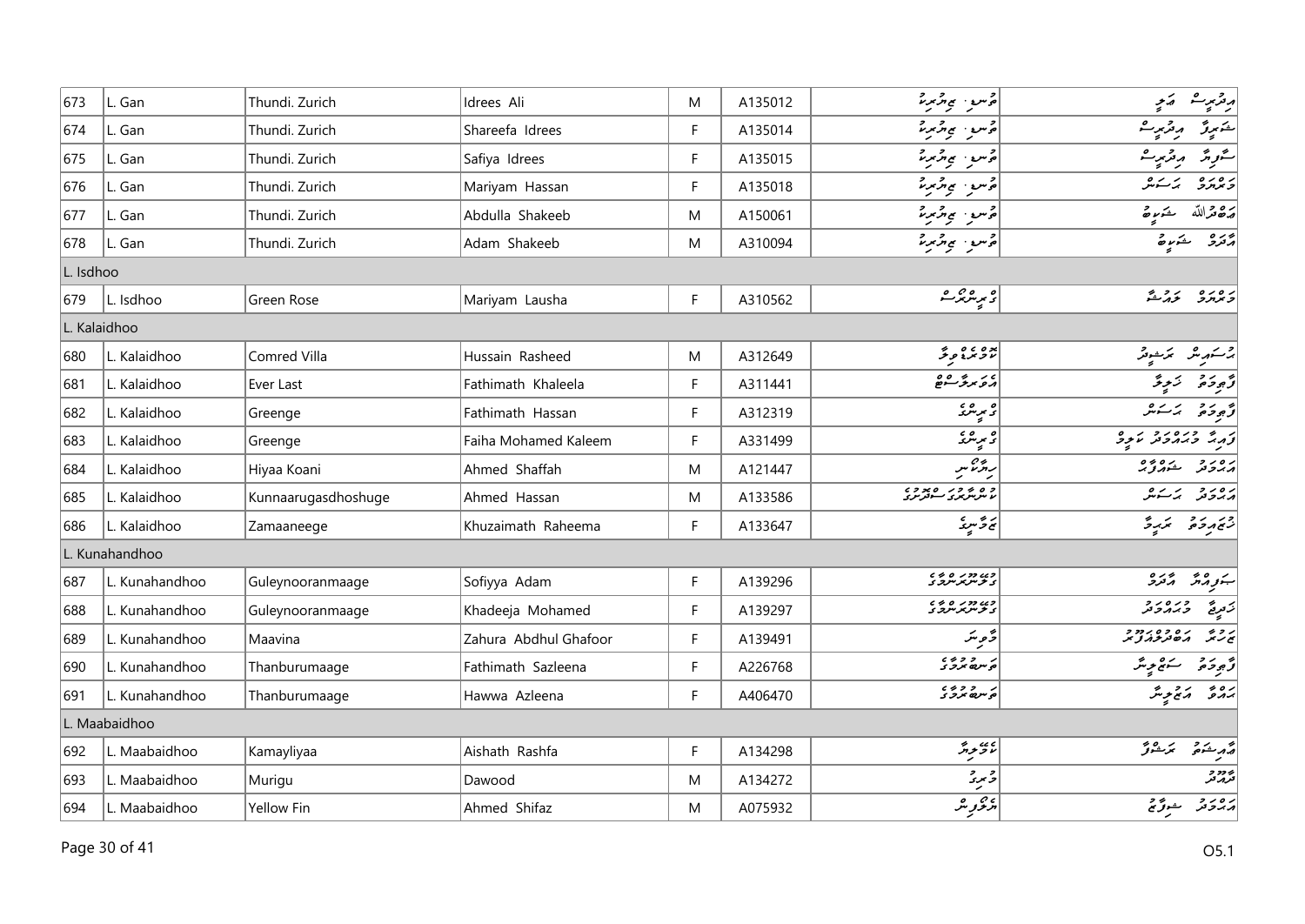|             | L. Maamendhoo |                     |                         |           |         |                                                             |                                                  |
|-------------|---------------|---------------------|-------------------------|-----------|---------|-------------------------------------------------------------|--------------------------------------------------|
| 695         | L. Maamendhoo | Farudhaabageechaage | Fathimath Muneera       | F         | A106198 | ز و در در در در در در بار<br>  ز بردگرهه <sub>کمی</sub> کار | ا ژُهِ دَ هُ<br>خەسرىگە                          |
| 696         | L. Maamendhoo | Soama               | Mariyam Sobeeha         | F         | A154820 | حيو                                                         | بنهفة<br>ر ه ر ه<br><del>و</del> بربرو           |
| L. Mundoo   |               |                     |                         |           |         |                                                             |                                                  |
| 697         | L. Mundoo     | Alimasge            | Fathimath Ibrahim       | F         | A134549 | لأعرفه سفو                                                  | ومجدد مقتررة                                     |
| 698         | L. Mundoo     | Banafusaage         | Ahmed Afrah             | M         | A134477 | ە ئىروپىيى                                                  | رەرو رەپرو                                       |
| 699         | L. Mundoo     | <b>Beach Villa</b>  | Ismail Shifau           | ${\sf M}$ | A134631 | ھەمچە بوڭر                                                  | رەشۇر ئىرۇر                                      |
| 700         | L. Mundoo     | <b>Beach Villa</b>  | Mohamed Rasheed         | ${\sf M}$ | A156298 | ھەمجەھ <sub>ر</sub> ىتى<br>ئ <sup>ە</sup>                   | ورەرو كرشونر                                     |
| 701         | L. Mundoo     | <b>Beach Villa</b>  | Hawwa Simana            | F         | A255691 | ھەمچە <i>م</i> ۇ                                            | رە ئەسىر ئىر                                     |
| 702         | L. Mundoo     | Fenfiyaazuge        | Khadheeja Abdul Shukoor | F         | A251756 | ۇ شرىر ئىرى                                                 |                                                  |
| 703         | L. Mundoo     | Nooreege            | Fathimath Shahla        | F         | A134551 | دد<br>مترسری                                                | أوُجوحَ وَ شَوَرْ يَحْرُ                         |
| 704         | L. Mundoo     | Raiyvilaage         | Hussain Masrooh         | ${\sf M}$ | A253586 | بره ويرء                                                    | برسكر مثل والمحرمة                               |
| 705         | L. Mundoo     | Raiyvilaage         | Hamdhoon Ahmed          | M         | A253591 | ره و د ،<br>مره د د د                                       | י סמם מיטי בי<br>הכנקייק ההכנק                   |
| 706         | L. Mundoo     | Seven Star          | Mariyam Nadheema        | F         | A134695 | ، ، ، <sub>م</sub> ره ، <sub>م</sub>                        | رەرە شەرىخ                                       |
|             | Lh. Hinnavaru |                     |                         |           |         |                                                             |                                                  |
| 707         | Lh. Hinnavaru | Fulhoi              | Mahmood Yoosuf          | M         | A000030 | ويو<br>وعرد                                                 | ر ס כב כדי כי ס<br>כגב טה הרגית                  |
| Lh. Naifaru |               |                     |                         |           |         |                                                             |                                                  |
| 708         | Lh. Naifaru   | Dhilkashge          | Nusrath Mohamed         | F         | A125552 | ورثو رَ شو ي                                                | د په بر د<br>و رە ر د<br>تر پر تر تر             |
| 709         | Lh. Naifaru   | Hanafasge           | Rumeysia Mohamed        | F         | A123552 | رىدىز ھ <sup>ەي</sup>                                       | وي ۔<br>برو سوړ<br>و ره ر و<br>تر <i>د</i> گرفتر |
|             | M. Dhiggaru   |                     |                         |           |         |                                                             |                                                  |
| 710         | M. Dhiggaru   | Falhoagasdhoshuge   | Hassan Suad             | ${\sf M}$ | A219530 | د <i>۰٫۵ و ۰٫۵ و ۰</i><br>  تو نو ی سسه تعریبوی             | پرسترس سے پڑو                                    |
|             | M. Kolhufushi |                     |                         |           |         |                                                             |                                                  |
| 711         | M. Kolhufushi | Maathila            | Mariyam Samaa           | F         | A221463 | ڈُمرِ ئر                                                    | ر ه ر ه<br><del>د</del> بربر د<br>سەنىۋ          |
| M. Muli     |               |                     |                         |           |         |                                                             |                                                  |
| 712         | M. Muli       | Iramaage            | Abdulla Shakeeb         | ${\sf M}$ | A079187 | د بوره د<br>د بورو د                                        | مَدْهُ مَّرَاللَّهُ شَمَّعٍ صَ                   |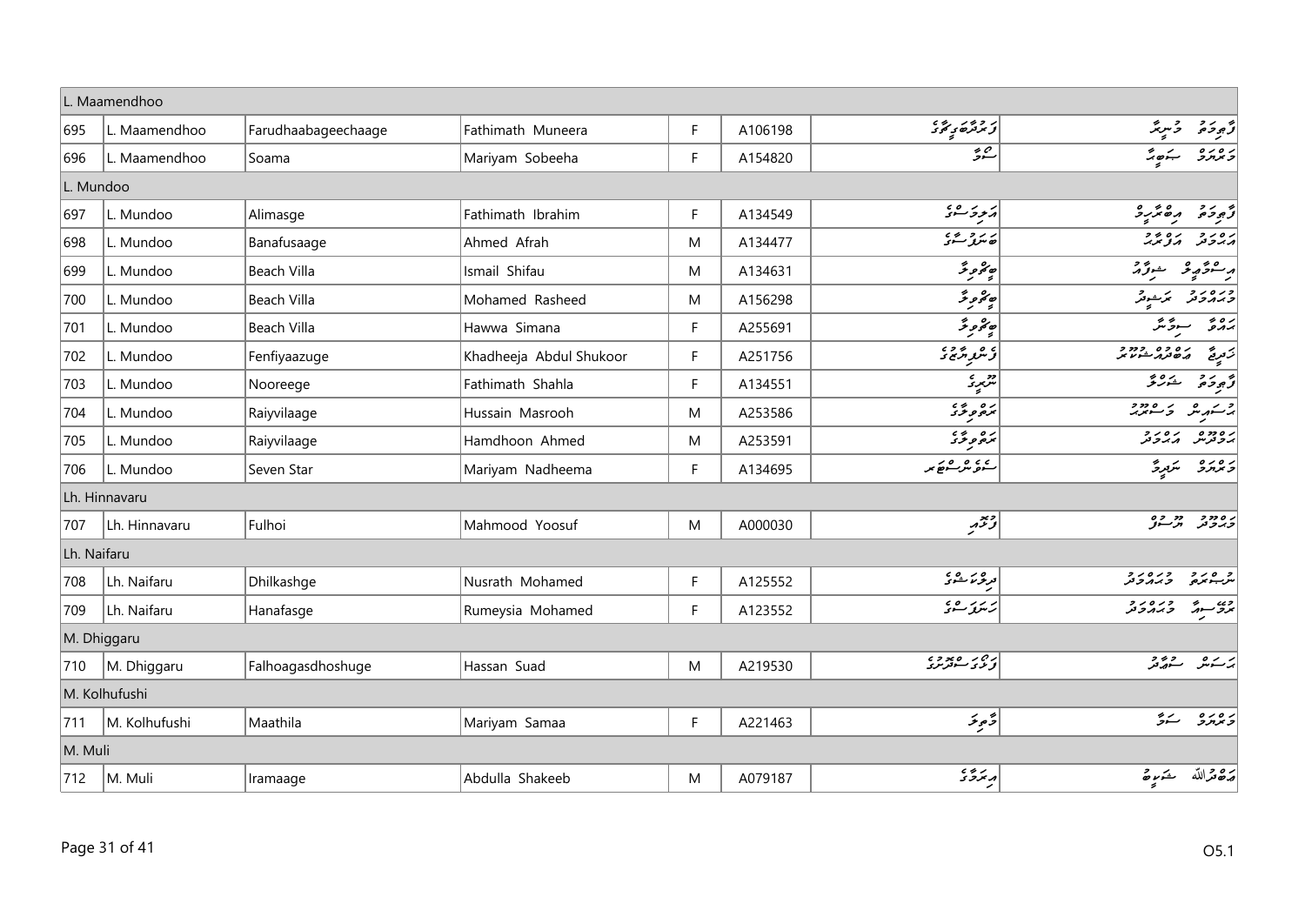| Male' |       |                              |                       |           |         |                                                      |                                          |
|-------|-------|------------------------------|-----------------------|-----------|---------|------------------------------------------------------|------------------------------------------|
| 713   | Male' | Dhaftharu. No RS 10013       | Ibrahim Abdul Rahman  | M         | A114362 | ترۇم ئى. سەشھەتمە مەسىر 10013                        | ره محرره ده ده ده ده و                   |
| 714   | Male' | Dhaftharu. No RS 10036       | Mohamed Saeed         | M         | A045302 | ترۇم تى. سەشھەتمە سەسە 10036                         | ورەرو شەر                                |
| 715   | Male' | Dhaftharu. No RS 1433        | Hawwa Moosa           | F         | A099352 | رەرى ئەنگە ھەر بەر                                   | رەپ دور                                  |
| 716   | Male' | Dhaftharu. No RS 6041        | Hassan Azim           | M         | A048872 | رەبرى. ئىر شەھىر بىر سىدا 6041                       | ىر سەش ھەج ئ                             |
| 717   | Male' | G. Waterloo                  | Ibrahim Naseer        | ${\sf M}$ | A123188 | ן קיין די<br>צ' קיש זקיק                             | رەترىرو سىبد                             |
| 718   | Male' | G. Waterloo                  | Mohamed Ali Naseer    | M         | A128076 | ן קיין די<br>צ' קיש זקיק                             | ورەرو كەي سكب د                          |
| 719   | Male' | H. Roazaree Light            | Aishath Shiyama       | F         | A079346 | ر بره بروَرهِ                                        |                                          |
| 720   | Male' | Hulhu Male'. Flat No 2-3-08  | Mohamed Rasheed       | M         | A038838 | 3-3-08 مرضى مركز 2-3-08                              | ورەرو كەنبوتر                            |
| 721   | Male' | Hulhu Male'. Flat No 56-1-04 | Mohamed Nafiu Moosa   | M         | A057774 | ووق <del>م</del> رم 1-04-56<br>و و و ي.<br>رنونونو . | ورەرو شرو «م                             |
| 722   | Male' | M. Araaroot Villa            | Ahmed Hashim          | M         | A086279 | د . م. پر پر چ                                       | أرەر ئەسو                                |
| 723   | Male' | M. Boiling Fish              | Fathmath Inasha       | F         | A042586 | د· قەرىرىش <sub>دىرى</sub> شە                        | قَهْ وَدَهْ وَ مِتَّرْجَةٌ               |
| 724   | Male' | M. Dhebaraalhu               | Ahmed Rasheed         | M         | A001130 | ے رے و<br>و۰ تر <i>ی ب</i> رگر                       | رەرو ئەيدۇر<br>مەدىر ئىيدۇر              |
| 725   | Male' | M. Rani                      | Ali Rasheed           | M         | A035473 | و- بخائيل                                            | أركمني المركب وتر                        |
| 726   | Male' | M. Red Stone                 | Junaina Mohamed       | F         | A305038 | 2800000000                                           | و شهر شهر ۲۰۰۰<br>محسمه شهر از ۲۰۰۶ و تر |
| 727   | Male' | M. Vilaathukunnaaruge Aage   | Zulfa Mohamed         | F         | A052409 | و ۱۰ و ۱۰ و ۲ و ۲ و و ۲<br>د ۱ و څوک سرسرپر د د د    | وه وره رو<br>بح فرق المراكب              |
| 728   | Male' | M. West Pink                 | Mohamed Rasheed       | M         | A007444 | د . ئۇ شەھ بوسر                                      | وره رو کرشونر                            |
| 729   | Male' | M. West Pink                 | Ahmed Visam Rasheed   | M         | A092475 |                                                      | رور و دو برشوتر                          |
| 730   | Male' | M. West Pink                 | Hassan Vishah Rasheed | M         | A336994 | و . ئۇ شۇغۇر ئىرىئا                                  | بركش ويشرد المرشوش                       |
| 731   | Male' | Ma. Araarootge               | Aishath Shiyana Ahmed | F         | A334256 |                                                      | د د کرد و سور د مار د در د               |
| 732   | Male' | Ma. Cherrymaage              | Fathimath Fathoana    | F         | A024173 | وړ٠ کڅ پروگ                                          | توادده تراهم                             |
| 733   | Male' | Ma. Dhiggaruge               | Fathmath Shaniya      | F         | A167495 | כו <i>י: <sub>"</sub>נור</i> ז יבי                   | توجوختم تتشهر                            |
| 734   | Male' | Ma. Mercuryge                | Aminath Abdul Kareem  | F         | A115811 | <br>  <i>د</i> ړ ژنړېږي                              | أزويتهى الاه وه ديده                     |
| 735   | Male' | Ma. Olhitherige              | Mohamed Fawwaz        | M         | A035994 | وړ٠ مر <sub>ونو مرو</sub><br>در٠ مرونو برو           | رە دە<br>ۋەرى<br>و ر ه ر د<br>تر پر ژ تر |
| 736   | Male' | Ma. Willow                   | Fathimath Shabana     | F         | A038367 | ور. وگ                                               | أزُوجو شَوَة سُرَ                        |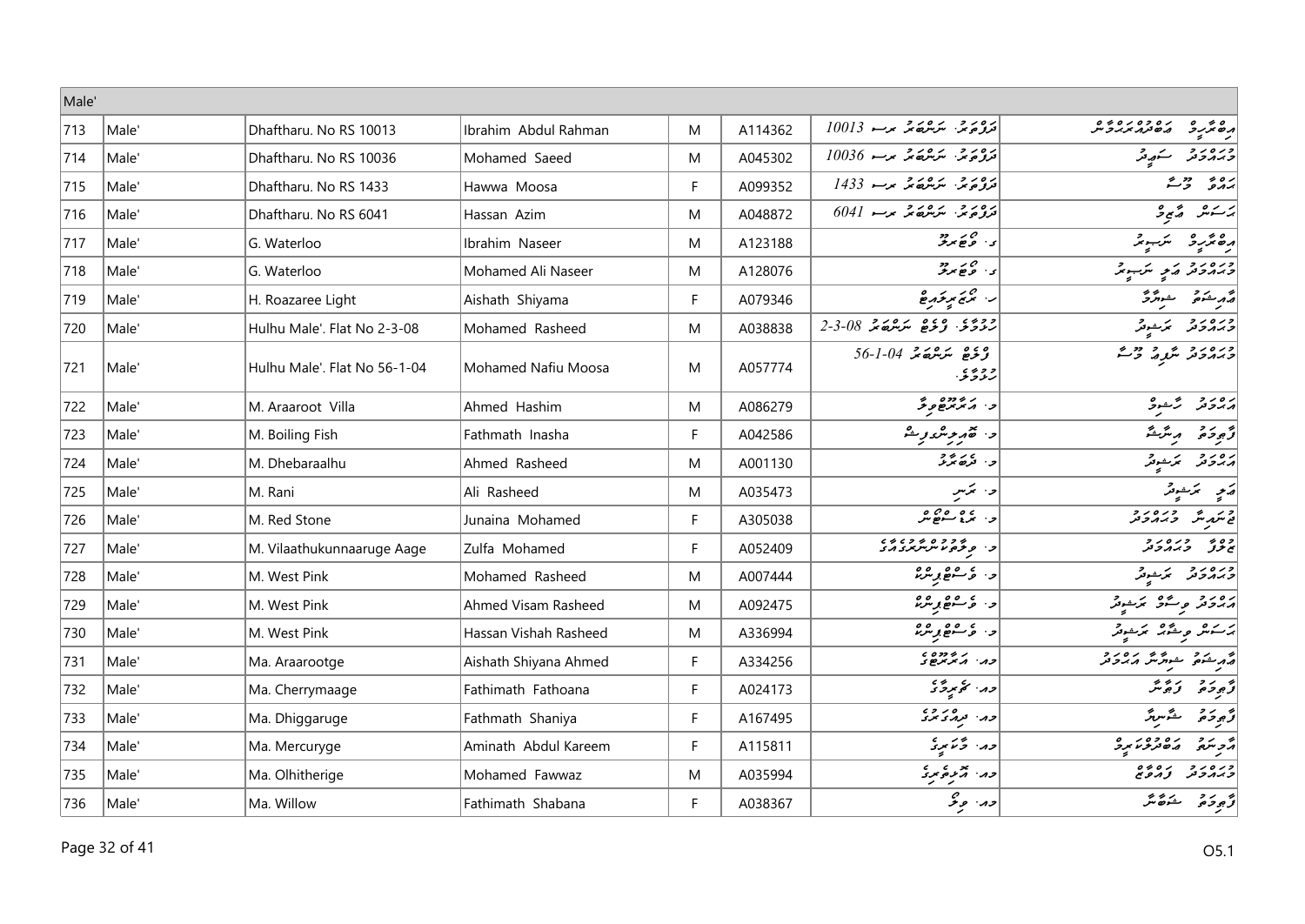| 737         | Male'              | Ma. Zahidha Manzil       | Shahida Aboobakuru  | F         | A131051 | در گردگر مهم د                                          | ش در در دور<br>شرگر مان موسی                          |
|-------------|--------------------|--------------------------|---------------------|-----------|---------|---------------------------------------------------------|-------------------------------------------------------|
| 738         | Male'              | V. Sina Male 4 1-03      | Saushan Rasheed     | F         | A241160 | $\overline{1-03 + 35 - 35}$                             | سكوشكاش المرتضوض                                      |
|             | N. Holhudhoo       |                          |                     |           |         |                                                         |                                                       |
| 739         | N. Holhudhoo       | Alivaage                 | Fathimath Sadhuma   | F         | A201786 | د په په<br>د ترو د                                      | و د د دو.<br>ژبوده سورد                               |
| 740         | N. Holhudhoo       | Finifenmaage             | Aishath Niyaza      | F         | A062366 | وسروعود                                                 |                                                       |
| 741         | N. Holhudhoo       | Green House Irumatheebai | Moosa Haitham       | M         | A211685 | ם כני כני כל היה בקורות ביות.<br>ביתיית מרות מבקים ביות |                                                       |
| 742         | N. Holhudhoo       | Handhuvareege            | Khadheeja Ali       | F         | A123357 | ر سروری <sub>مور</sub> ی                                | زَمِرِجٌ - مَا يَحْ                                   |
|             | N. Kendhikulhudhoo |                          |                     |           |         |                                                         |                                                       |
| 743         | N. Kendhikulhudhoo | Kulhudhoo. Manzil        | Haleema Hassan      | F         | A207890 | د دود که هم هم                                          | يَارِدُ إِيْاسَاسُ                                    |
| N. Landhoo  |                    |                          |                     |           |         |                                                         |                                                       |
| 744         | N. Landhoo         | Kaamineege               | Shaira Haroon       | F         | A099665 | لأحرسي                                                  | ڪريگر گرجر مو                                         |
|             | N. Maalhendhoo     |                          |                     |           |         |                                                         |                                                       |
| 745         | N. Maalhendhoo     | Aroma                    | Hassan Shamis       | ${\sf M}$ | A201724 | ى مى بىر<br>مەنىرى                                      | ىر كەشرا سۇرەك                                        |
|             | N. Manadhoo        |                          |                     |           |         |                                                         |                                                       |
| 746         | N. Manadhoo        | Haveyli                  | Fathimath Nasira    | F         | A152256 | ريمو                                                    | أقرموخرمي التمسونتي                                   |
| 747         | N. Manadhoo        | Haveyli                  | Hussain Shuaib      | M         | A246241 | رەيە                                                    | بركتهر شرورة                                          |
| N. Velidhoo |                    |                          |                     |           |         |                                                         |                                                       |
| 748         | N. Velidhoo        | Vagutheehiyaa            | Aminath Siuleena    | F         | A202488 | ءَ جو مر پڙ                                             | ۇ بىر ئىشتى ئىشتە                                     |
| R. Alifushi |                    |                          |                     |           |         |                                                         |                                                       |
| 749         | R. Alifushi        | Dhafi                    | Adam Moosa          | M         | A091086 | اقدو                                                    | پره دوند                                              |
| 750         | R. Alifushi        | Lilyge                   | Hussain Shukree     | M         | A106129 | مومور<br>مربو                                           | برستهرش خورتمبر<br>برستهرش خورتمبر<br>برج نثر الهامبر |
| 751         | R. Alifushi        | Marine Villa             | Fazna Ali           | F         | A247595 | ۇبرىئرو ۋ                                               |                                                       |
|             | R. Inguraidhoo     |                          |                     |           |         |                                                         |                                                       |
| 752         | R. Inguraidhoo     | Kuredhivaruge            | Fathimath Rasheedha | F         | A315391 | د ، د د د ،<br>ما نروره نرد                             | توجوحو بمشبقه                                         |
|             | R. Kandholhudhoo   |                          |                     |           |         |                                                         |                                                       |
| 753         | R. Kandholhudhoo   | Fiyanoomaage             | Raaidh Haamidh      | ${\sf M}$ | A240896 | ر دوه د.<br>و در سرچ د                                  | بمهرش المروش                                          |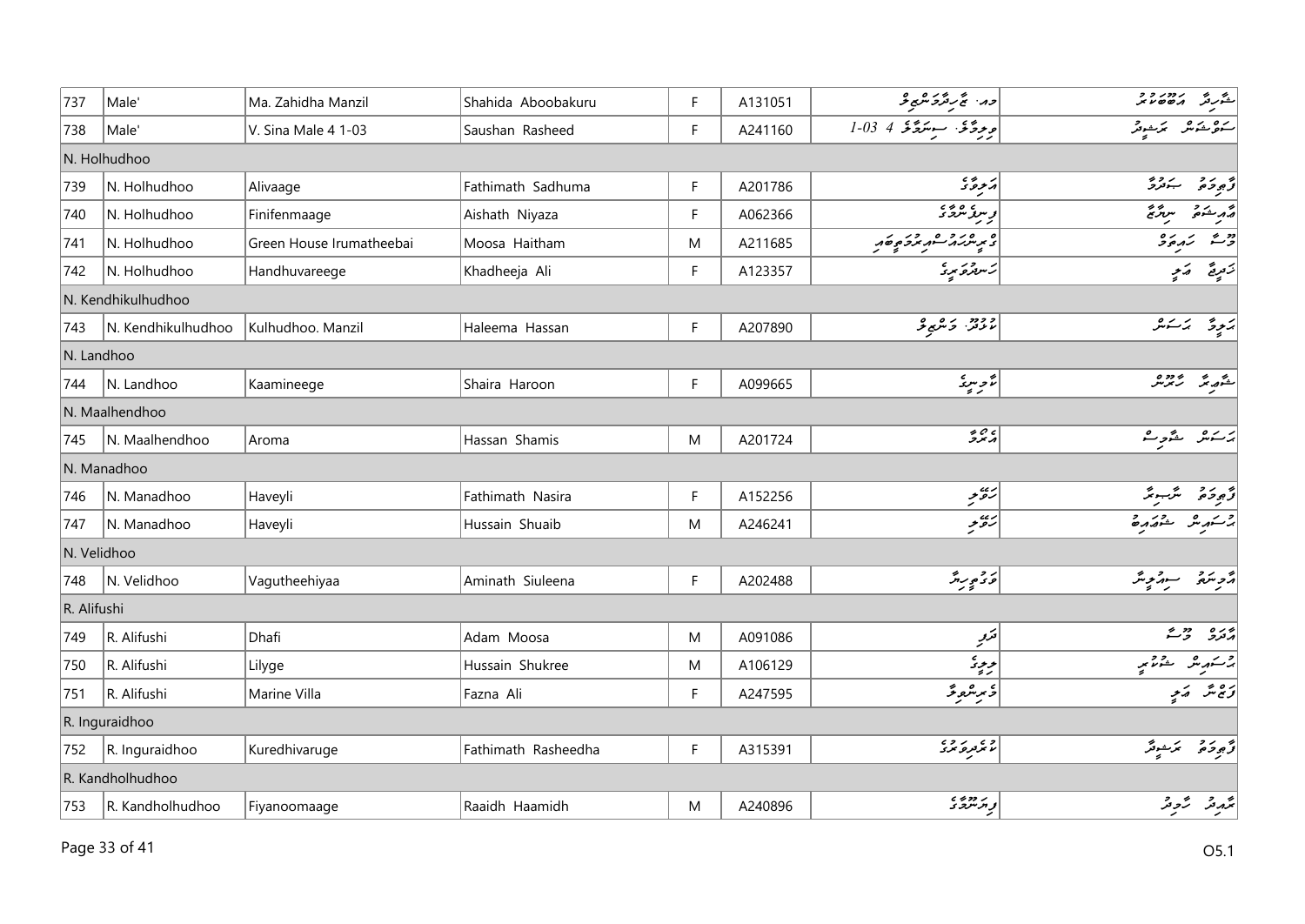|            | R. Maduvvari     |                 |                   |           |         |                                      |                                                    |
|------------|------------------|-----------------|-------------------|-----------|---------|--------------------------------------|----------------------------------------------------|
| 754        | R. Maduvvari     | Farimaage       | Ibrahim Zayan     | M         | A256227 | ر<br>تو بورگری                       | ەرھەتمەر 2<br>ب<br>ىج تر تىر                       |
| 755        | R. Maduvvari     | Riyaazu         | Ismail Rasheed    | M         | A255731 | بر ہ <sup>و</sup> ج                  | ر شۇر ئىي ئىي ئى                                   |
| S. Feydhoo |                  |                 |                   |           |         |                                      |                                                    |
| 756        | S. Feydhoo       | Finivaijeheyge  | Aishath Didi      | F         | A015909 | <br> وسرعه مرض <sup>ر ی</sup>        | ر<br>په کېم شوکه تو تو                             |
|            | Sh. Funadhoo     |                 |                   |           |         |                                      |                                                    |
| 757        | Sh. Funadhoo     | Kudhiraiymaage  | Fathimath Reena   | F         | A322299 | و ره وه و<br>ما تر پره و د           | قەددە بېرىتر                                       |
| 758        | Sh. Funadhoo     | Naseeru Manzil  | Mohamed Siraj     | ${\sf M}$ | A322249 | <sub>مركب</sub> برى ش <sub>ك</sub> و | ورەر د سەرد<br><i>دىدە</i> ردىر سەيرى              |
|            | Sh. Milandhoo    |                 |                   |           |         |                                      |                                                    |
| 759        | Sh. Milandhoo    | New Life        | Fathimath Firdaus | F         | A319125 | سرچمبرو                              | ژُودَهُ پرترَ م                                    |
|            | Th. Guraidhoo    |                 |                   |           |         |                                      |                                                    |
| 760        | Th. Guraidhoo    | Magumatheege    | Fathmath Shifla   | F         | A241529 | تر تر ځمو تر                         | ۇ ب <sub>و</sub> ر د<br>ے وگ                       |
|            | Th. Kinbidhoo    |                 |                   |           |         |                                      |                                                    |
| 761        | Th. Kinbidhoo    | Huvadhumaage    | Aminath Rif'aa    | F         | A141620 | و ر و د »<br>ر ه ترو د               | ړ څر سرچ<br>بروژ                                   |
|            | Th. Madifushi    |                 |                   |           |         |                                      |                                                    |
| 762        | Th. Madifushi    | Thandiraiymaage | Maziya Moosa      | F         | A247620 | پر مره و و ،<br>  پر مرجوحری         | ۇيې ئۇڭ                                            |
|            | Th. Thimarafushi |                 |                   |           |         |                                      |                                                    |
| 763        | Th. Thimarafushi | Velanbuli Villa | Ahmed Nadeem      | ${\sf M}$ | A092683 | ە ئەسھۇرە ئ                          | ړه رو شمېرو                                        |
|            | Th. Vilufushi    |                 |                   |           |         |                                      |                                                    |
| 764        | Th. Vilufushi    | Raiybageechaage | Mariyam Afaq      | F         | A286129 | بره د په په د                        | ر ه ر ه<br><del>ر</del> بربرگ<br>پر دی۔<br>مرکز تی |
|            | V. Keyodhoo      |                 |                   |           |         |                                      |                                                    |
| 765        | V. Keyodhoo      | Violet Villa    | Hussain Hassan    | ${\sf M}$ | A000723 | ءَ ٻرءَ جو جَر                       | يز شهر شر پر شهر                                   |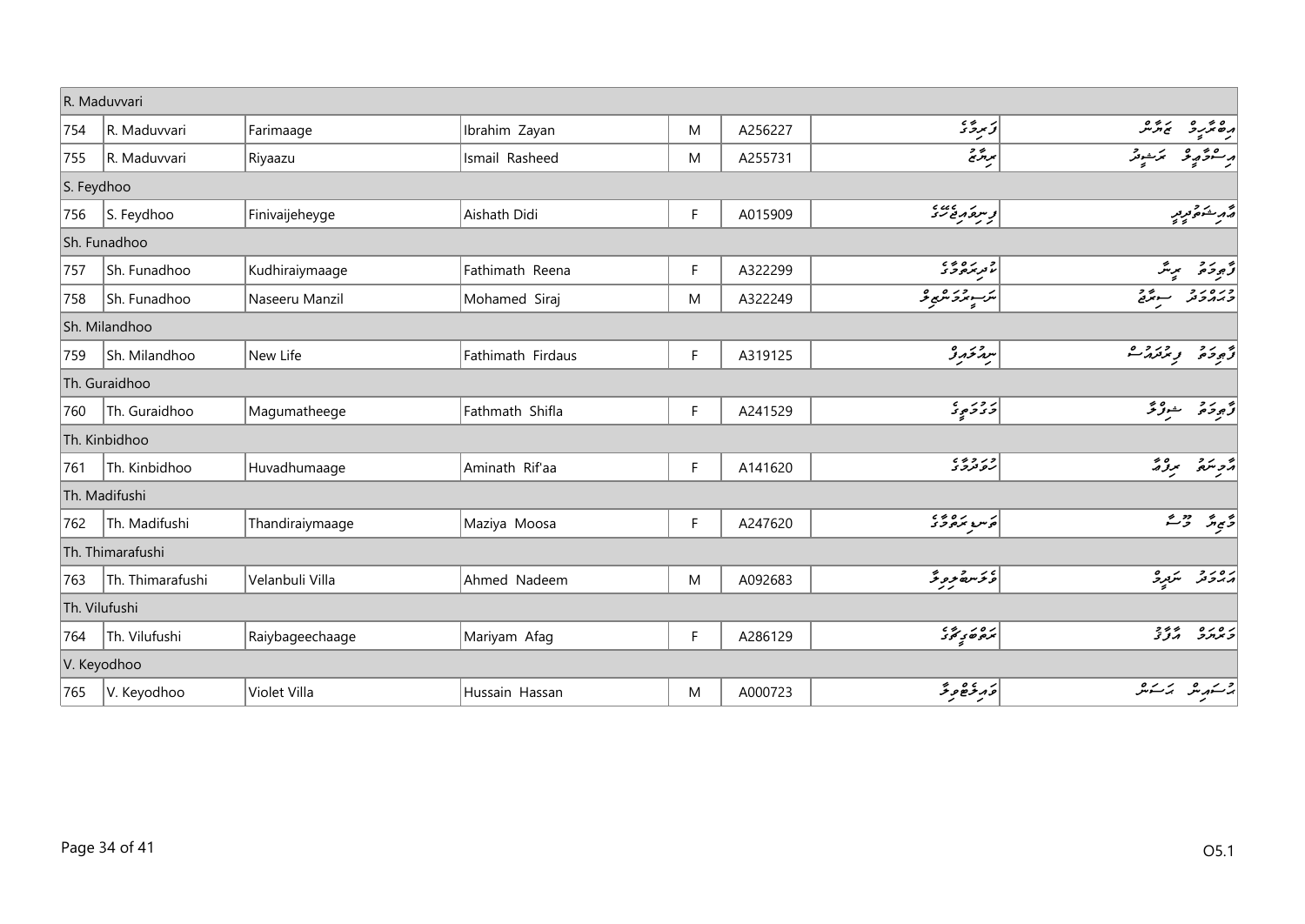## *w7qAn8m? sCw7mRo>u; wEw7mRw;sBo<*

| ' مرمر | 'يئرىثر: |
|--------|----------|
|        |          |
|        |          |
|        |          |

## *w7q9r@w7m> sCw7qHtFoFw7s; mAm=q7 w7qHtFoFw7s;*

| ىر تە | $\mathcal{O} \times$<br>$\sim$ | $\sim$<br>. . | لترنثر |
|-------|--------------------------------|---------------|--------|
|       |                                |               |        |
|       |                                |               |        |
|       |                                |               |        |

| انترنثر: | $^{\circ}$ | يبرهر | $^{\circ}$<br>سرسر |
|----------|------------|-------|--------------------|
|          |            |       |                    |
|          |            |       |                    |
|          |            |       |                    |

| ىرتىر: | 。<br>سر سر | .,<br>مرسر |
|--------|------------|------------|
|        |            |            |
|        |            |            |
|        |            |            |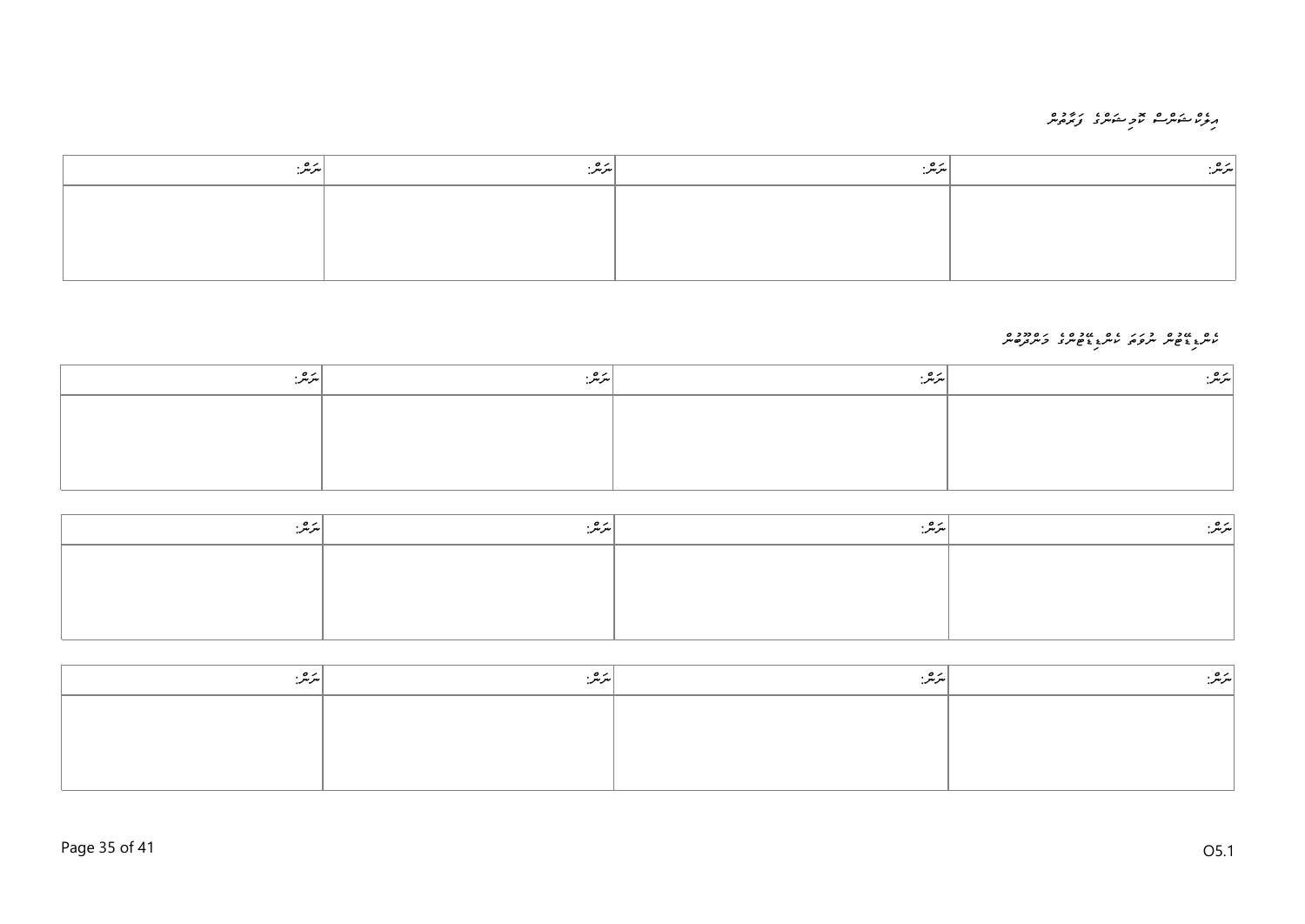| يزهر | $^{\circ}$ | ىئرىتر: |  |
|------|------------|---------|--|
|      |            |         |  |
|      |            |         |  |
|      |            |         |  |

| <sup>.</sup> سرسر. |  |
|--------------------|--|
|                    |  |
|                    |  |
|                    |  |

| ىئرىتر. | $\sim$ | ا بر هه. | لىرىش |
|---------|--------|----------|-------|
|         |        |          |       |
|         |        |          |       |
|         |        |          |       |

| يترمثر | $^{\circ}$ | يرمر. |
|--------|------------|-------|
|        |            |       |
|        |            |       |
|        |            |       |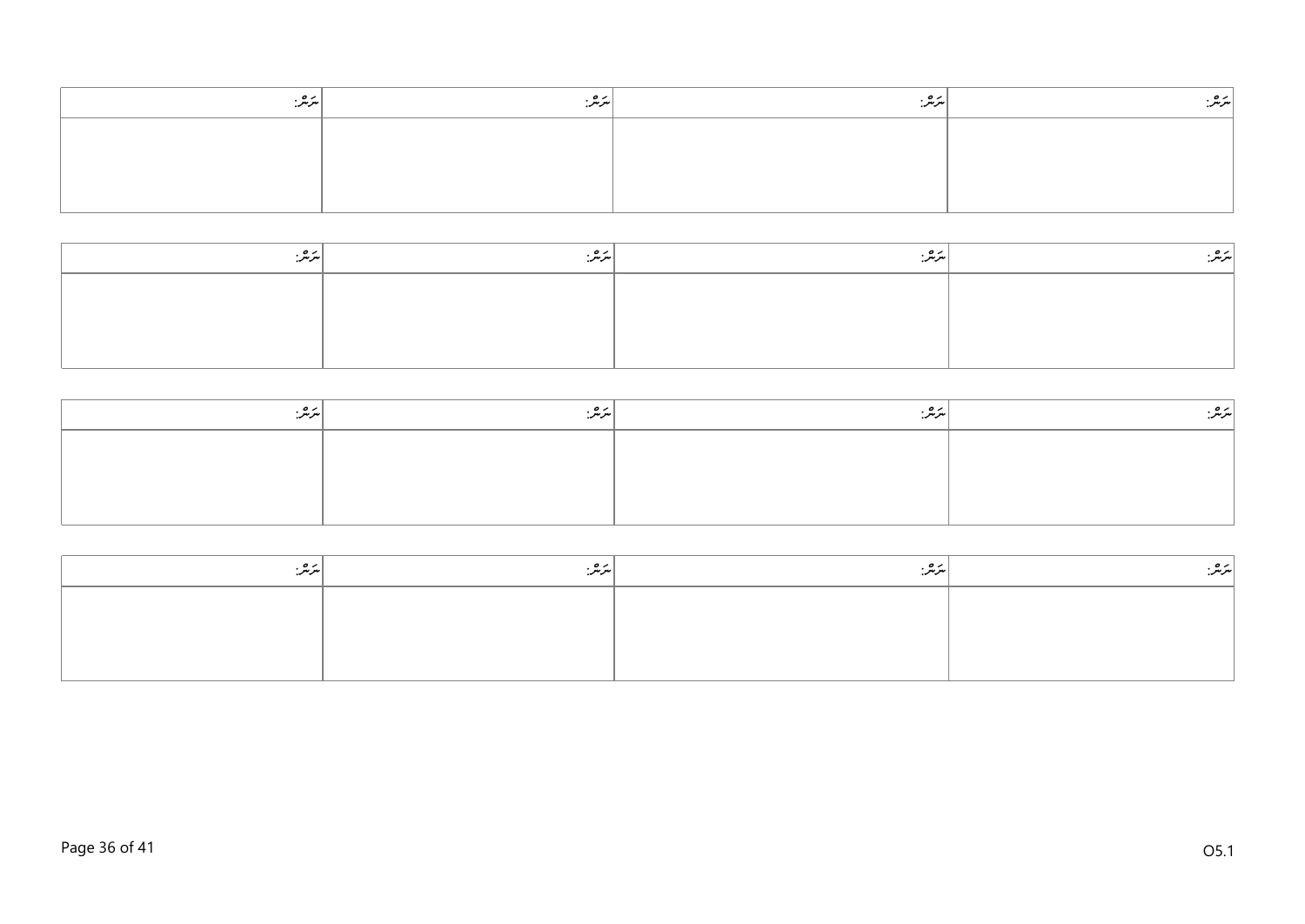| ير هو . | $\overline{\phantom{a}}$ | يرمر | اير هنه. |
|---------|--------------------------|------|----------|
|         |                          |      |          |
|         |                          |      |          |
|         |                          |      |          |

| ىر تىر: | $\circ$ $\sim$<br>" سرسر . | يبرحه | o . |
|---------|----------------------------|-------|-----|
|         |                            |       |     |
|         |                            |       |     |
|         |                            |       |     |

| انترنثر: | ر ه |  |
|----------|-----|--|
|          |     |  |
|          |     |  |
|          |     |  |

|  | . ه |
|--|-----|
|  |     |
|  |     |
|  |     |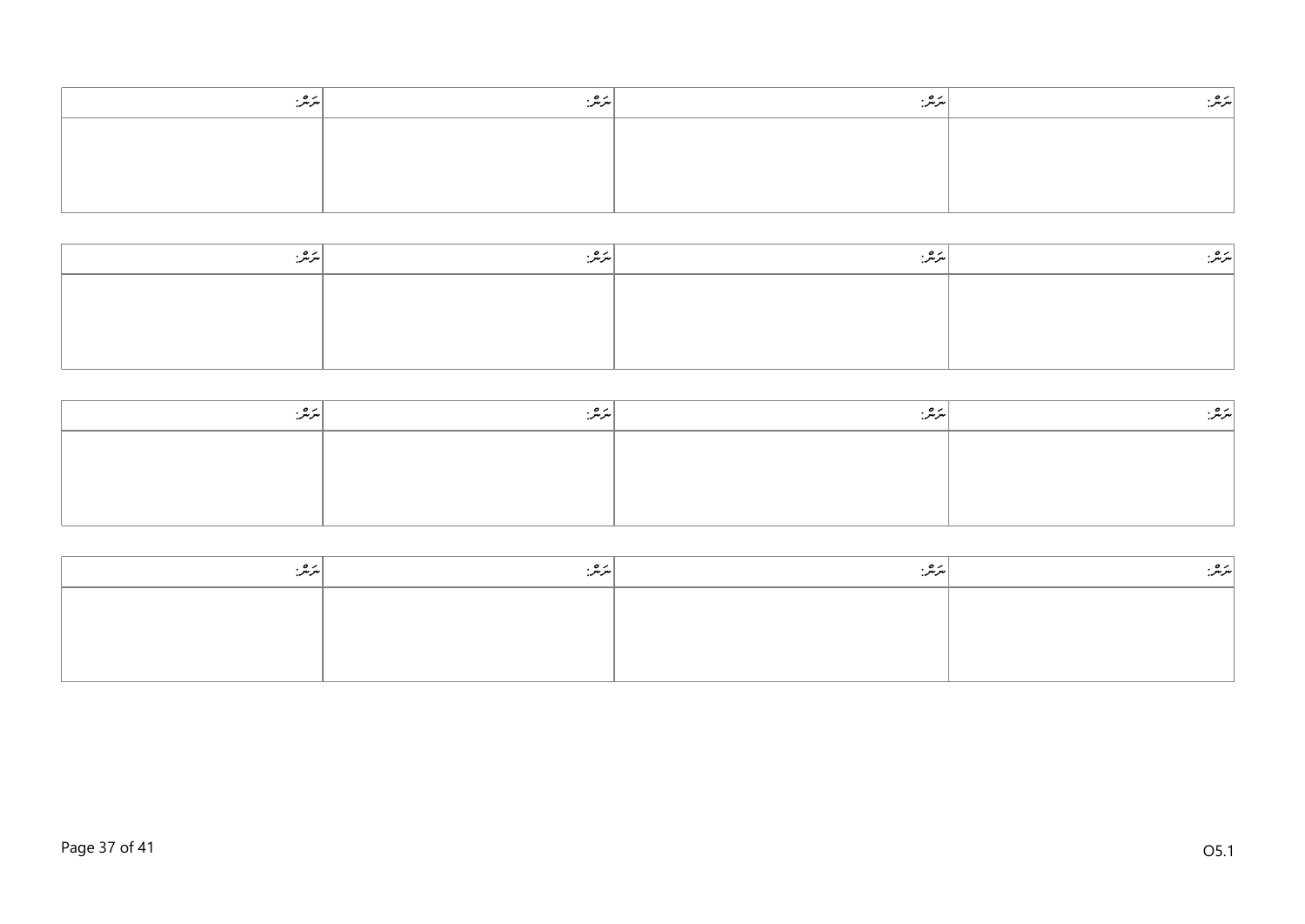| ير هو . | $\overline{\phantom{a}}$ | يرمر | اير هنه. |
|---------|--------------------------|------|----------|
|         |                          |      |          |
|         |                          |      |          |
|         |                          |      |          |

| ئىرتىر: | $\sim$<br>ا سرسر . | يئرمثر | o . |
|---------|--------------------|--------|-----|
|         |                    |        |     |
|         |                    |        |     |
|         |                    |        |     |

| انترنثر: | ر ه |  |
|----------|-----|--|
|          |     |  |
|          |     |  |
|          |     |  |

|  | . ه |
|--|-----|
|  |     |
|  |     |
|  |     |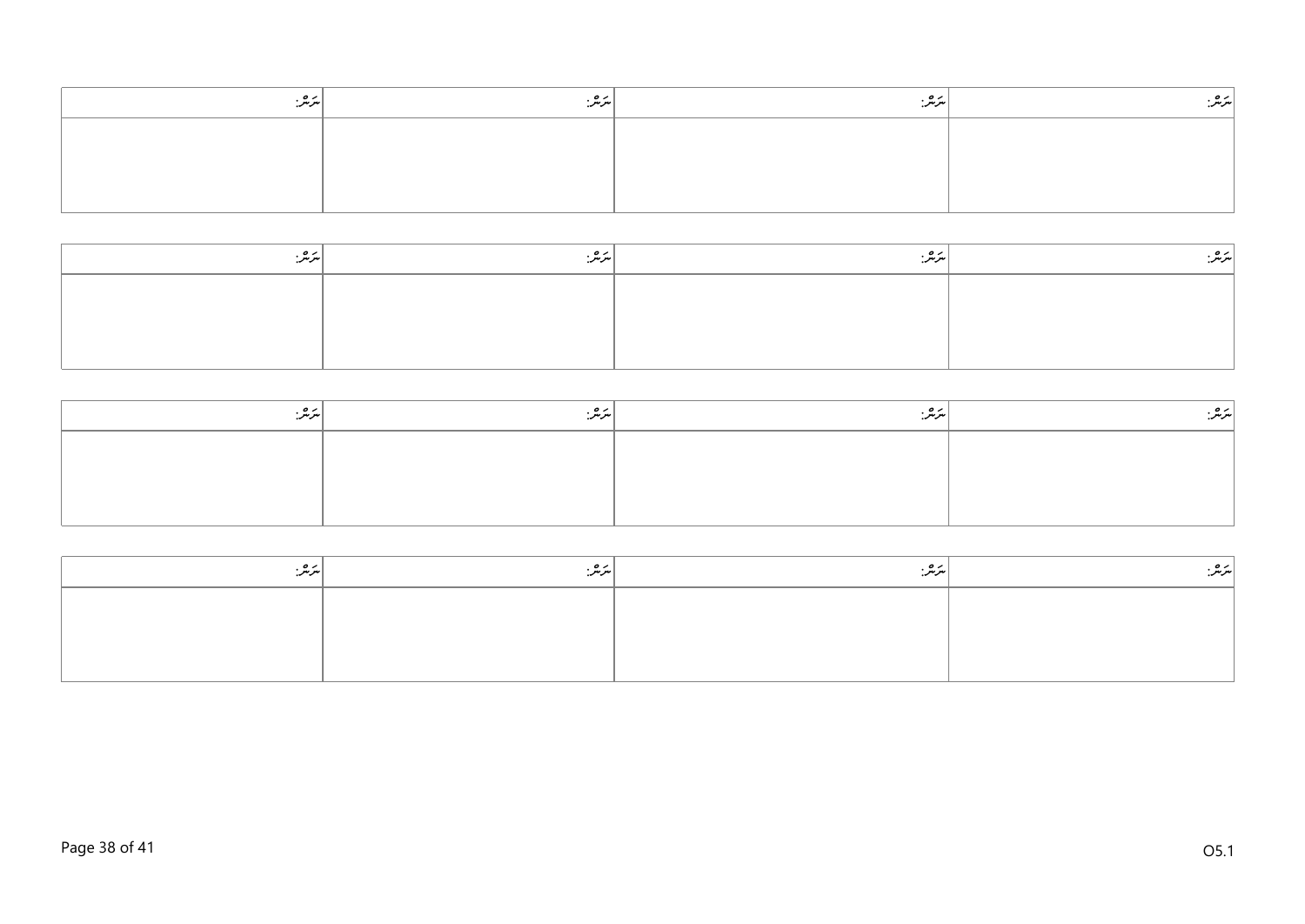| ير هو . | $\overline{\phantom{a}}$ | يرمر | لتزمثن |
|---------|--------------------------|------|--------|
|         |                          |      |        |
|         |                          |      |        |
|         |                          |      |        |

| ايرعر: | ر ه<br>. . |  |
|--------|------------|--|
|        |            |  |
|        |            |  |
|        |            |  |

| بر ه | 。 | $\sim$<br>َ سومس. |  |
|------|---|-------------------|--|
|      |   |                   |  |
|      |   |                   |  |
|      |   |                   |  |

| 。<br>. س | ىرىىر |  |
|----------|-------|--|
|          |       |  |
|          |       |  |
|          |       |  |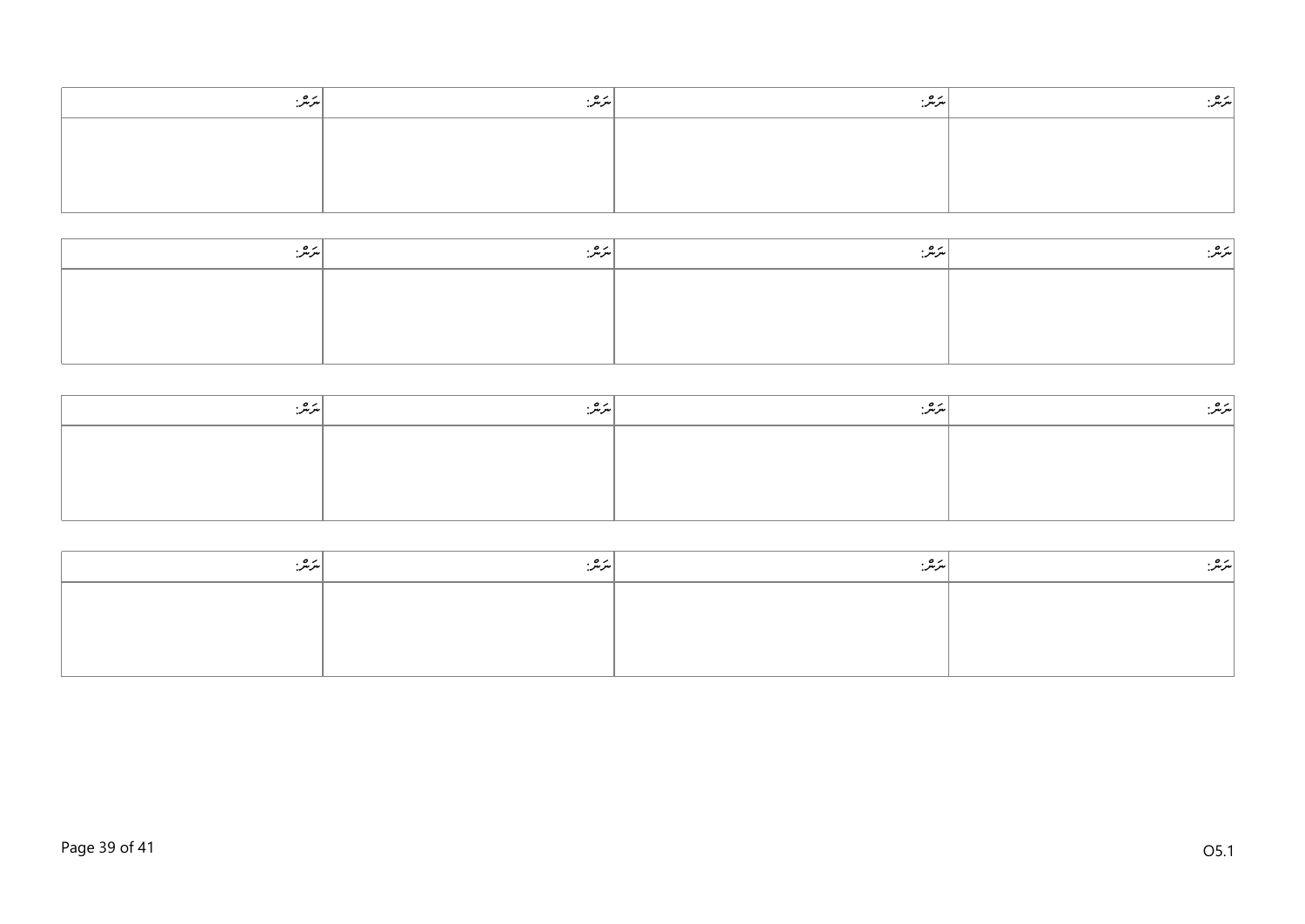| ير هو . | $\overline{\phantom{a}}$ | يرمر | لتزمثن |
|---------|--------------------------|------|--------|
|         |                          |      |        |
|         |                          |      |        |
|         |                          |      |        |

| ىر تىر: | $\circ$ $\sim$<br>" سرسر . | يبرحه | o . |
|---------|----------------------------|-------|-----|
|         |                            |       |     |
|         |                            |       |     |
|         |                            |       |     |

| انترنثر: | ر ه |  |
|----------|-----|--|
|          |     |  |
|          |     |  |
|          |     |  |

|  | . ه |
|--|-----|
|  |     |
|  |     |
|  |     |